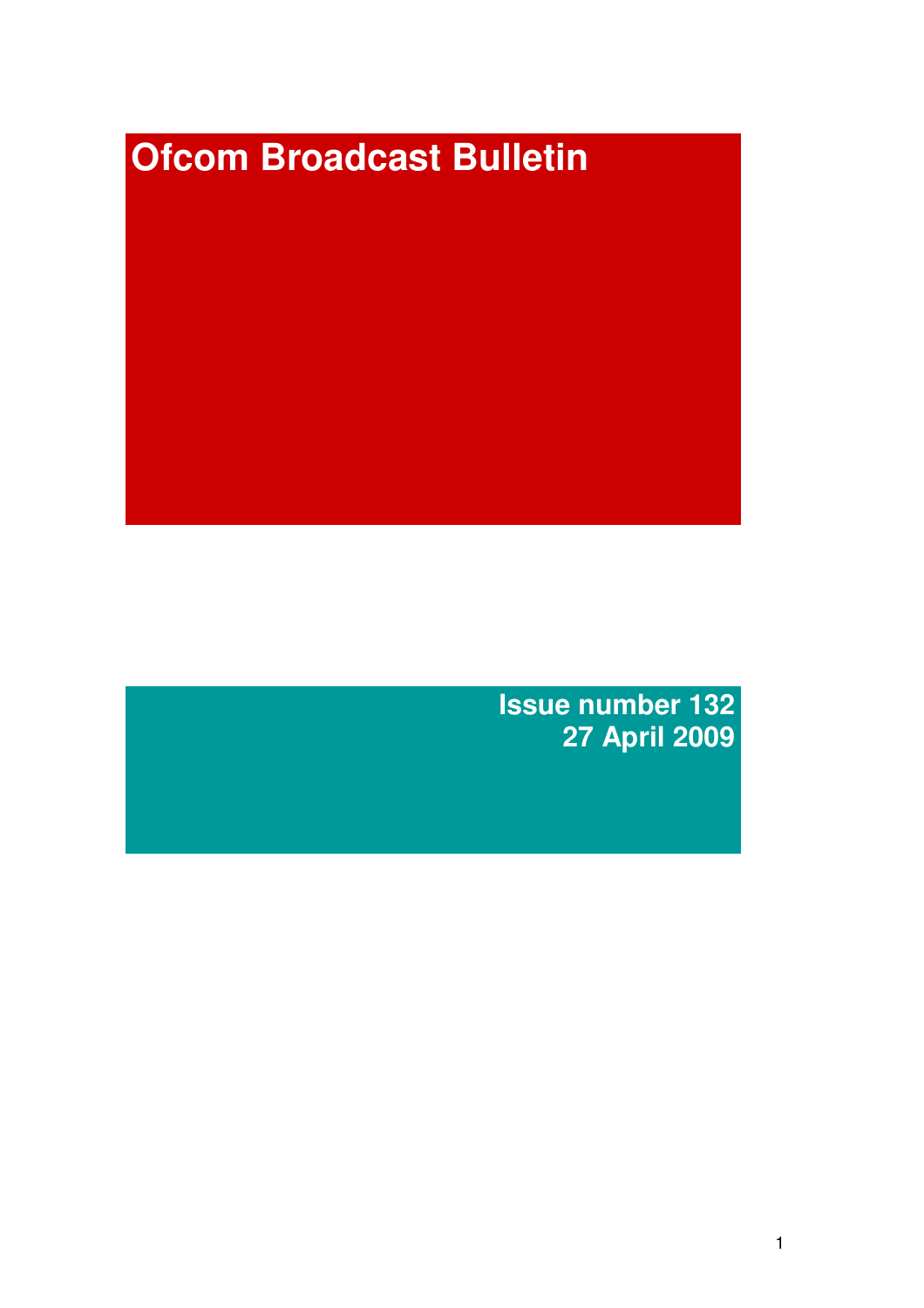# **Contents**

| Introduction                                                                                     | 3  |
|--------------------------------------------------------------------------------------------------|----|
| <b>Standards cases</b><br>In Breach                                                              |    |
| <b>Full Pott</b><br>Kanal 5, 4 December 2008, 09:30 and 18 December 2008, 09:30                  | 4  |
| <b>Allan Lake</b><br>Absolute Radio, 20 February 2009, 00:00                                     | 9  |
| <b>Indian Idol</b><br>Sony TV Asia, 26 December 2008, 21:00                                      | 11 |
| <b>Mickey Rourke</b><br>The Biography Channel, 25 February 2009, 19:17                           | 14 |
| <b>Big FM 87.7</b><br>Big FM 87.7, 15 December, 2008, 22:30                                      | 15 |
| Resolved                                                                                         |    |
| <b>Soccer AM</b><br>Sky Sports 1, 7 February 2009, 10:45                                         | 17 |
| <b>Not in Breach</b>                                                                             |    |
| Big Brother 9 <sup>1</sup><br>Channel 4 and E4, June to September 2008, various dates and time   | 18 |
| <b>Big Brother 9 voting</b><br>Channel 4 and E4, June to September 2008, various dates and times | 36 |
| <b>Statement</b>                                                                                 |    |
| <b>Strictly Come Dancing</b><br>BBC 1, 13 December 2008, 18.10 and 20.55                         | 42 |
| <b>Fairness &amp; Privacy cases</b><br>Upheld                                                    |    |
| <b>Complaint by Mr Terry Schuler</b><br>Drivetime, BBC Radio London, 28 May 2008                 | 44 |
| <b>Not Upheld</b>                                                                                |    |
| <b>Complaint by Mr Joseph Lake</b><br>Living the Dream Revisited, BBC2, 2 May 2008               | 49 |
| Other programmes not in breach/resolved                                                          | 57 |

<sup>&</sup>lt;sup>1</sup> The complaints relating to this finding were found "Not in Breach", except one, which was "Resolved".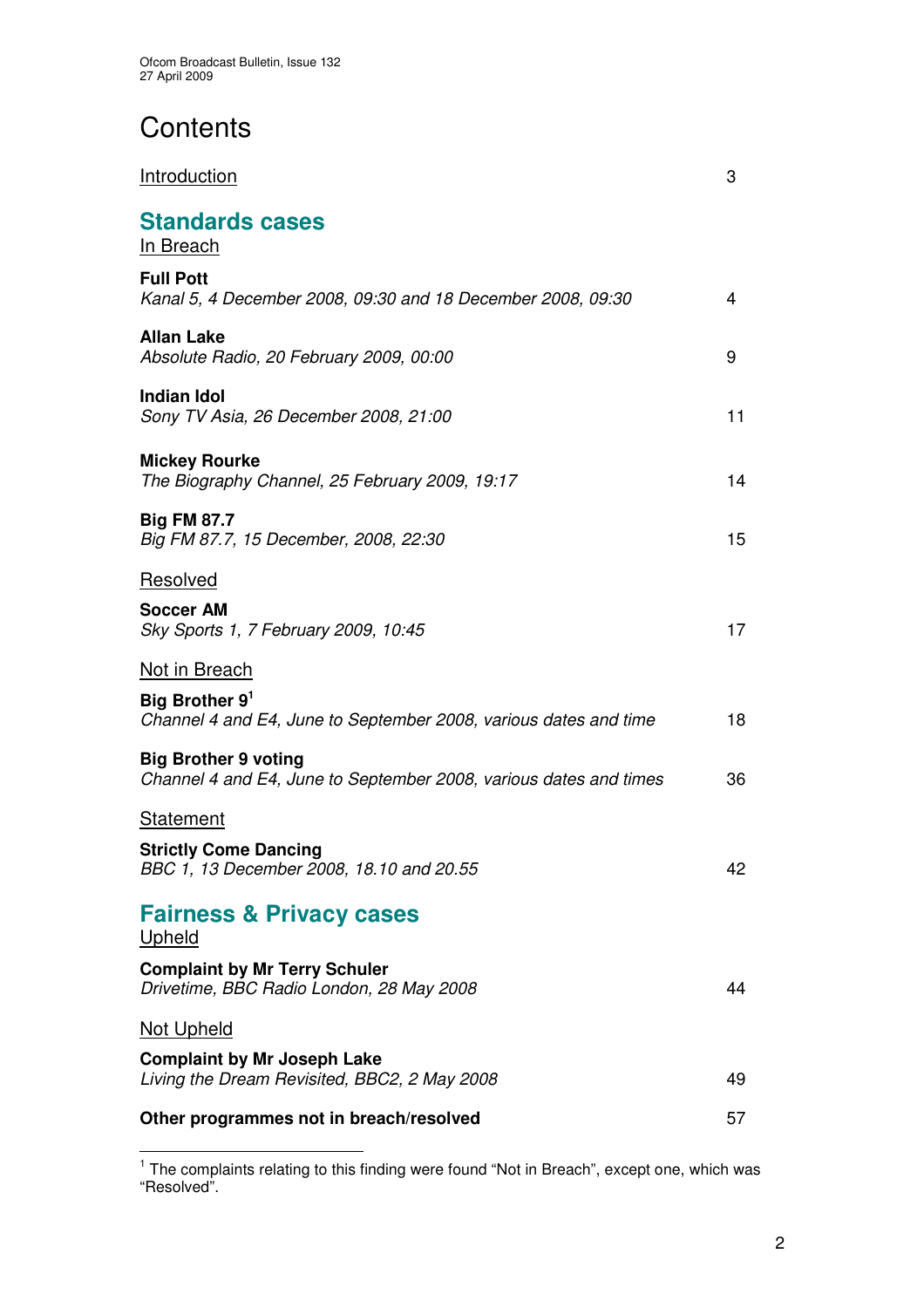# Introduction

The Broadcast Bulletin reports on the outcome of investigations into alleged breaches of those Ofcom codes which broadcasting licensees are required to comply. These include:

- a) Ofcom's Broadcasting Code ("the Code") which took effect on 25 July 2005 (with the exception of Rule 10.17 which came into effect on 1 July 2005). This Code is used to assess the compliance of all programmes broadcast on or after 25 July 2005. The Broadcasting Code can be found at http://www.ofcom.org.uk/tv/ifi/codes/bcode/
- b) the Code on the Scheduling of Television Advertising ("COSTA") which came into effect on 1 September 2008 and contains rules on how much advertising and teleshopping may be scheduled in programmes, how many breaks are allowed and when they may be taken. COSTA can be found at http://www.ofcom.org.uk/tv/ifi/codes/code\_adv/tacode.pdf.
- c) other codes and requirements that may also apply to broadcasters, depending on their circumstances. These include the Code on Television Access Services (which sets out how much subtitling, signing and audio description relevant licensees must provide), the Code on Electronic Programme Guides, the Code on Listed Events, and the Cross Promotion Code. Links to all these codes can be found at http://www.ofcom.org.uk/tv/ifi/codes/

From time to time adjudications relating to advertising content may appear in the Bulletin in relation to areas of advertising regulation which remain with Ofcom (including the application of statutory sanctions by Ofcom).

It is Ofcom policy to state the full language used on air by broadcasters who are the subject of a complaint where it is relevant to the case. Some of the language used in Ofcom Broadcast Bulletins may therefore cause offence.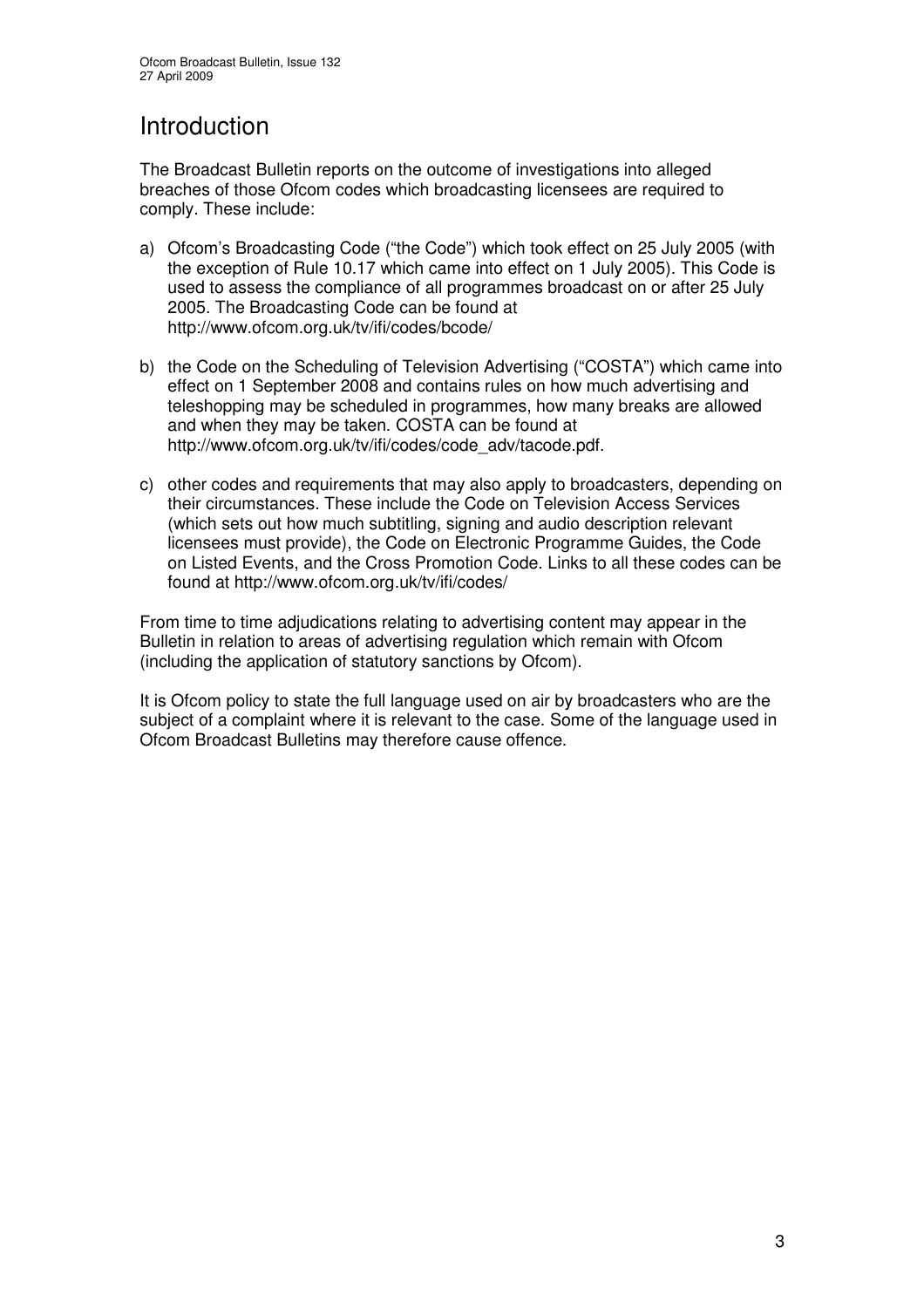# **In Breach**

# **Full Pott**

*Kanal 5, 4 December 2008, 09:30 and 18 December 2008, 09:30*

### **Introduction**

Kanal 5 is a Swedish language channel operated by SBS Broadcasting Networks Limited ("SBS"). SBS holds Ofcom licences for nine channels which it operates. The SBS compliance department based in London manages compliance for all these licences centrally.

*Full Pott* is a live call TV quiz show running various competitions which viewers are invited to try to solve by calling or texting a premium rate service ("PRS") number.

### *Full Pott* – 4 December 2008

The potential competition prizes in this episode were stated on air as being in a range between 1,000 and 10,000 Krona.

A viewer was concerned that because the exact amounts awarded to successful contestants were not revealed to the audience, potential entrants were unable to estimate their chances of winning the maximum prize.

### *Full Pott* – 18 December 2008

This episode included a competition in which viewers were shown a word search grid containing the names of several animals. The name of each animal appeared twice in the grid. Viewers could win a prize for guessing one of these names. In addition, one of the animal names had been pre-selected by the broadcaster and put in a separate envelope. There was another prize available for the viewer who was able to guess the animal name in the envelope.

Viewers could enter by telephone or text message and the cost of entry was 9.90 Krona per call or 10 Krona per text message plus additional network operator fees<sup>1</sup>.

The prizes available increased at various points during the competition. At the outset of the competition there was no prize for guessing an animal that appeared twice in the grid but was not the animal name in the envelope. However, later in the competition a prize of 1,000 Krona was introduced for this, which increased to 2,000 Krona and then 5,000 Krona. The prize for correctly guessing the animal name in the envelope started at 5,000 Krona and was later increased to 7,000 Krona.

When the competition had been running for 25 minutes, the presenter opened the envelope to check for herself what the pre-selected animal was, although she did not disclose the answer to the viewers. Forty-two minutes into the competition, the presenter said *"Have you got an animal that… isn't 'giraffe', 'tiger', 'mouse', 'hare' or 'hound'?"* When the last contestant of the competition was told on-air that her guess was incorrect, the presenter announced that the pre-selected answer, in the envelope, was *"giraffe"*. The contestant said *"I thought you had mentioned giraffe earlier in the show"*, which the presenter denied.

<sup>&</sup>lt;sup>1</sup> 10 Krona is approximately 85 pence.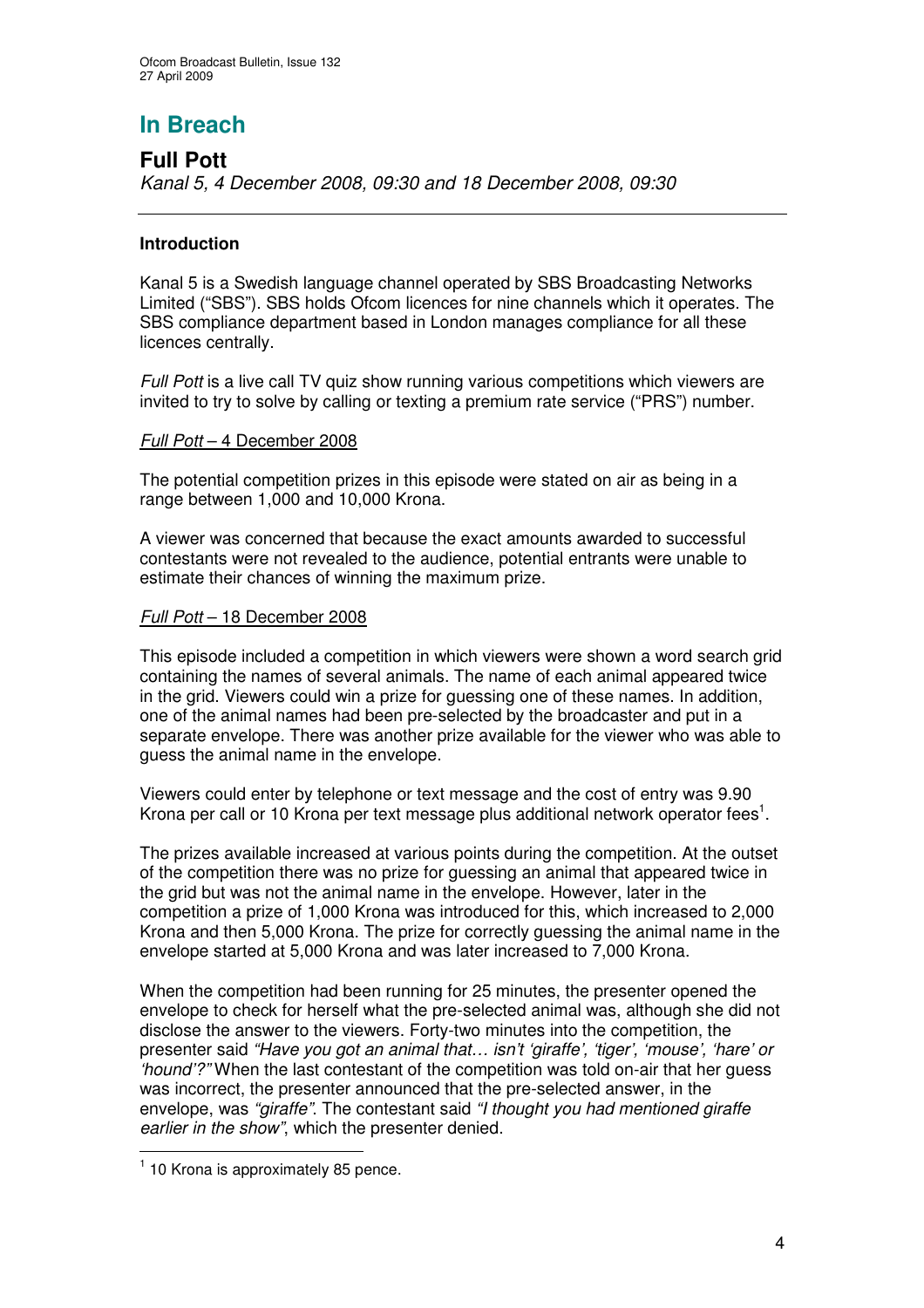A viewer was concerned that because the presenter had said that *"giraffe"* was not the pre-selected animal when in fact it was, viewers were misled and could not possibly have identified *"giraffe"* as the correct answer.

SBS was asked to comment on both of the editions of *Full Pott* described above in relation to Code Rule 2.11 - "Competitions should be conducted fairly, prizes should be described accurately and rules should be clear and appropriately made known."

### **Response**

### *Full Pott* – 4 December 2008

SBS responded that the then executive producer of the production company "decided on his own that there was no need to announce or otherwise publicise the amount that the winners of any game won on air because the way that the game was conducted complied with the relevant Ofcom rules" and he also believed that it "added to the viewers' interest and enjoyment of the programme".

SBS said that the prizes were described accurately; viewers knew that there was a prize range and what the minimum and maximum prizes were. It said that the allocation of prizes was random and at the discretion of the on-air producer, and that this was made clear, so viewers could not have been misled. It added that there was "no guarantee nor assurance that anything other than the minimum prize would be awarded" and that if "only the minimum [prize] was ever awarded then [it] did not believe that this would have led to breach of Rule 2.11".

SBS added that even if it had broadcast on air what each successful contestant had won, it did not believe that it could have assisted potential contestants. It said that onair producers were "advised by the executive producer to award prizes within the stated prize range fairly and proportionately and use their discretion sensibly. Therefore the instructions given were that prizes should be awarded evenly across the prize range". It said "in this game mode the fact that one winner had won 'X' amount had no correlation or impact on what the next winner could win. The game mode was not of the type where there was X percentage chance of winning the top prize. There was a prize range and viewers can only have entered the game accepting that they may only win the minimum amount".

SBS said that it did not believe that it had breached any Code rules, but to minimise viewer dissatisfaction it had asked the production company not to repeat this prize strategy in future.

### *Full Pott* – 18 December 2008

SBS responded that the presenter inadvertently gave the correct answer (*"giraffe"*) on one occasion when informing viewers of the answers that had already been given by previous contestants. SBS said that on several occasions after this, the presenter gave an accurate list of answers which had already been eliminated (without mentioning *"giraffe"* again). These answers were also continually shown on screen in a caption. It added that the presenter had also provided two clues about the preselected animal in the envelope: firstly that it was a common animal and secondly that it began with the letter *'g'*. SBS said that, given that the presenter gave these clues and that the answers which had already been eliminated were continually displayed on screen, viewers could not have been misled into thinking that *"giraffe"* was an answer that had already been eliminated.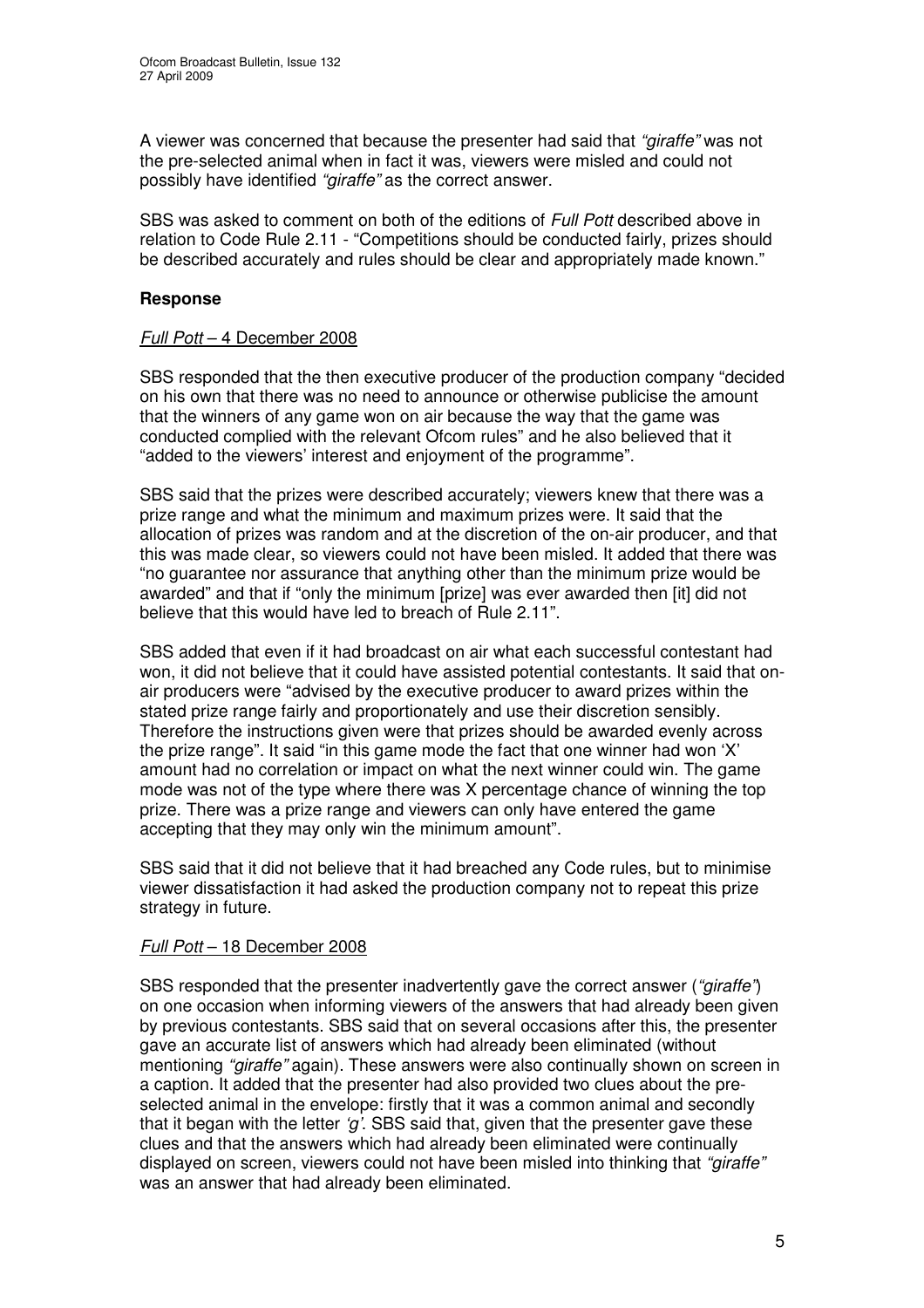SBS told Ofcom that there were 15,658 calls and texts to the competition. Of these, 10,955 were made after the presenter had accidentally announced *"giraffe"* as being an eliminated answer. It said that three contestants had been brought to air after the presenter's unintentional error.

It added that it decided to give compensation of 5,000 Krona to each of the three callers who were brought to air after the presenter's error, however, it discovered that the last caller who, when told that *"giraffe"* was the answer in the envelope, said to the presenter *"I thought you had mentioned giraffe earlier in the show"*, had already been given 5,000 Krona compensation by the on-air producer. SBS surmised that on hearing the last contestant questioning the presenter about her earlier reference to *"giraffe"*, the on-air producer (who has now left the production company) reviewed the programme, realised that an error had occurred during the competition and decided to compensate this contestant. SBS said that the on-air producer did not inform the executive producer or SBS that she had taken this action.

The broadcaster also informed Ofcom that it taken the following action:

- Upon notification of the complaint by Ofcom, SBS published an apology on its website;
- It gave compensation of 5,000 Krona to the other two contestants who were put to air after the presenter's error; and
- It investigated whether it could refund the call charges for all the callers who called after the presenter's error. It found that the telecoms provider keeps caller identification information for 30 days, a period which had lapsed before SBS had received the complaint.

SBS also informed Ofcom that since receipt of the complaint, the production company has instructed its on-air producers to be more vigilant in monitoring the presenters on-air to avoid anything being said or done which may mislead the audience.

SBS compared this case to a previous edition of *Full Pott* which was found in breach of Rule 2.11<sup>2</sup>. It argued that this case was less serious than the previous case because the presenter in the previous case had made an error on five occasions, whereas in this case, the presenter made a "single inadvertent slip of the tongue". The broadcaster said that "human error cannot be legislated out of existence…no matter what safeguards are put in place".

### **Decision**

### *Full Pott* – 4 December 2008

Ofcom requested SBS to provide information demonstrating the prize amounts that had been awarded in competitions using this particular prize strategy. While this information demonstrated that a range of prize amounts had indeed been awarded, Ofcom was nevertheless concerned by the broadcaster's comments that "no guarantee nor assurance that anything other than the minimum prize would be awarded" and that if "only the minimum [prize] was ever awarded then [it] did not believe that this would have led to breach of rule 2.11".

<sup>&</sup>lt;sup>2</sup> http://www.ofcom.org.uk/tv/obb/prog\_cb/obb117/issue117.pdf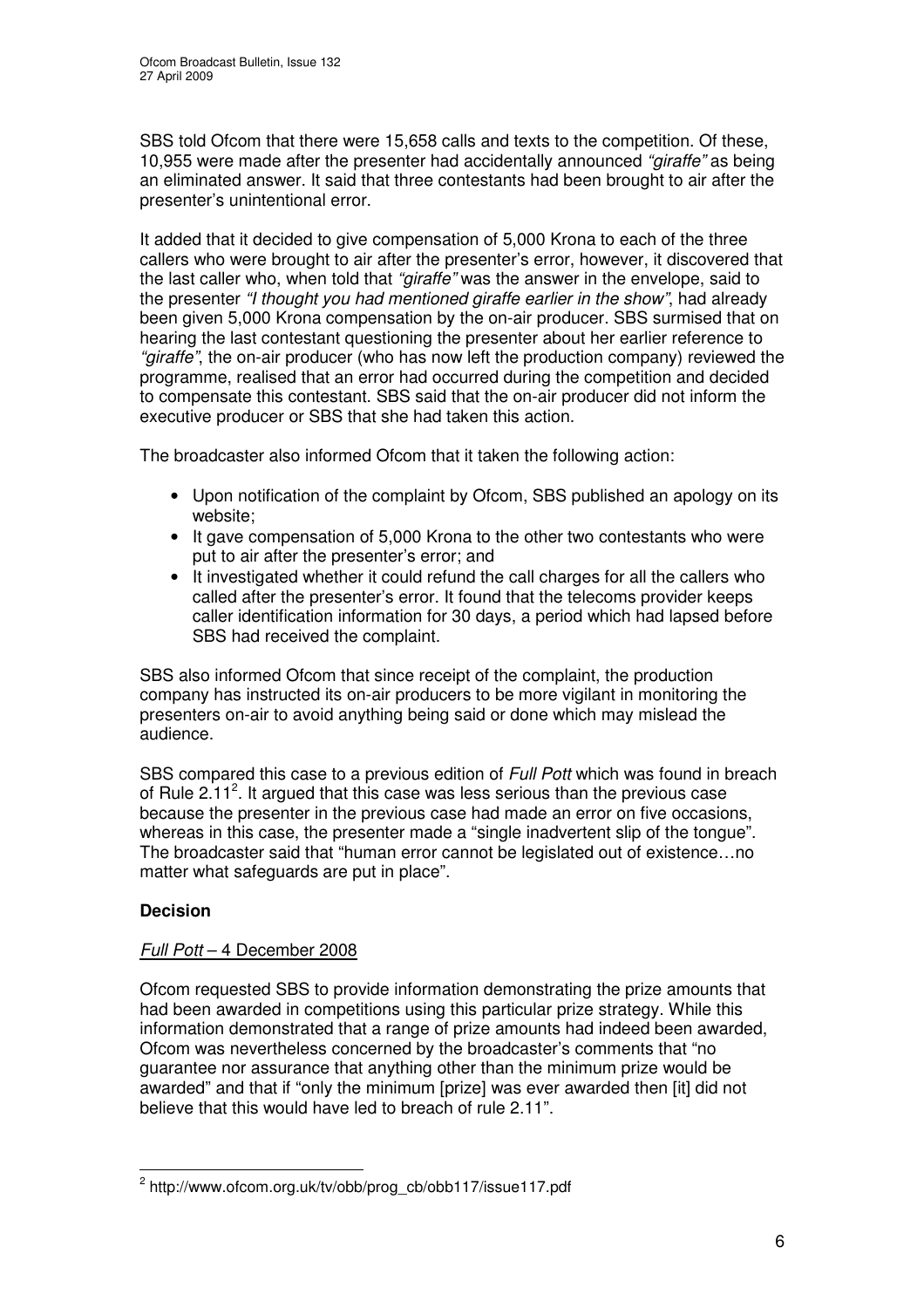Ofcom considered that, based on the prize range described to viewers on air, they would have paid to enter the competition expecting they had a chance to win the maximum possible amount offered as a prize (i.e. 10,000 Krona). However, the decision to award a prize above the minimum amount offered (i.e. 1,000 Krona) appeared to be at the whim of the on-air producer. There was therefore no guarantee that an entrant could win a higher prize during the competition, when viewers were likely to believe they had a chance to do so.

Where a range of cash prizes is indicated, any reasonable viewer would expect a number of the possible prize amounts from within the range to be awarded – including the maximum possible prize. Ofcom considers that viewers would be likely to take this into account in making a decision to pay to enter the competition. However, in this case, because there was no mechanism in place for allocating prizes fairly, there was no guarantee that the maximum possible prize was available to be won. Therefore the actual prize amounts available in the competition were not made clear and the prizes were not therefore described accurately, in breach of Rule 2.11.

### *Full Pott* – 18 December 2008

Ofcom noted that SBS had made efforts to make amends for the presenter's error. It had sought to compensate all entrants, although it had only been able to compensate the three entrants who had been brought to air after the presenter's error; it had made a public apology on its website; and it had taken measures to improve compliance processes.

Ofcom accepts that the presenter of this live programme had inadvertently revealed the name of the animal in the envelope (i.e. *"giraffe"*). However, given the use of PRS in this programme, and that viewers were relying on accurate information at all times for them to decide on whether to pay a premium rate to enter the competition, the broadcaster had a clear responsibility to give accurate information to the audience during the competition. Any misunderstanding in such circumstances carries the risk of potential material harm to the audience.

In Ofcom's view, as a result of the presenter's error, viewers were likely to have understood that *"giraffe"* had been eliminated as a possible answer. Even though an accurate list of eliminated answers was displayed on screen (not including *"giraffe"*) and other clues were given, Ofcom considered that it was still likely that the error had misled viewers who paid to enter the competition after the mistake occurred. The competition was therefore not conducted fairly, in breach of Rule 2.11.

As indicated above, a previous *Full Pott* programme broadcast on Kanal 5 was found to be in breach of Rule 2.11 of the Code for errors broadcast during another competition. In view of the two additional breaches of Rule 2.11 recorded in this finding, Ofcom is concerned about the adequacy of SBS' compliance procedures in relation to Rule 2.11 of the Code. Ofcom is therefore putting the broadcaster on notice that should any further similar breaches occur, further regulatory action is likely to be considered.

### **Ofcom expects all broadcasters to exercise extreme caution in the use of PRS in programmes.**

Further guidance on Rule 2.11 can be found at: http://www.ofcom.org.uk/tv/ifi/guidance/bguidance/guidance2.pdf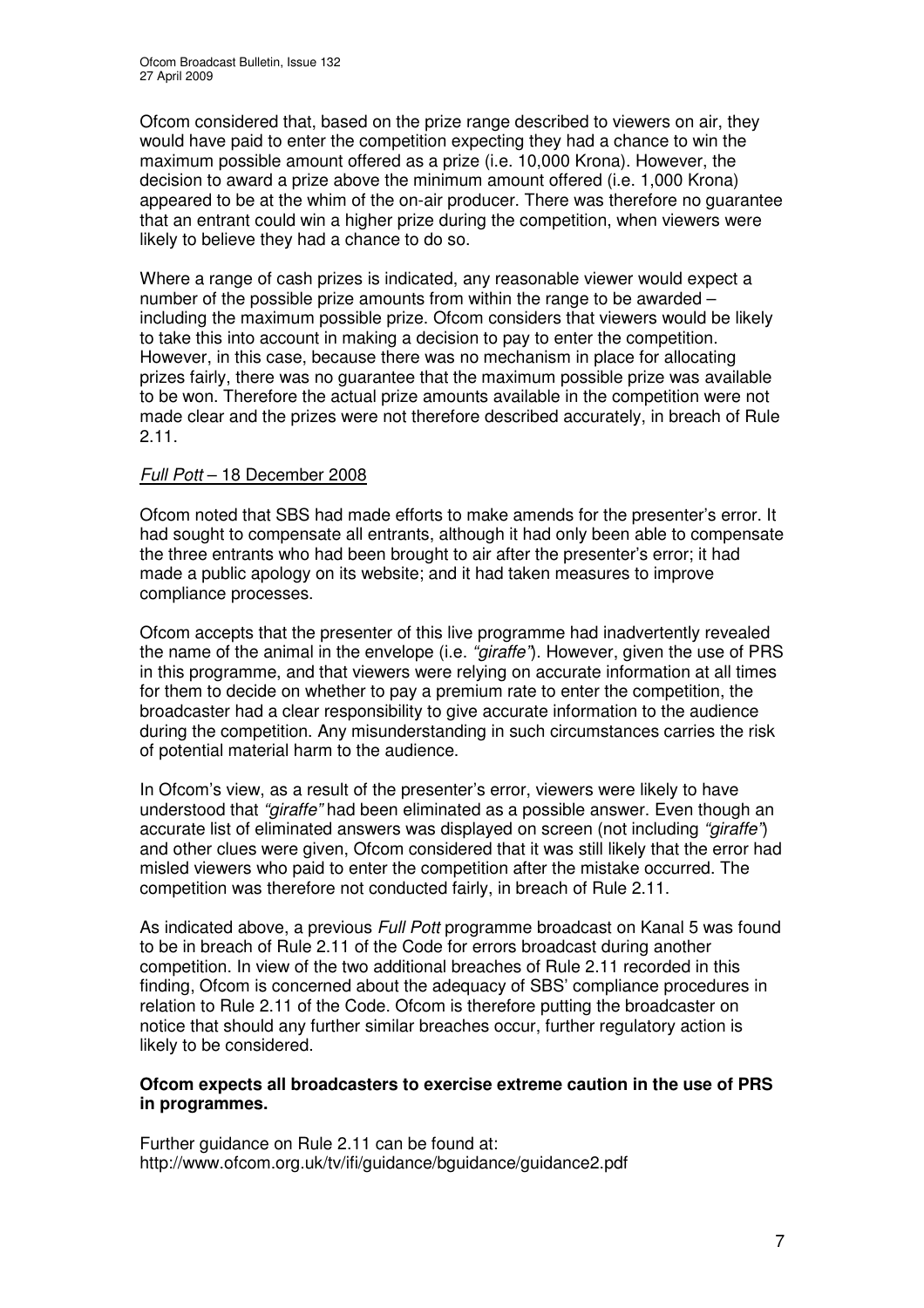Ofcom Broadcast Bulletin, Issue 132 April 2009

 **December 2008 – Breach of Rule 2.11 December 2008 – Breach of Rule 2.11**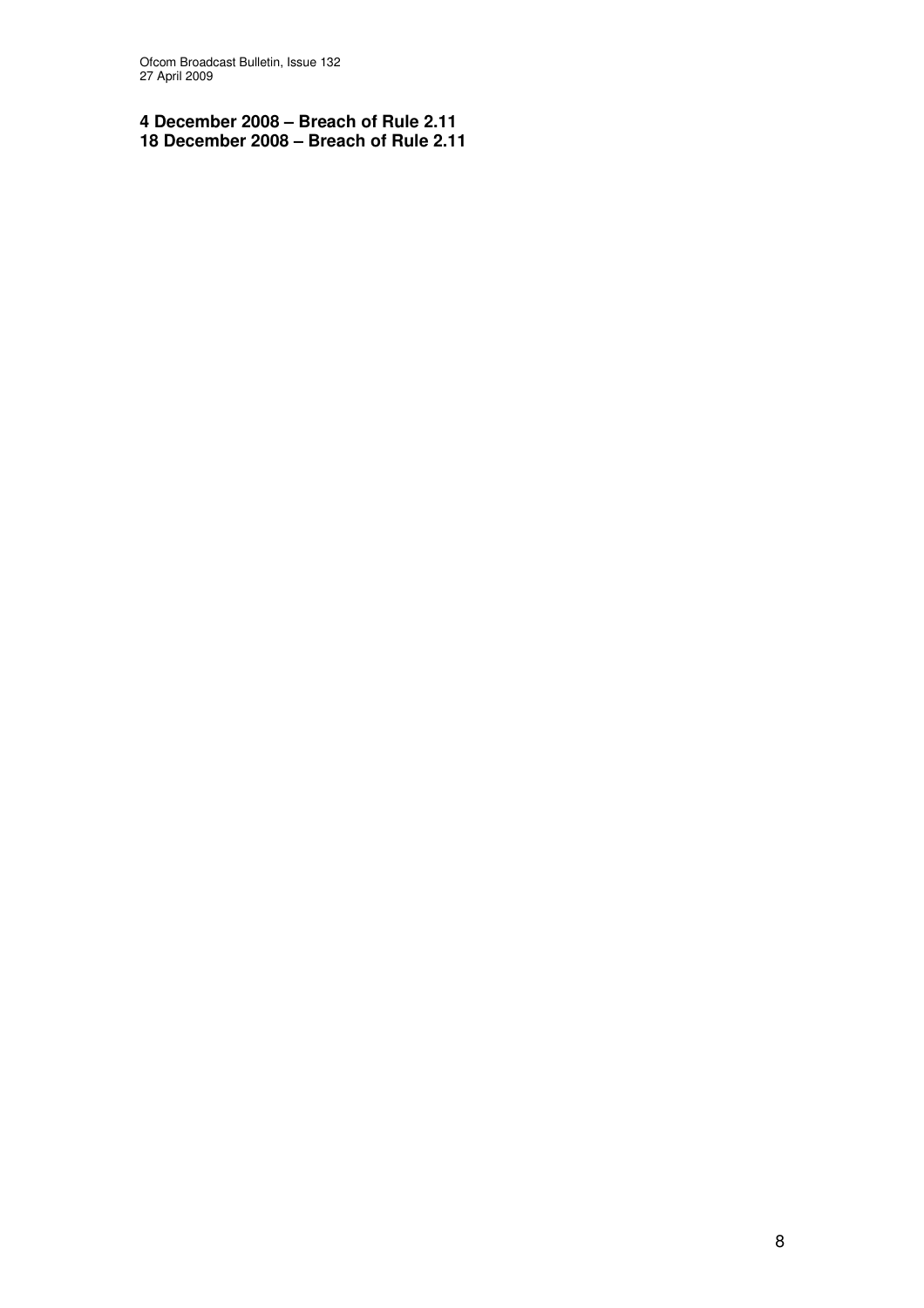# **In Breach**

**Allan Lake** *Absolute Radio, 20 February 2009, 00:00*

### **Introduction**

Allan Lake presents a late-night call-in show on Absolute Radio. Ofcom received one complaint that, during the programme, he talked about a particular brand of electronic cigarette ('e-cigarette') which claims to help smokers quit. The listener felt Allan Lake made repeated references to Smart Smoker (the manufacturer) and also made health claims about the e-cigarette which could not be proven.

After reviewing the material, Ofcom asked Absolute Radio to respond under Rules 10.3 (products and services must not be promoted in programmes), 10.4 (undue prominence), and 10.5 (prohibition of product placement) of the Code.

### **Response**

Absolute Radio admitted that Allan Lake went beyond acceptable boundaries when discussing a product on air. It said the presenter often discussed his desire to quit smoking and was contacted by a member of the audience who recommended this particular product. Allan Lake obtained a free sample of the e-cigarette from the manufacturer to test and discuss on-air.

Absolute Radio stated that it had received no payment, financial or otherwise, for any reference to the product. The manufacturer had not sought to place the product within the programme. Instead, it said the subject matter was an ill-judged editorial choice on the part of the presenter who wanted to discuss on air his own experience giving up smoking and therefore asked to test the e-cigarette.

The broadcaster said it believed the programme had breached Rules 10.3 and 10.4. On being made aware of the complaint, it suspended the presenter's programme and had discussed the matter with him. Absolute Radio said that Allan Lake had been thoroughly re-briefed on the sections of the Code relating to the broadcast of commercial references. The broadcaster stated that it was also ensuring all relevant personnel attend a further compliance course.

### **Decision**

The Code prohibits broadcasters promoting, or giving undue prominence to, products and services in programmes. This is to ensure there is clear separation between programmes and advertising and to prevent programmes from being distorted for commercial purposes.

Ofcom accepts there was an attempt by the presenter, albeit ill-judged, to discuss the product as part of the editorial of the programme. We have found no evidence that the broadcaster received payment, financial or otherwise, for any references made to the product or manufacturer. As a result, we have not found the programme in breach of Rule 10.5.

However, there were repeated references to the manufacturer of the e-cigarette as well as claims about the health benefits of the product. Examples included: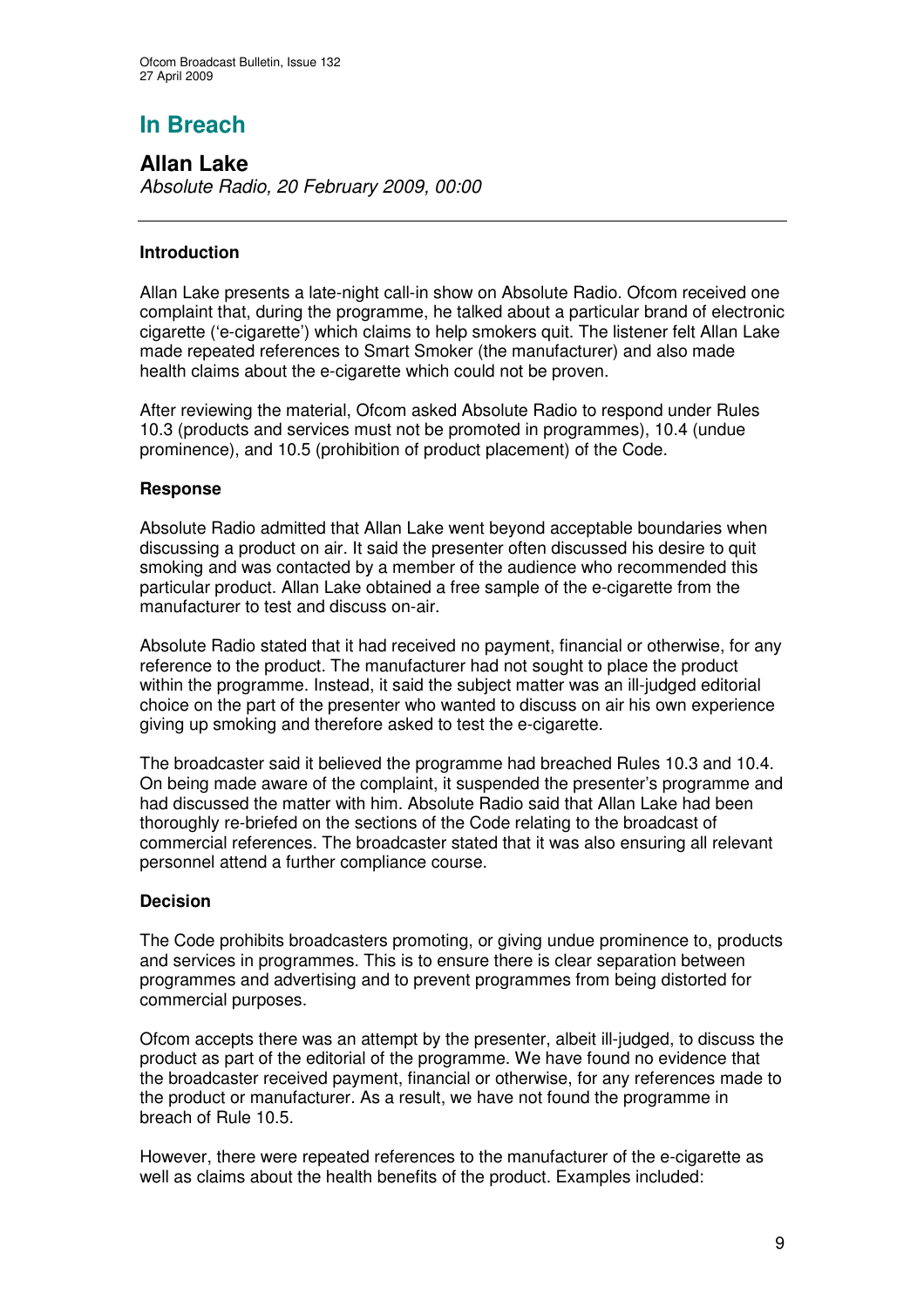- . *"…go to smartsmoker.co.uk…";*
- *"…I was sent from smartsmoker.co.uk an electronic cigarette. Basically it's got these little capsules of nicotine in and it's much healthier…"*; and
- *"…no toxins and stuff…".*

There was no editorial justification for the frequency and prominence of these references, which Ofcom considered to be unduly prominent, in breach of Rule 10.4.

Additionally, although Allan Lake talked about his personal experience with the product, these sections of the programme undermined the editorial integrity of the programme as the presenter gave repeated, positive endorsements of the attributes of the product, such as:

- *"for a smoker these are like the best invention ever … it's safe for everyone around you … nicotine isn't going to give you cancer…"*;
- *"…they are as good as cigarettes, right?";*
- *"…the i-fag is so much better than the normal fag…"*; and
- *"…it does taste like a normal fag…"*.

These references promoted the product, in breach of Rule 10.3.

Ofcom welcomes the action taken by Absolute Radio in addressing this situation both with the presenter and the relevant staff at the station. Irrespective of the presenter's intentions, this broadcast was misjudged and in clear breach of Rules 10.3 and 10.4.

### **Breach of Rules 10.3 and 10.4**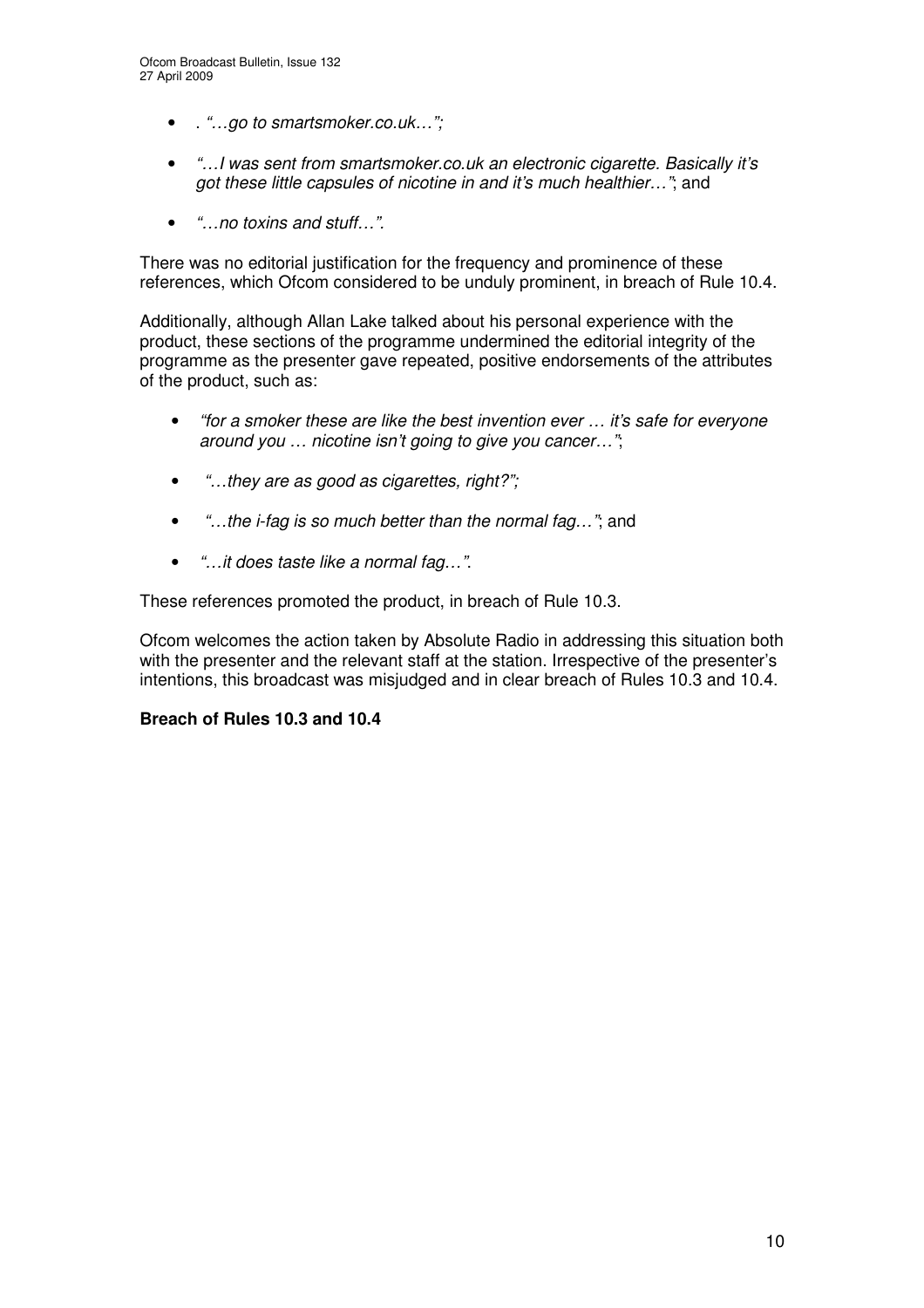# **In Breach**

**Indian Idol** *Sony TV Asia, 26 December 2008, 21:00*

### **Introduction**

Sony TV Asia is a subscription-based channel broadcasting on Sky. The channel broadcasts general entertainment programming aimed at a UK-based Asian audience.

A viewer complained that throughout this programme, which is a singing talent show based on the American programme, *American Idol*, there was "flagrant product placement".

When Ofcom viewed the programme it noted that after one of the contestants had performed, one of the presenters said:

*"SMS for Bhavya on 52525 or call from your Indian Idol LG KP199 mobile phone"*.

Later in the programme, one of the presenters said:

*"The person who leaves the stage in this round will get a LG mobile KP199 Indian Idol phone. Hope the person who leaves is not your favourite, so vote now".*

As well as these verbal references, there were mobile phones displayed in front of each of the three judges with signs that clearly indicated the make and model - LG KP199.

We asked the broadcaster for its comments in relation to the following Code Rules:

- 10.3 Products and services must not be promoted in programmes.
- 10.4 No undue prominence may be given in any programme to a product or service.
- 10.5 Product placement is prohibited.

### **Response**

The licensee, MSM Satellite (Singapore) Pte. Ltd., assured Ofcom that while a product placement arrangement had been in place when the programme was originally produced in India, the licensee had not directly benefited from this arrangement or received any payment or valuable consideration for the inclusion of, or reference to, the LG mobile phone featured in the programme.

In response to the visual references to the LG mobile phone displayed in front of the judges, the broadcaster advised that it took steps to cover them with a strap across the bottom of the screen but accepted that because the strap was transparent, on occasions the phones and signs were still visible underneath the strap. The broadcaster advised that in subsequent episodes of the programme it had used opaque straps.

The broadcaster did not provide an explanation as to why the presenters had referred specifically to the LG mobile phone during the programme.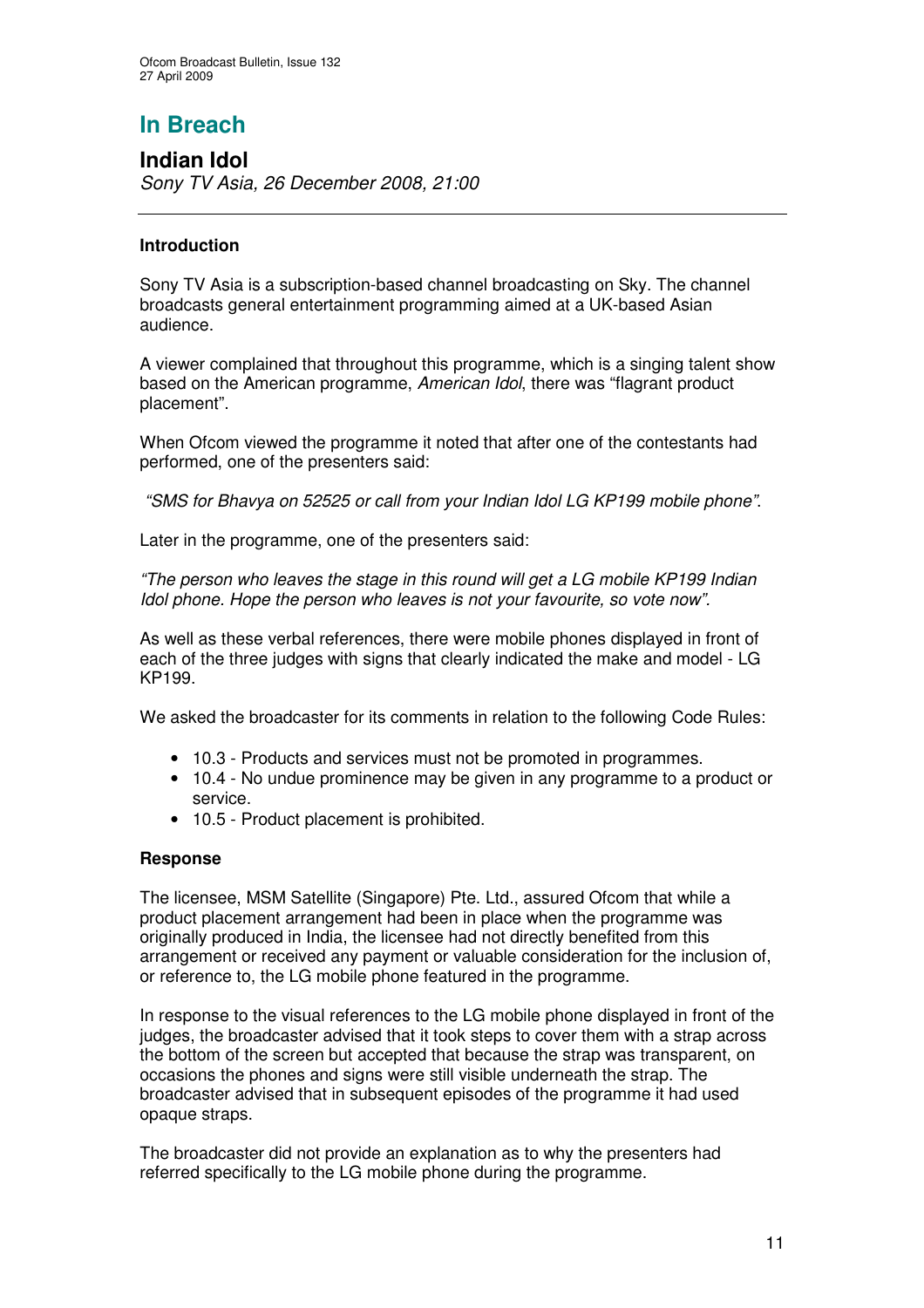### **Decision**

One of the fundamental principles of European broadcasting regulation is that advertising and programming (that is editorial content) must be kept separate. This is set out in Article 10 of the Television Without Frontiers Directive which is in turn reflected in the rules in Section Ten (Commercial References in Programmes) of the Code.

### Rule 10.5

We noted the broadcaster's assurances that it had not directly benefited from the product placement arrangement that had been in place when the programme was produced in India. The Code sets out an exemption under the prohibition of product placement in Rule 10.5, for television programmes acquired from outside the UK, provided that the Ofcom licensee broadcasting the acquired programme does not directly benefit from that arrangement.

Further, we noted that the broadcaster had received no payment, or other valuable consideration, for featuring the LG mobile phone in the programme and therefore concluded that it was not in breach of Rule 10.5 of the Code.

### Rules 10.3 and 10.4

While the exemption to Rule 10.5 set out above enables licensees to acquire television programmes from outside the UK that have involved a product placement arrangement (provided the Ofcom licensee has not directly benefited), such programmes must still comply with the other rules in the Code, notably in this case the rule regarding undue prominence. Undue prominence may arise where a product or service is referred to without editorial justification.

Ofcom noted that in front of each of the three judges, was a stand holding an LG mobile phone and displaying the model number and the LG logo. Therefore, the mobile phones were visible to viewers each time the judges were in shot.

Ofcom observed that the strap at the bottom of the screen did not obscure the mobile phones because it did not move to cover them and it was also transparent. It appeared to Ofcom that the purpose of the strap was to display a caption informing the audience that voting was only open to viewers in India, rather than to obscure the mobile phones.

Ofcom judged that there was no editorial justification for displaying these visual references to the mobile phones as they had no connection to the programme.

Similarly, there was no editorial justification for the following verbal references to the mobile phone:

- *"SMS for Bhavya on 52525 or call from your Indian Idol LG KP199 mobile phone"*.
- *"The person who leaves the stage in this round will get a LG mobile KP199 Indian Idol phone. Hope the person who leaves is not your favourite, so vote now".*

As such, Ofcom found these visual and verbal references to be unduly prominent, jn breach of Rule 10.4 of the Code. In addition, the nature and number of these unduly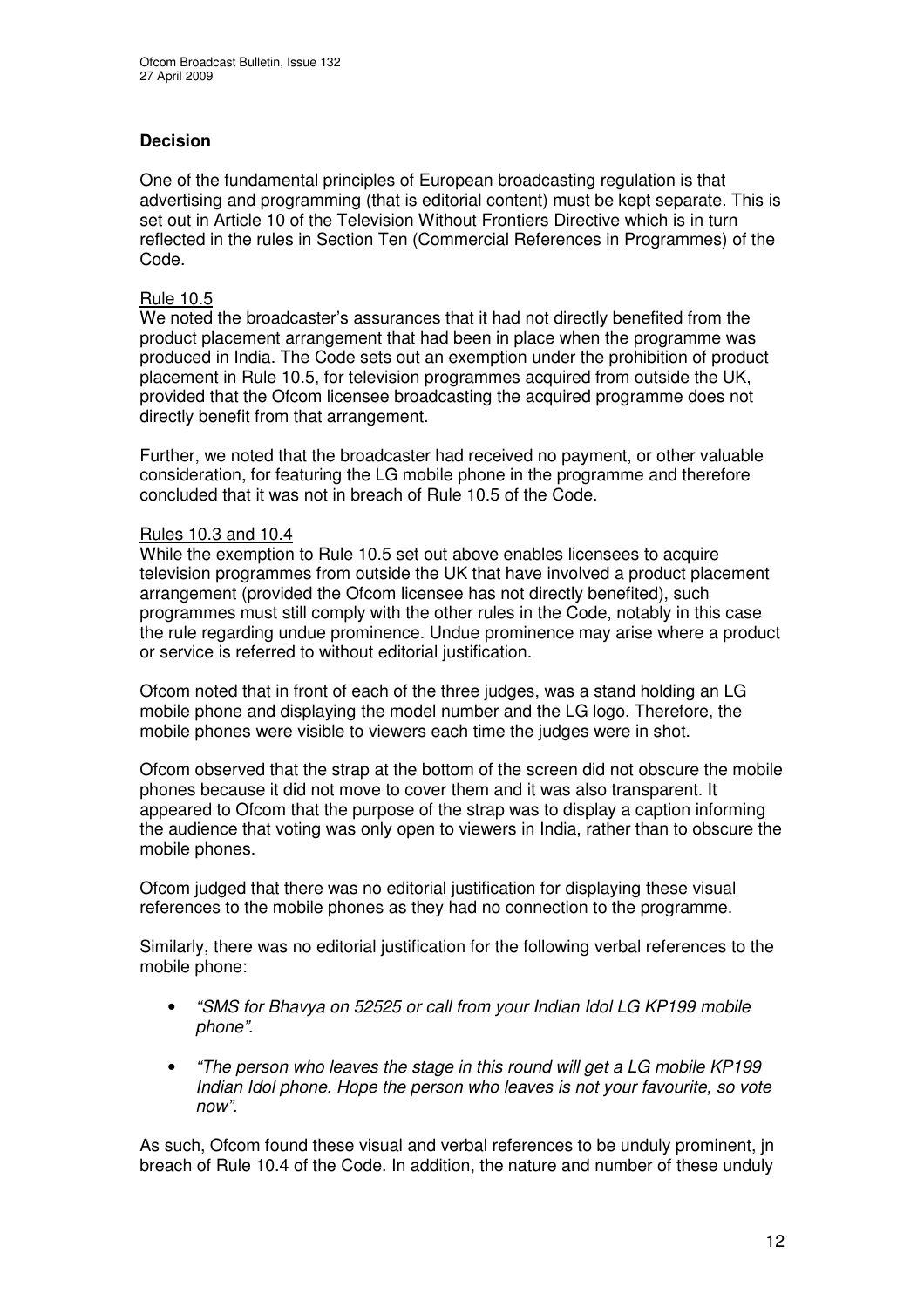prominent references resulted in them being promotional. Ofcom therefore also found the programme in breach of Rule 10.3.

### **Breach of Rules 10.3 and 10.4**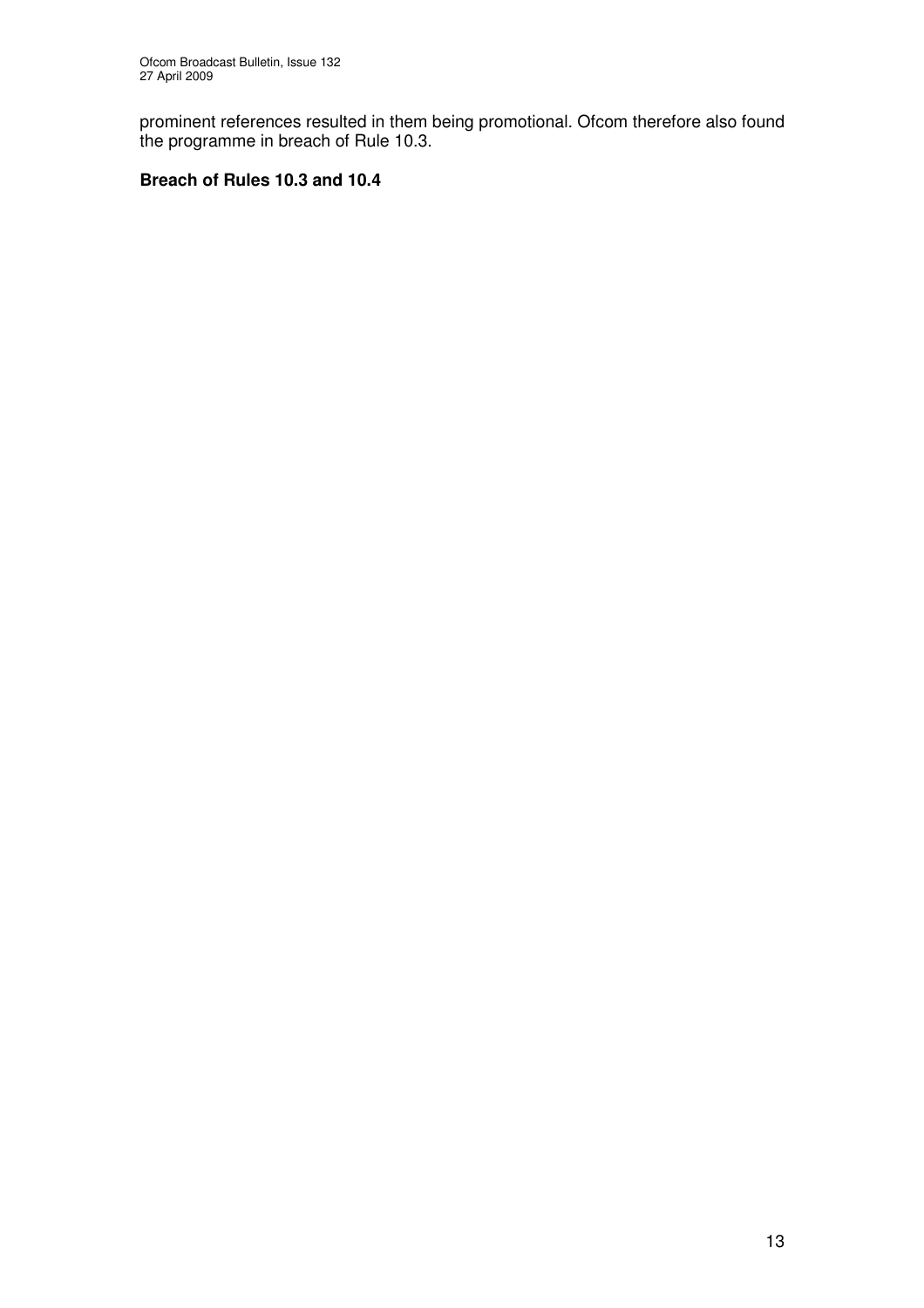# **In Breach**

### **Mickey Rourke**

*The Biography Channel, 25 February 2009, 19:17*

### **Introduction**

The Biography Channel is a factual documentary channel broadcast on cable and satellite. Ofcom received one complaint about offensive language in a documentary about the actor Mickey Rourke.

The History Channel UK Ltd ("History Channel") is responsible for the compliance of The Biography Channel and provided Ofcom with a recording of the programme.

Ofcom noted the programme included a clip from the film *Body Heat* containing the word *"fuck"*.

Ofcom asked History Channel for its comments under Rule 1.14 of the Code (the most offensive language must not be broadcast before the watershed).

### **Response**

History Channel unreservedly apologised for the transmission of the offensive language. The broadcaster said that, on being informed of the complaint by Ofcom, it had withdrawn the programme from further transmission. On investigation, History Channel discovered that, due to human error, a transmission master-tape had been produced without the offensive language being omitted. Further, the programme had been mistakenly cleared for pre-watershed scheduling.

As a consequence of these compliance errors, History Channel outlined various steps it had taken to improve compliance. These included the checking of final transmission master-tapes and their entry onto the programming database by third parties not involved in the original editorial process.

### **Decision**

Ofcom's research<sup>1</sup> confirms that most viewers find "*fuck*" one of the most offensive words. Ofcom welcomes History Channel's apology and admission of the compliance error and the steps it has taken to improve compliance procedures.

The use of most offensive language before the watershed, as in this case, is a clear breach of Rule 1.14. Further, it should be noted that there have been two previous published Findings against The Biography Channel and its sister channel The History Channel, involving the broadcast of the most offensive language before the watershed<sup>2</sup>. Ofcom therefore remained concerned that despite these previous Findings, the channel's compliance procedures were such that a further breach involving the editing of offensive language should have been recorded against the channel.

### **Breach of Rule 1.14**

<sup>&</sup>lt;sup>1</sup> "Language and Sexual Imagery in Broadcasting: A Contextual Investigation", Sept 2005.

<sup>2</sup> See *The Beatles' Biggest Secrets,* The Biography Channel, Bulletin 80, 12 March 2007; *Ax Men,* The History Channel, Bulletin 118, 15 September 2008; and *Guns N' Roses*, The Biography Channel, Bulletin 119, 13 October 2008.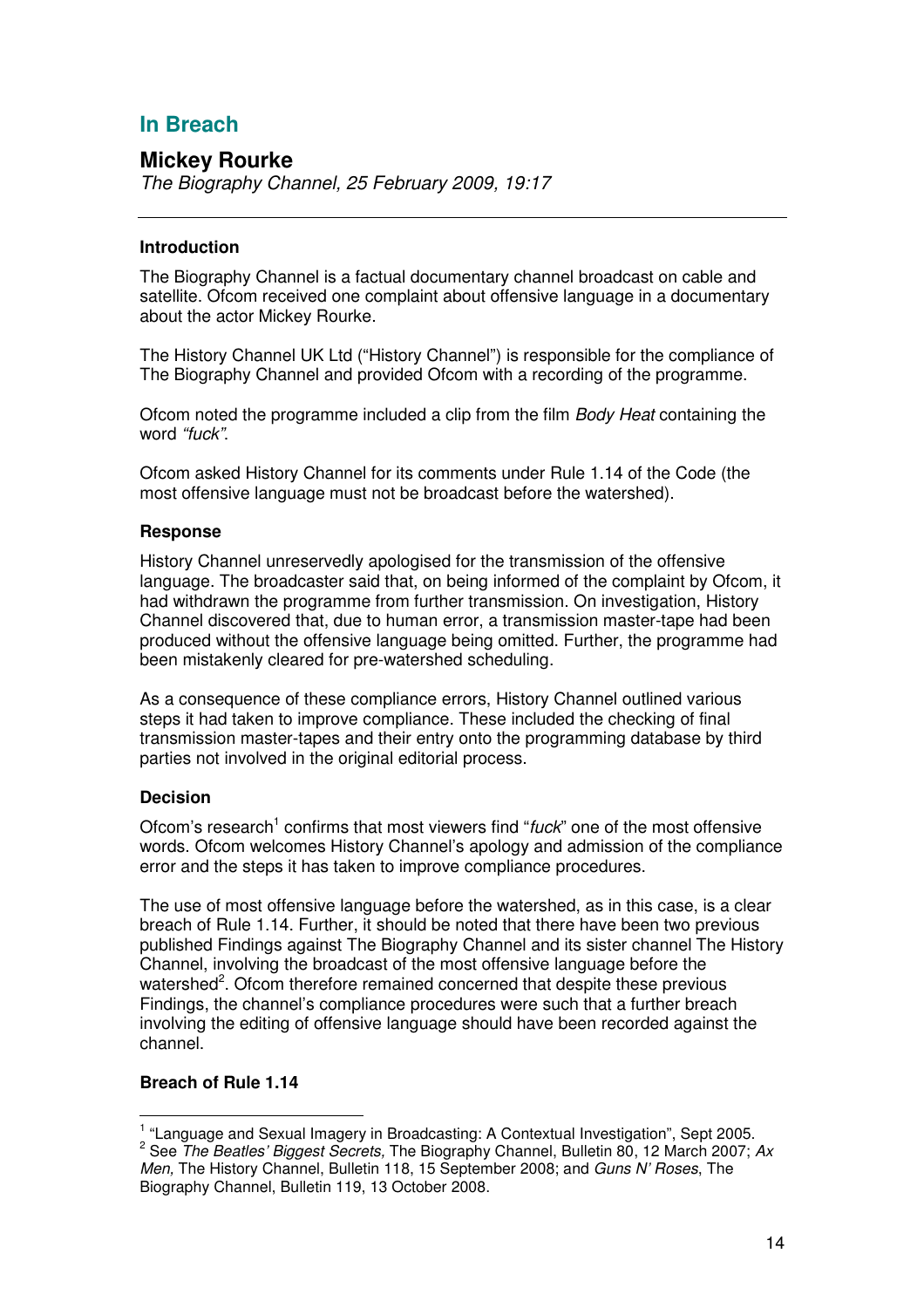# **In Breach**

**Big FM 87.7** *Big FM 87.7, 15 December, 2008, 22:30*

### **Introduction**

Big FM broadcast locally in Leeds from 8 December 2008 until 4 January 2009, under a 28 day Short-term Restricted Service Licence.

Ofcom received two complaints about comments made by a Big FM presenter, on 15 December 2008. The complainants said the presenter had made derogatory comments of a racial nature about a number of business owners in the community. Ofcom asked Big FM for a recording of the programme to assess its content.

### **Response**

Ofcom's first request for a recording was made in writing on 19 December 2008. This request was followed by two telephone calls to the station on 13 January and 5 February 2009. During these conversations Big FM gave Ofcom assurances firstly that the recording had been sent, and secondly that a further copy would be dispatched immediately. When no recording was received by Ofcom, it sent a final written request on 11 February 2009.

Ofcom received two recordings on 23 February 2009, which were labelled 24 December 2008 and 2 January 2009. The station manager called on 24 February 2009 to check that the recordings had arrived. During this conversation Ofcom confirmed that it had received the recordings but that none was for the correct date. The station manager confirmed the correct recording would be delivered within 48 hours.

Ofcom received a recording on 12 March 2009, much later than the deadline promised. When Ofcom reviewed the recording, it comprised three audio tracks. Ofcom could find no derogatory references as described by the complainants, but did identify apparent gaps between the tracks. When Ofcom contacted Big FM for an explanation the station manager explained this was due to limited recording facilities, but that the content described by the complainants was not broadcast in any case.

### **Decision**

It is a condition of all local radio licences that the licensee adopts procedures for the retention and production of recordings and supplies recordings to Ofcom "forthwith" if requested. Further, the recordings should be 'as broadcast' (i.e. the same quality in terms of both sound and picture as when originally transmitted).

Two complaints of a potentially serious nature were received, and while we note that the licensee denied that the alleged comments had been made, it is unsatisfactory that Ofcom was not able judge the output as broadcast against the requirements of the Broadcasting Code. Big FM did provide recordings, however, it did so well outside the required timeframe. Also, in light of the edits to the recording supplied, they were not 'as broadcast'. As a result, as explained above, Ofcom was not able to assess independently the programme, as listened to by the complainants.

These are serious and significant breaches of the broadcaster's licence. They will be held on record.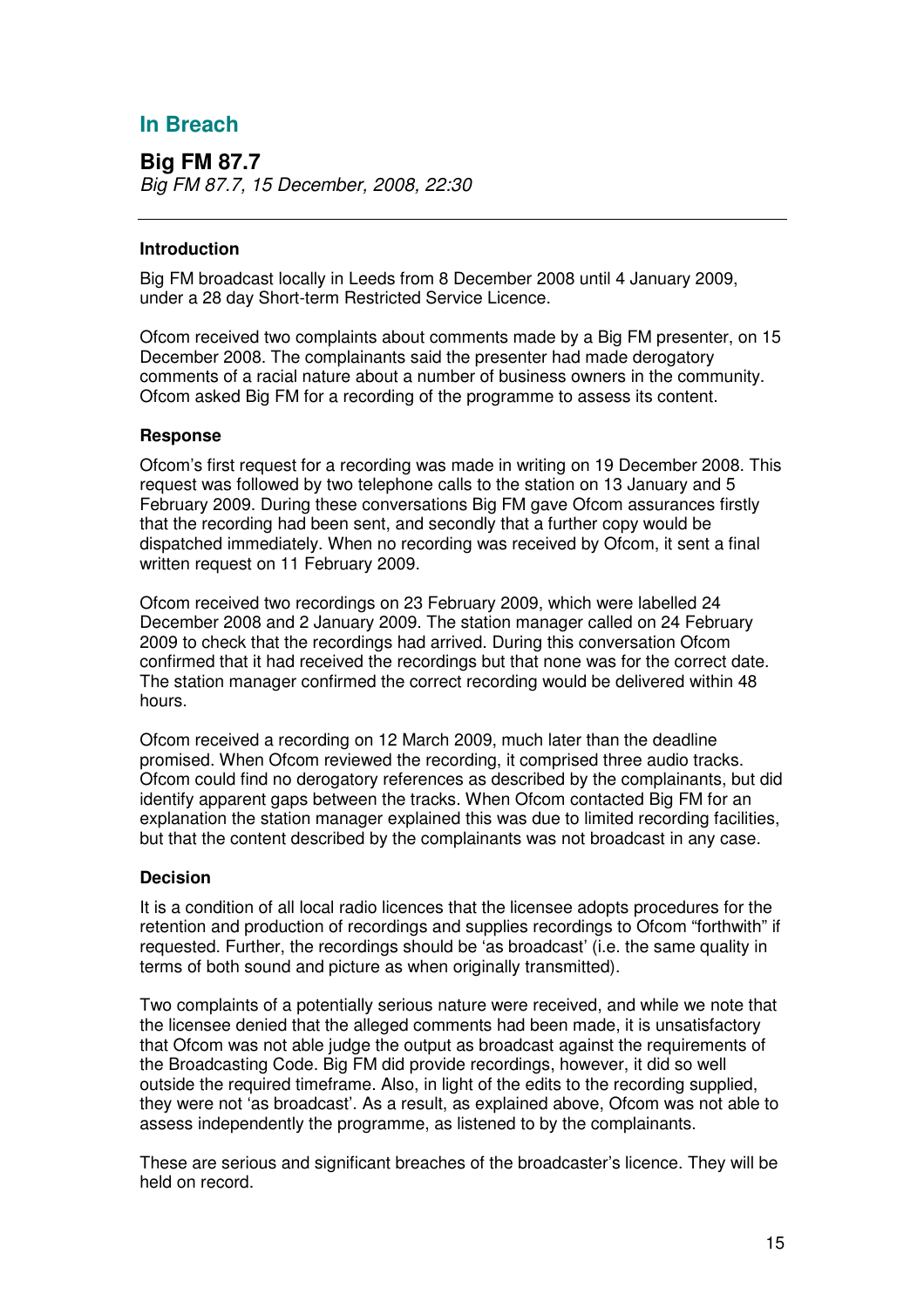Big FM's 28 day licence has now come to an end. Ofcom will take the station's compliance record into consideration should it make any application for a broadcast licence in the future.

### **Breach of Licence Condition 8, Part 2 General (Retention and Production of recordings)**

**Breach of Licence Condition 9 (Failure to supply adequate recordings)**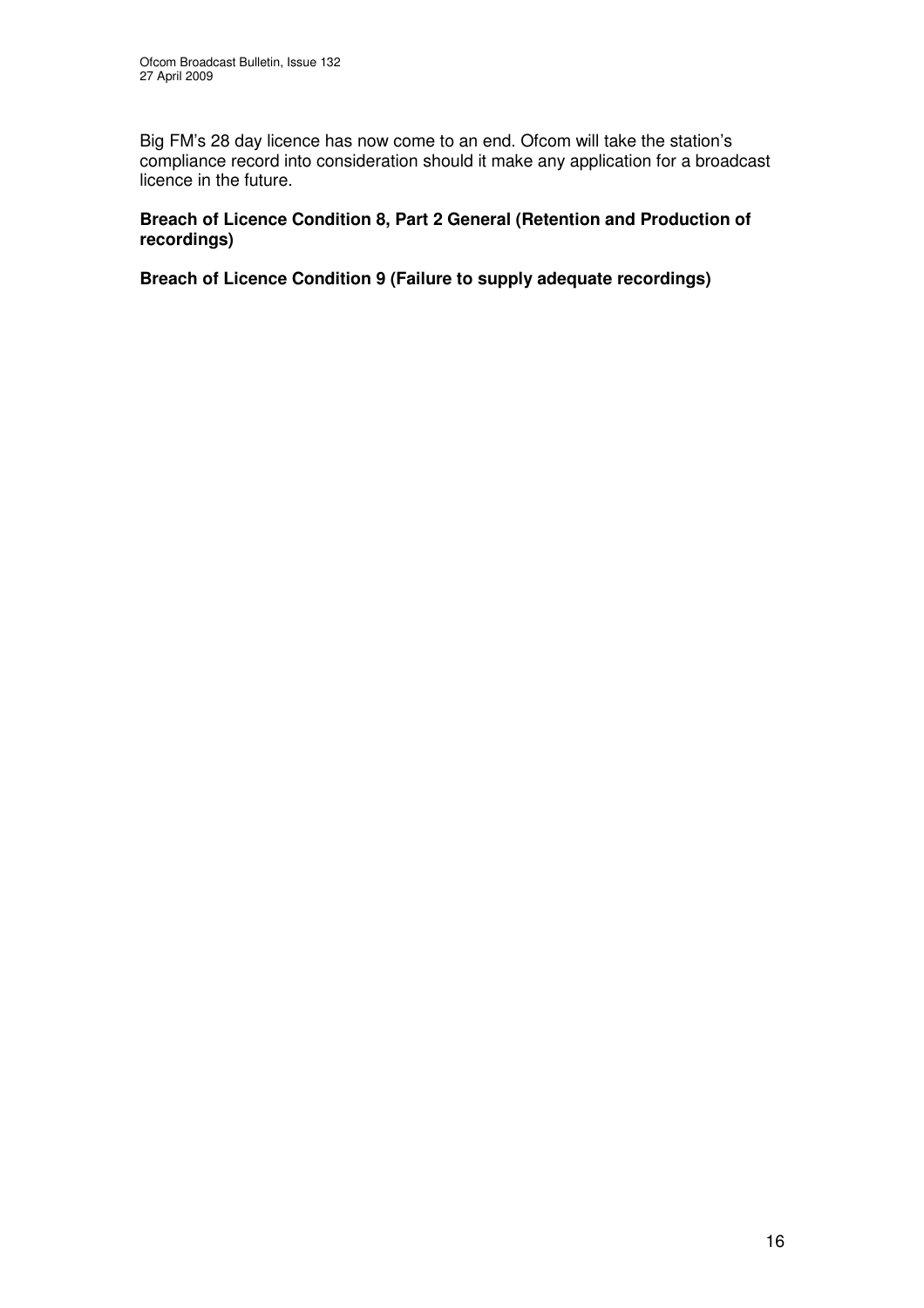# **Resolved**

**Soccer AM** *Sky Sports 1, 7 February 2009, 10:45*

### **Introduction**

*Soccer AM* is a live soccer-based magazine programme broadcast on Sky Sports 1 on Saturday mornings. Ofcom received three complaints objecting to the use of offensive language before the watershed by a member of the band "The View", who were guests on the programme.

Ofcom noted that the word *"fuck"* was used during the broadcast. Ofcom asked Sky for comments under Rule 1.14 (the most offensive language must not be broadcast before the watershed).

### **Response**

Sky sincerely apologised for the use of offensive language in this case. Sky said it was an unintentional mistake on a live programme. The broadcaster stated that it had robust compliance processes in place to deal with live programmes. These had been followed both before and after the incident to ensure compliance with the Code. In this case, for example, "The View" had been briefed about bad language before their appearance in accordance with programme production policy. This was despite the fact the band had appeared without incident on the programme in January 2007. Further, the band member who used the expletive was immediately reprimanded by one of the presenters, and both presenters apologised to viewers before reminding the guests not to use similar language again.

### **Decision**

Ofcom's research<sup>1</sup> confirms that most viewers find "fuck" and its derivatives some of the most offensive language. *Soccer AM* is an irreverent football-themed programme that is particularly aimed at adult male football fans. In this instance, Ofcom noted that this was a live broadcast; and that the language was clearly not used with the intention to offend, given the guest's own reaction to using the word. Further, both presenters immediately apologised to viewers and the guests were warned by one of the presenters to *"be careful"* in future. Given the above, including the prompt actions taken by the broadcaster, Ofcom considered the matter resolved.

### **Resolved**

<sup>&</sup>lt;sup>1</sup> "Language and Sexual Imagery in Broadcasting: A Contextual Investigation", September 2005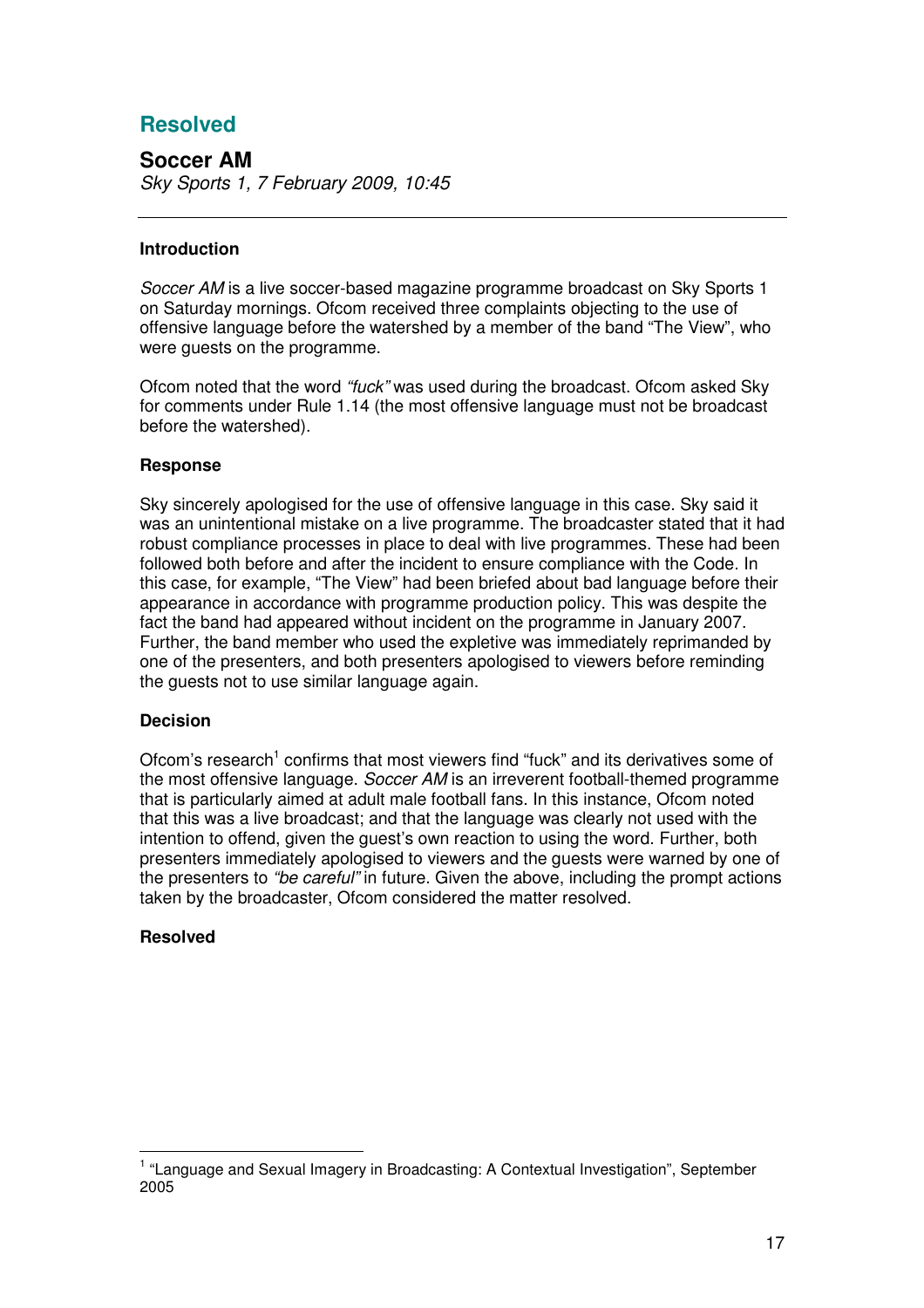# **Not In Breach**

## **Big Brother 9**

*Channel 4 and E4, June to September 2008, various dates and times*

### **Summary**

**Ofcom received 4,724 complaints regarding the ninth series of** *Big Brother* **which was transmitted between May and September 2008 on Channel 4. The majority of the complaints focussed on concerns that bullying, aggression and intimidating behaviour by Housemates were not dealt with appropriately by Channel 4. Ofcom has not upheld the complaints, except one relating to offensive language, which was resolved.**

### **Introduction**

Big Brother<sup>1</sup> is a well known reality show. A number of Housemates live together in a house ("the House") cut off from the outside world observed by cameras 24 hours a day where they "compete" to win a prize fund of £100,000. The viewing public is given the opportunity, on a weekly basis, to vote for the Housemate they wish to be evicted and the results of that eviction are revealed in a weekly live television show on Friday nights. This format continues until the final Housemate remaining in the House is declared the winner and receives the prize fund.

The ninth series of Big Brother ("BB9") was broadcast on Channel 4 (and on S4C in Wales) and E4 between June and September 2008. An edited version of the previous day's main events was broadcast on Channel 4 at either 21:00 or 22:00 ("the Main Show"). The Main Show was re-broadcast at around 07:30 the following morning on Channel 4 after any necessary editing to comply with the requirements of daytime transmission. Parts of the day's events were streamed live on E4 ("Live Streaming"). These live programmes had a 14 minute 10 second delay for compliance purposes.

In total, Ofcom received 4,724 complaints about BB9 covering a number of areas. Ofcom assessed all the complaints it received about this series. However, it only investigated those matters which raised issues under the Code. Those issues are dealt with in this Finding. In particular, as this ninth edition of the series progressed the complaints focussed on alleged bullying and intimidation of Housemates by other **Housemates** 

Ofcom's investigation concerned the following Code rules in relation to a number of specific incidents that occurred in ten editions of the programme:

- Rule 1.2 (Broadcasters must take all reasonable steps to protect people under eighteen);
- Rule 1.3 (Children must be protected by appropriate scheduling from material that is unsuitable for them);
- Rule 1.14 (The most offensive language must not be broadcast before the watershed);

<sup>&</sup>lt;sup>1</sup> Big Brother the programme is distinguished from Big Brother the character by the use of italics throughout this Finding.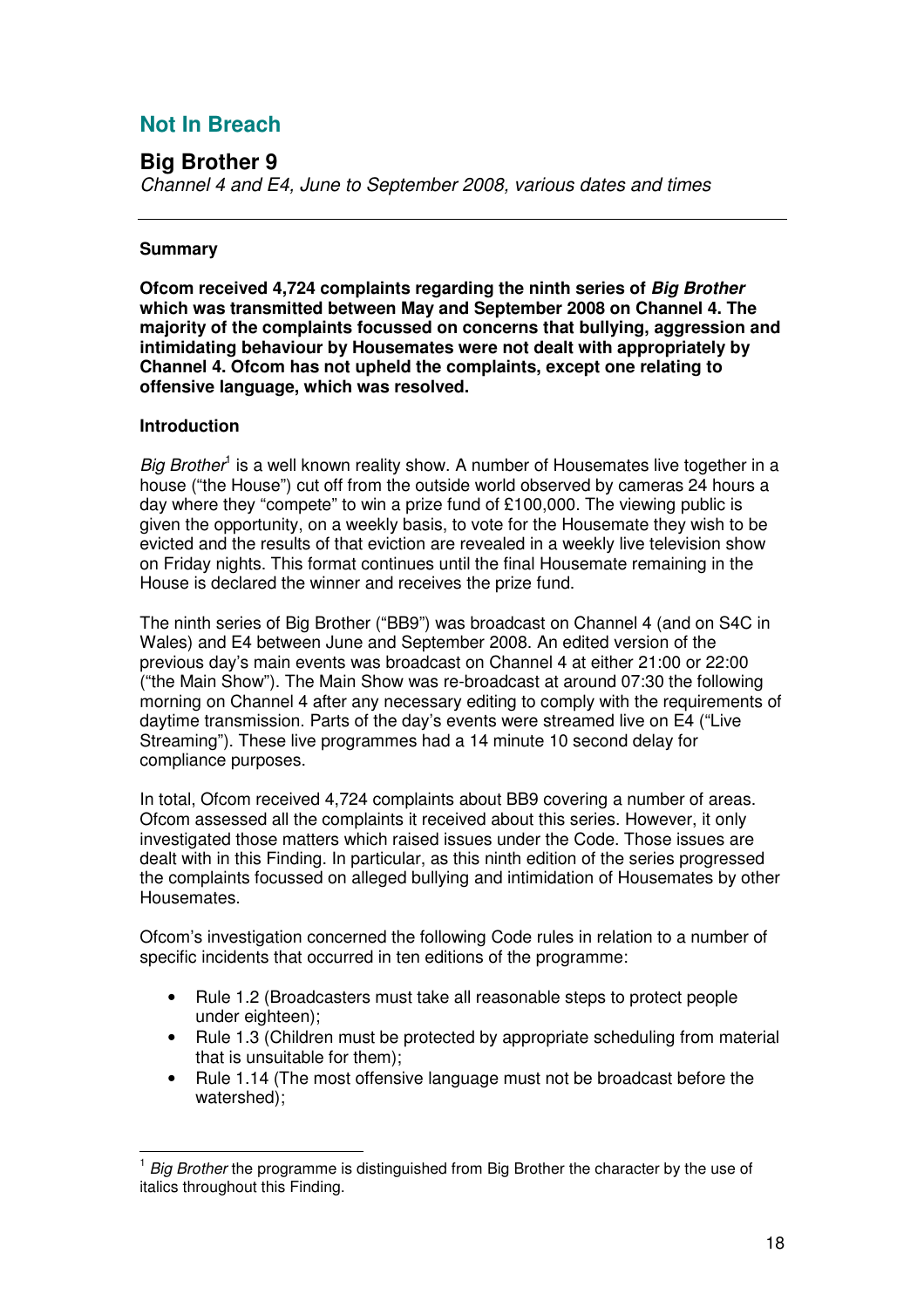- Rule 1.16 (Offensive language must not be transmitted before the watershed unless it is justified by the context);
- Rule 2.3 (In applying generally accepted standards broadcasters must ensure that material which may cause offence is justified by the context. Such material may include offensive language, violence, humiliation, distress, discriminatory treatment or language); and
- Rule 2.4 (Programmes must not include material which, taking into account the context, condones or glamorises violent, dangerous or seriously antisocial behaviour).

Ofcom wrote to Channel 4 regarding the following:

### **Bullying and intimidation**

A number of complaints related to what was alleged to be the aggressive and at times intimidating behaviour of Housemates (by other Housemates). Complainants claimed, through its actions (or a lack of prompt action), Channel 4 had endorsed or encouraged such behaviour.

The specific incidents, in date order, were:

i) 10 June 2008 (22:00): Alexandra De-Gale ("Alex") allegedly bullying Housemates over the cooking of chips

Housemates were at the dining table eating dinner and Alex was not happy with the way Rebecca Shiner ("Becks") had cooked some chips. As the conversation developed Stephanie McMichael ("Steph") became involved which culminated in an argument with Alex who called her a *"dickhead"* three times and a *"prick"* twice. Steph retaliated calling her a *"fucking prick"*. Because of Alex's manner and tone during the argument viewers complained that she was aggressive and intimidating to Housemates. Some complainants considered that Channel 4 tolerated her alleged bullying and did not intervene quickly enough to challenge her behaviour.

ii) 11 June 2008 (22:00): Alex's alleged bullying of Rex Newmark ("Rex")

Alex was eating a bowl of food she had prepared earlier whilst other Housemates were discussing the dwindling food supplies and the need to ration meals. This evolved into an argument between Rex and Alex about the fact that she had prepared her own food. The following exchange took place:

- Rex: *"I don't have a problem with you. You are a hypocrite because you said to everyone about snacking…"*
- Alex: *"…no one is respectful of me, so I won't be respectful of you. Yeah. Remember I told you".*
- Rex: *"No, don't try and over talk me because it's not going to fucking work. Yeah. No, no, no. Don't try and squash me. Yeah. Don't fucking try and squash me".*

She responded by calling him a *"prick" and a "fucking asshole".* Because of Alex's manner and tone during the argument viewers complained that she was bullying Rex.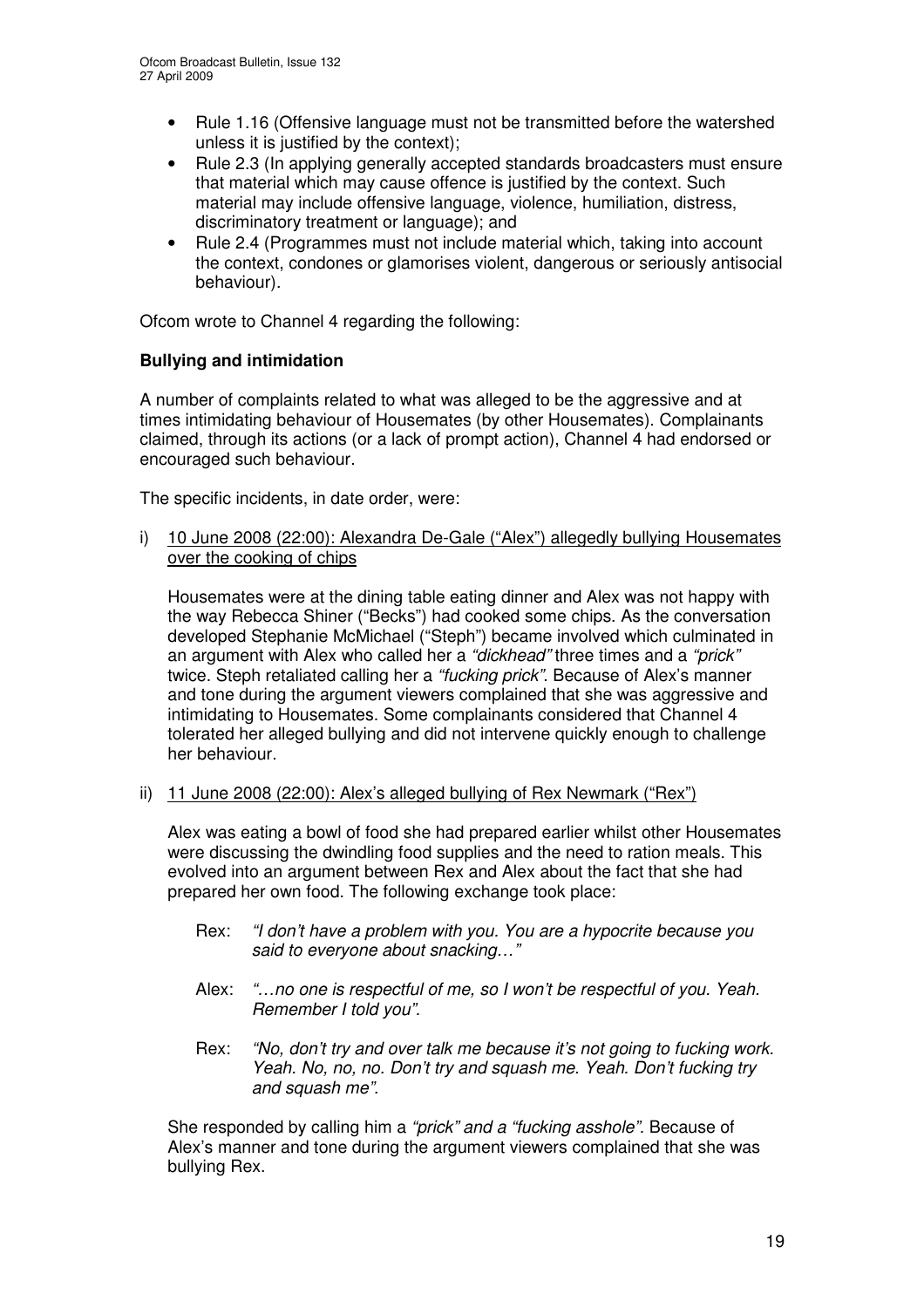### iii) 17 June 2008 (22:00): Alex's allegedly bullying Mohamed Mohamed ("Mo") over his cross-dressing outfit

Mo had requested a fancy dress party for his birthday with men dressing as women and vice versa. Not all the Housemates were enthusiastic about this idea and both Luke Marsden ("Luke") and Alex expressed concerns about "crossdressing".

Towards the end of the party Mo talked to Big Brother in the Diary Room about how much he had enjoyed his party, although he remarked to Big Brother how it was unfortunate that Alex had not joined in. Big Brother asked *"how did it make you feel that Alex didn't join in?"* This question was accidentally transmitted into the House. When Mo emerged from the Diary Room, another Housemate, Michael Hughes ("Mikey"), tried to tell him what had happened but Alex interrupted and asked to speak to Mo alone. A conversation then took place between the two of them which became heated and revolved around Alex's criticism of a Muslim man like Mo wearing women's clothes.

Big Brother asked Alex to go to the Diary Room where it explained that it had unfortunately (and accidentally) played part of Mo's Diary Room to the House and that she should not feel singled out because this mistake had occurred.

Some complainants felt that the way Alex had berated Mo was overtly aggressive and amounted to bullying. Viewers complained that Alex made offensive and discriminatory remarks to Mo for wearing women's clothes at his birthday party.

### iv) 18 June 2008 (22:00): Alex's alleged continued bulling of Mo over his crossdressing outfit

Following on from the previous day's events it was clear that Alex was still upset. She started another conversation with Mo in which she told him that she was *"really disgraced"* by him. She continued by saying *"I just wanted to reiterate how small you are…"* and that she was *"disgusted"* by his behaviour. He responded that she should not bring religion into the conversation. Big Brother called Alex to the Diary Room and asked her whether the argument became too personal; questioning the way in which she expressed her opinions to Mo and reminding her that it did not approve of intimidating behaviour in the House or her behaviour towards Mo in this instance.

Viewers complained that Channel 4 allowed Alex to continue to bully Mo for his choice of fancy dress costume.

### v) 19 June 2008 (21:00): Alex's alleged threatening of Housemates

This programme concerned Alex's alleged threats to various Housemates and her subsequent eviction from the House.

The programme of the 19 June 2008 evening highlights was a little different to the usual ones. Normally each episode is restricted to action from the House from the previous day. However, the 19 June 2008 edition (which would normally have just included highlights of House action from 18 June) began with a discussion that took place in the House on the evening of 17 June 2008. This was between some of the Housemates: Alex, Darnell Swallow ("Darnell"), Dale Howard ("Dale"), Rex and Dennis McHugh ("Dennis"). The consequence of this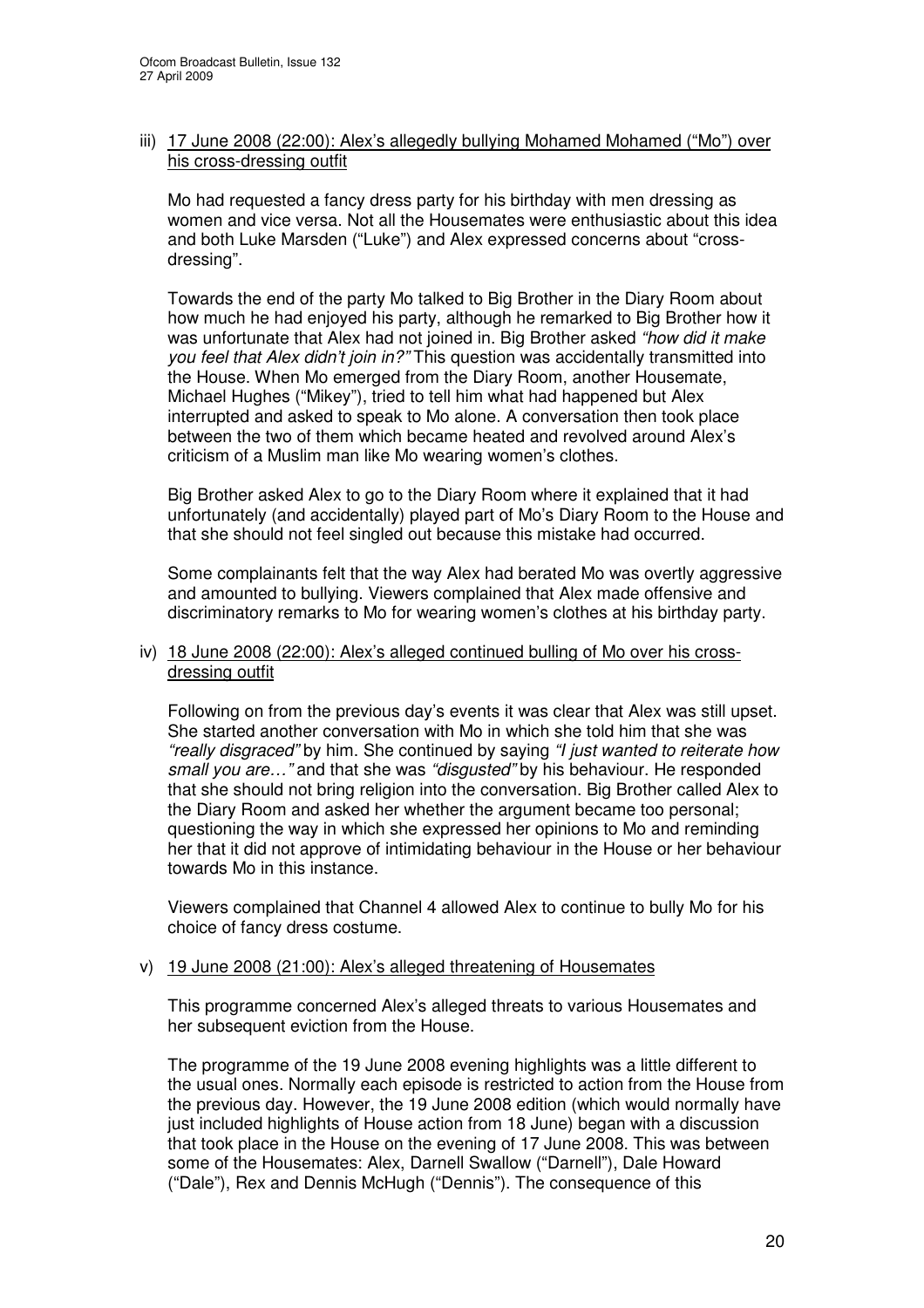discussion was that Alex was removed from the Big Brother House. Relevant parts of that discussion are as follows:

- Alex: *"…three months in a House. Everyone has got to come outside the House. Personal offence is never forgotten. Do you know what I mean. We're just inside the House. I've got a very, very, very, very strong team outside the House. Strong, so solid strong. I look forward to whatever the result…If I get out first I get out, I make the plans. Everyone's got to come out after that. Every single one of you. Come out afterwards. Remember I told you. Like I say, my team is strong. So strong. I just can't wait to see my mans and them. See what their plans are.* Darnell: *Hook me up with some collaborations for when I get out dude*. Alex: *I'm not talking about those mans and them. I'm talking about my gangster friends.* Darnell: *Tell them I wanna write some tunes.* Alex: *They've got some instructions to follow out. As of Friday it's eleven weeks innit. Yeah, eleven weeks on Friday.* Dennis: *Yeah.* Alex: *See I'm gonna see all you bitches real soon. All of you.* Dennis: *The thing is Alex, how you do you know it's you that's going to go like?* Alex: *No, even if I did I'm saying I'll see all of you.* Dennis: *Yes you'll see us in eleven weeks. In fact you'll probably see me in the week after.* Alex: *Your families, your friends. I'll see them all, all, all.* Darnell: *If you do go that's two females in a row.* Alex: *You get to make all the plans, you know, that you, that you wanna make. When you are in here you can't do certain things. In my life I'm used to doing certain things. And you know, people piss me off and I'll do something. I can't actually do that while I'm here. But like I say, I get to go out, I get to see everyone's friends. I get to see their family, I get to do the shit what I wanna* do [makes 'pow, pow, pow, pow, pow pow pow, pow' sound with her mouth]. Darnell: *The reason why I guess I don't want to go out so bad, is because I don't have all that shit to go back to dude. I'll sort you out dude.*
- Alex: *I get to make use of all my gang signs. Oh my days. When I go to Tottenham.*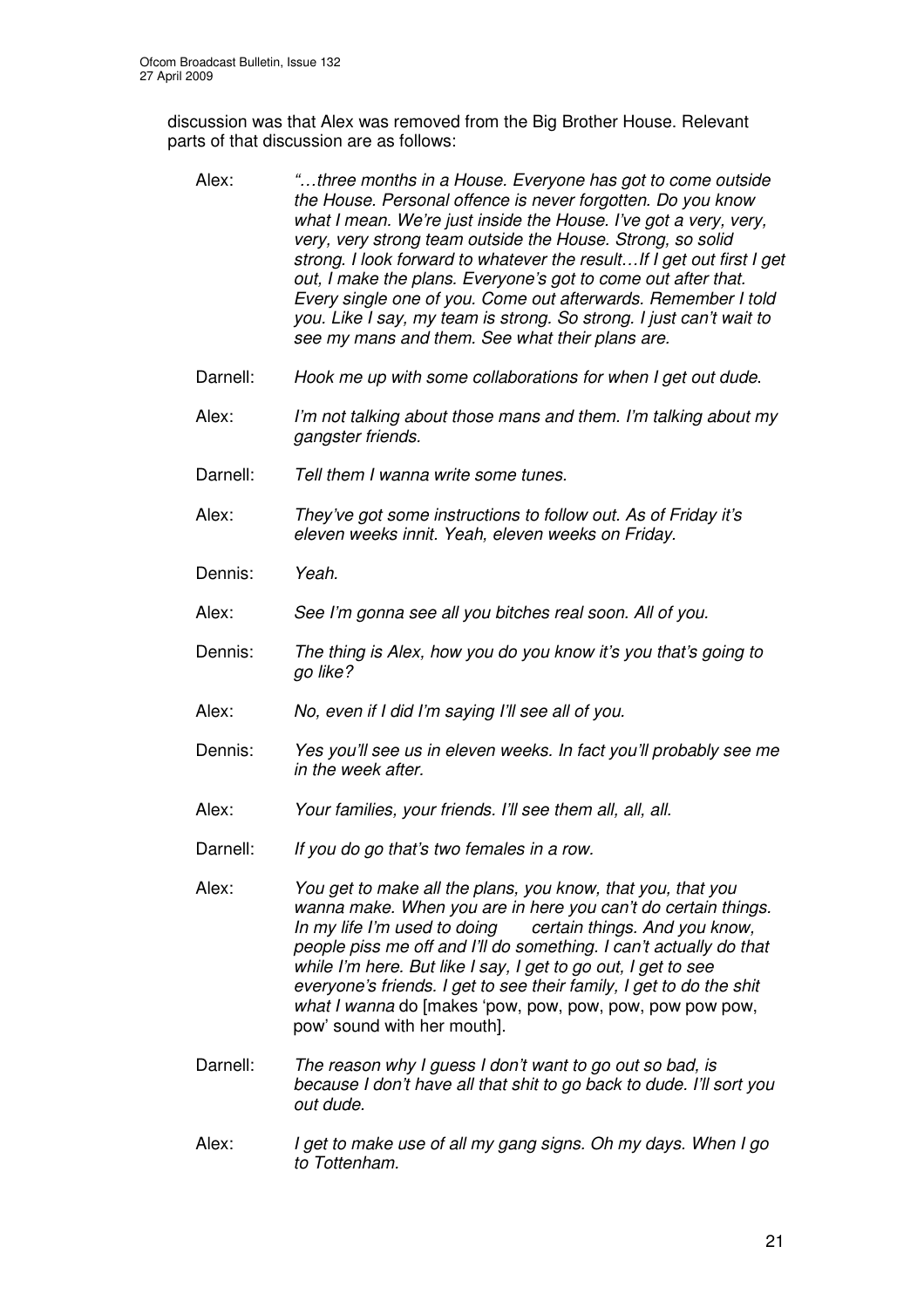- Darnell: *Oh man, I'll be in Tottenham as well dude. What part of Tottenham, is that north Tottenham or south Tottenham.*
- Dale: **And** what?
- Alex: *That's where all the gangsters reside*."

Later that evening Big Brother called Alex to the Diary Room. It said:

Big Brother: *"*Big Brother *has already called you into the Diary Room twice to discuss your aggressive, potentially intimidating and offensive behaviour towards other Housemates. On the first occasion you were reminded that Big Brother takes unacceptable behaviour in the House very seriously. On the second occasion you were told that Big Brother does not approve of intimidating behaviour in the House. Big Brother is surprised and disappointed that despite these two warnings about your behaviour, you have now left Big Brother with no choice but to take further action"*.

Big Brother then read to Alex her comments from the previous night (see above) and asked her to explain what she had meant by them. Alex responded:

Alex: *"I'm talking to Darnell, like I get to see your friends, your family. I've already told Darnell that I will be his biggest support camp. As you said, the conversation was with Darnell. I wasn't threatening anybody, but you can put it into whatever context you want. That's ridiculous, that is absolutely ridiculous".*

When asked by Big Brother whether she accepted that these remarks could be perceived as threatening Alex responded:

Alex: *"No, I don't because that's how I talk and you've never said anything like that before. We always say bullet, pup, pup, that's an expression that we make. Or 'pow, pow' that's an expression as well. That was even a song. So, like, what are you trying to say, that I'm making a gun noise? What is it that you're trying to say?"*

Big Brother then asked Alex what she meant by various specific remarks, including *"you know, people piss me off and I do something like, I can't actually do that when I'm in here. But like I say, I get to go out, see everyone's friends, I get to see their family and I get to do what I want to do?"*

Alex responded that:

Alex: *"[t]he way that I would usually react to someone being disrespectful to me, meaning I would probably get in their face and tell them what I really think, I would never be able to do that in this House yeah. That's why I said it's a three month span, whatever…what else are you saying that I said? People are just going too deep now. Like, the simple things that come out of my mouth, you have huge problems with. I've got no problems with making genuine threats, Big Brother, but I just don't think that this is the time and the place to threaten anyone. I'm on Big Brother, why would I threaten someone, it doesn't make sense. That's slightly incriminating, I'm not thick.*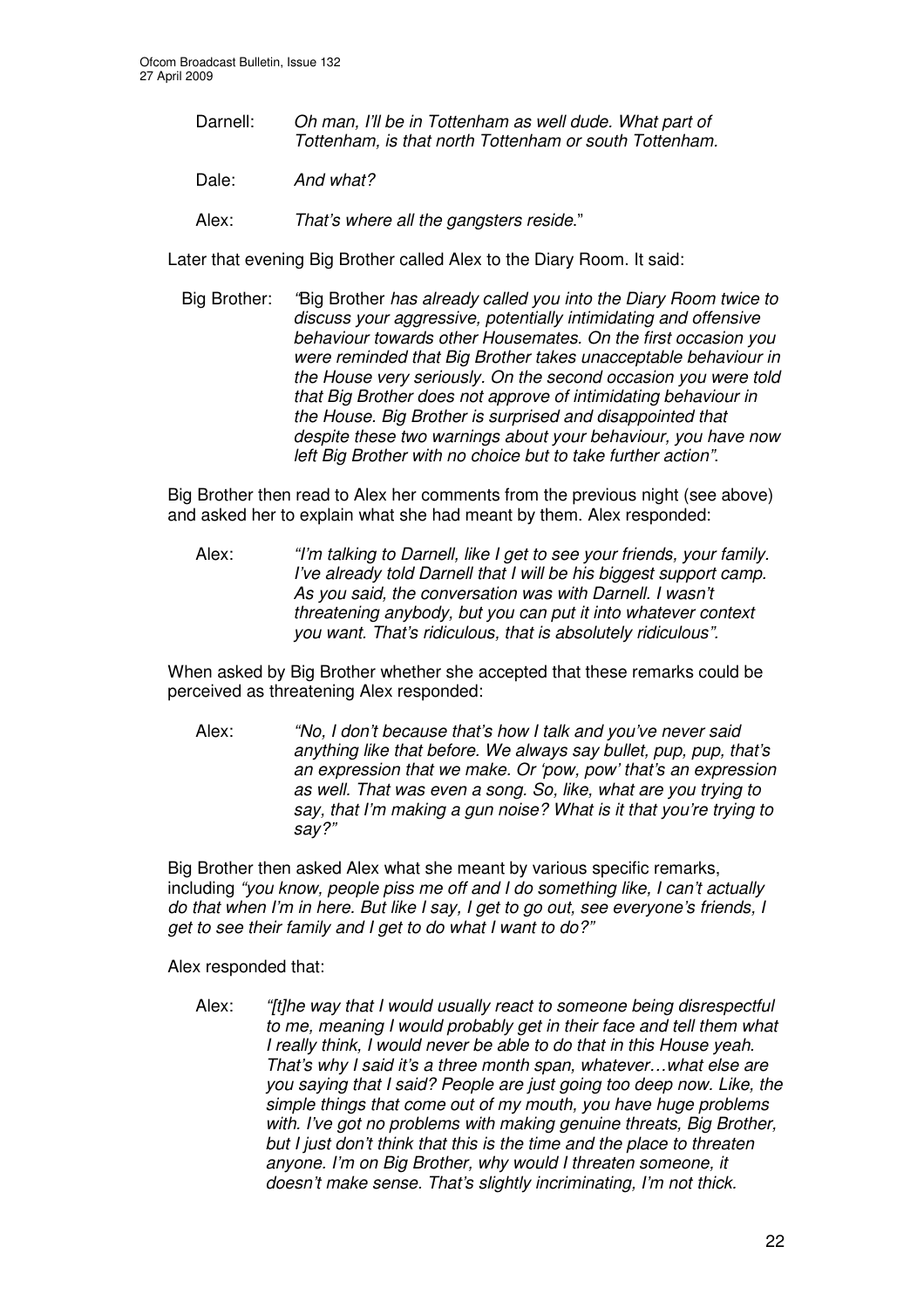*You've just twisted a whole conversation and put it into a completely different context."*

After being given time to reflect on what had been said to her, Big Brother asked Alex what her thoughts and feelings were. Alex responded:

Alex: *"first it was the situation with Steph, then it was the situation with Mohamed and now this. Intimidating and threatening. I'm someone's mum. You're trying to paint me out to be some kind of violent, aggressive person that I am not."*

Big Brother concluded the conversation by informing Alex that this incident, coupled with her previous conduct, had led it to decide to remove her from the House. The remaining Housemates were informed and reminded that:

Big Brother: *"Big Brother will intervene and may remove Housemates from the House if they behave in an unacceptable way which could cause serious offence to any Housemate or the viewing public. Big Brother believes that on a number of occasions Alexandra's conduct amounted to unacceptable and intimidating behaviour".*

Viewers complained that Alex directly threatened Housemates and Channel 4 did not act swiftly enough to evict her.

vi) 20 June 2008 (22:30): Alex's exit interview

On 20 June, a post eviction interview with Alex was broadcast ("the Interview"). The Interview was conducted by *Big Brother* host Davina McCall but with no studio audience or live crowd. Viewers complained that Channel 4 should not have given Alex a "post-eviction" interview since she had not been evicted but removed from the House for unacceptable behaviour.

vii) 27 June 2008 (01:00), Live Streaming of the Big Brother House on E4, "Pizza smudge/spitting incident"

Jennifer Clark ("Jen") noticed that Rex had smudged some pizza on a picture she had painted. She became extremely upset for which Rex apologised a number of times. However a heated argument between Housemates developed. At approximately 00:52 the visuals and sound were cut and an on-screen graphic was displayed stating:

*"Apologies for this break in the live coverage from Big Brother, we will be returning to the action as soon as possible"*.

At approximately 01:53 the sound and visuals were restored. It later transpired that Live Streaming had been halted because an incident occurred where Dennis allegedly spat in Mo's face as tensions rose around Rex smudging Jen's painting. Viewers complained that the live events were not handled appropriately by Channel 4 and, given that it knew that Dennis had allegedly spat in Mo's face, it should have immediately removed Dennis from the House.

viii) 27 June 2008 (21:00): Highlights programme on Channel 4 of "pizza smudge/spitting incident" that had occurred the night before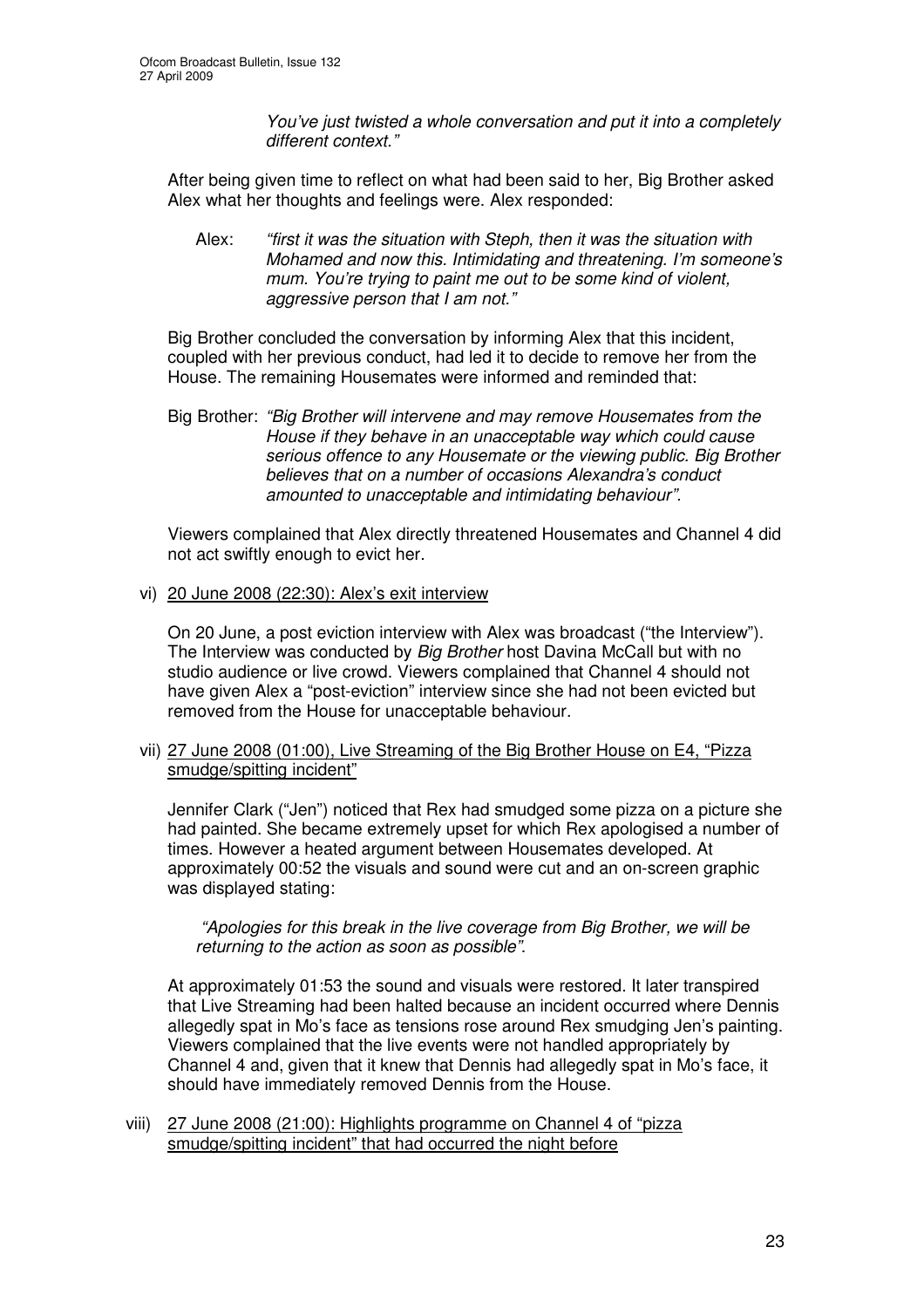As stated in (vii) above, Jen was upset that Rex had smudged her picture. After Dennis allegedly spat in Mo's face, the heated situation that developed culminated in Mo, Rex and Darnell being locked in the B Block bedroom. Viewers complained that: Channel 4 did not act swiftly enough to contain the situation and allowed it to escalate into unacceptable levels of aggression; and that the pre-transmission warning for viewers to expect "heated arguments" gave insufficient information for what was to follow.

### ix) 26 August 2008 (22:00): Darnell, Rex and Mo allegedly bullying Sara

Rex asked Sara Folino ("Sara") how many men she had slept with. Before Sara could answer Rex said *"nine thousand"*. When Rex asked again how many men she had slept with Sara responded *"It's not like I keep a fucking book of every guy I slept with like,"* to which Rex replied, *"well, first thing, you wouldn't need a book you'd need a fucking manual"*. Later on Darnell called Sara an *"ugly bitch"* and *"the biggest slut in here".* Big Brother called Sara to the Diary Room to discuss how she was feeling and called both Rex and Darnell to the Diary Room to discuss their behaviour towards her. Both men were reminded that unacceptable behaviour would not be tolerated in the House. Viewers complained that Sarah was bullied by Rex and Darnell.

### x) 2 September 2008 (20:00): Offensive language pre-watershed

In a recorded highlights section from the previous day, Mo, in an argument with Sara over cigarettes, said *"oh fucking hell, don't say I took them..."* Later, in relation to Darnell being stung by a wasp, Sara said *"shit"* twice. Viewers complained that the words *"fucking"* and *"shit"* were used in a pre-watershed eviction show transmitted from 20:00.

### **Channel 4's response**

### **Bullying, intimidation and compliance procedures in general**

As regards bullying and intimidation, Channel 4 said that it did not believe that the Code had been breached. This was because any material that may have caused offence was justified by the context and in line with the expectations of the audience for *Big Brother.*

The broadcaster stated that its distinctive and unique statutory remit, which requires it to push and challenge boundaries, was relevant. In particular, it said that Section 265(3) of the Communications Act 2003 provides that: "The public service remit for Channel 4 is the provision of a broad range of high quality and diverse programming". It continued that innovative and risk taking programmes, especially ones as high profile as *Big Brother*, inevitably attract a higher number of complaints and very careful consideration is always given to the editorial justification for broadcasting potentially harmful or offensive material. It said that bullying takes many different forms. In its view, whilst it accepted that some of the conduct by Housemates could be classified as bullying, if that conduct is adequately dealt with and responsibly broadcast, that broadcast cannot be seen to "condone or glamorise" or "encourage others to copy such behaviour."

In terms of how the programme relates to viewers, Channel 4 continued that it is the viewers "who decide" who leaves and who stays in the House by paying to cast their votes so it is therefore important they are given fair and accurate information upon which to base their decisions. It continued that since the fate of Housemates is in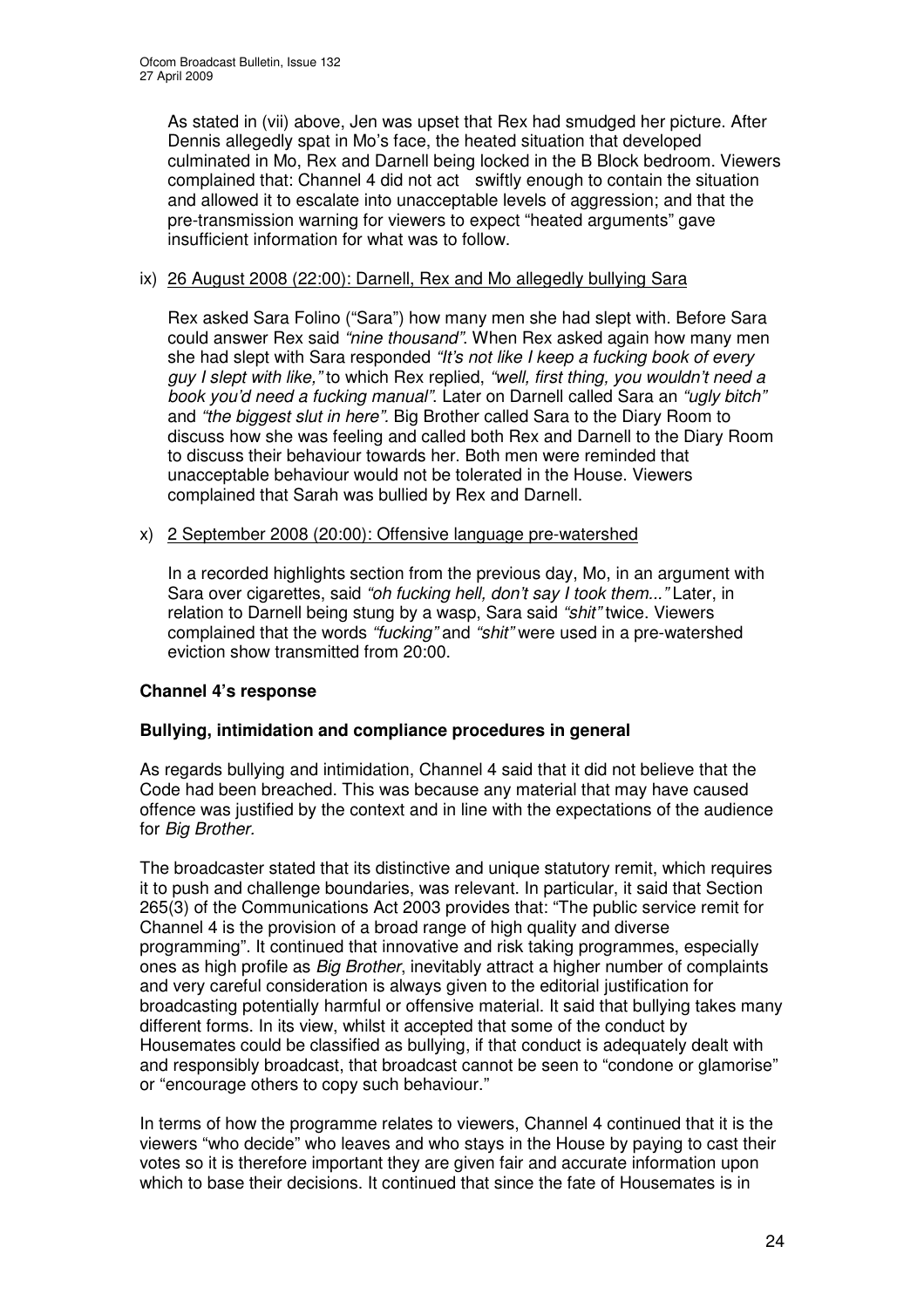viewers' hands, it is an inevitable consequence that they will become closely engaged with Housemates, their foibles, attitudes and personalities. In its view, Channel 4 said that viewers grow to care for Housemates in a way that non-reality television programmes may not allow. The broadcaster did not accept that showing the alleged instances of bullying complained of, in the context they were presented, amounted to any kind of endorsement by Channel 4 of such behaviour. It also did not accept that the intervention by Big Brother/Channel 4 was inadequate, stating that such intervention was measured and proportionate in all the circumstances.

Channel 4 said it had put a number of processes and new procedures in place since 2007 to improve compliance<sup>2</sup> which included new anti-bullying guidelines, improved compliance training and revised House Rules which made specific reference to threatening behaviour and physical violence. In addition, escalating types of intervention were specified to address unacceptable behaviour (including alleged bullying) which included: close monitoring and Diary Room discussions with Housemates, formal reprimands and warnings and immediate eviction. Reference-up procedures were reviewed and reissued and procedures put in place to assist in the identification of bullying and how best to address it.

Channel 4's responded as follows to the specific incidents:

i) 10 June 2008 (22:00): Alex's alleged bullying of Housemates over the cooking of chips

Channel 4 said that Alex had begun by complaining to Becks about the badly cooked chips but her anger appeared to be directed mainly at those Housemates who attempted to defend Becks. After this incident, the decision was taken to discuss what had occurred with Alex in the Diary Room. Excerpts from this Diary Room session were included in the 10 June 2008 episode:

| Big Brother: | "any of your behaviour tonight could be deemed as either<br>aggressive, potentially intimidating or offensive in any way?"                                                                |
|--------------|-------------------------------------------------------------------------------------------------------------------------------------------------------------------------------------------|
| Alex:        | "as far as I'm concerned, if I've got someone like Steph<br>calling me a dickhead, obviously I'll call her a dickhead back<br>and you know, I'll tell her she's simple, you know, because |

Big Brother *"*[Big Brother was] v*ery aware that conflicts may arise, Big Brother just wants you to be aware that there needs to be boundaries concerning behaviour…and you must take responsibility for these boundaries".*

*who does she think she's talking to?"*

Channel 4 said that the intervention by Big Brother/Channel 4 on this occasion was appropriate and proportionate in all the circumstances and that the material was justified in context. In addition, it did not consider that the use of relatively mild abusive terms such as "dickhead" and "prick" required any special kind of intervention although it recognised that the use of these terms cumulatively, and together with other comments by Alex, did require a level of intervention and this was addressed in the Diary Room session it conducted with Alex.

ii) 11 June 2008 (22:00): Alex's alleged bullying of Rex

<sup>&</sup>lt;sup>2</sup> Linked to Ofcom's decision to impose a sanction on Channel 4 for the series of Celebrity Big Brother in 2007 (see http://www.ofcom.org.uk/tv/obb/ocsc\_adjud/channel4\_cbb/channel4\_cbb.pdf)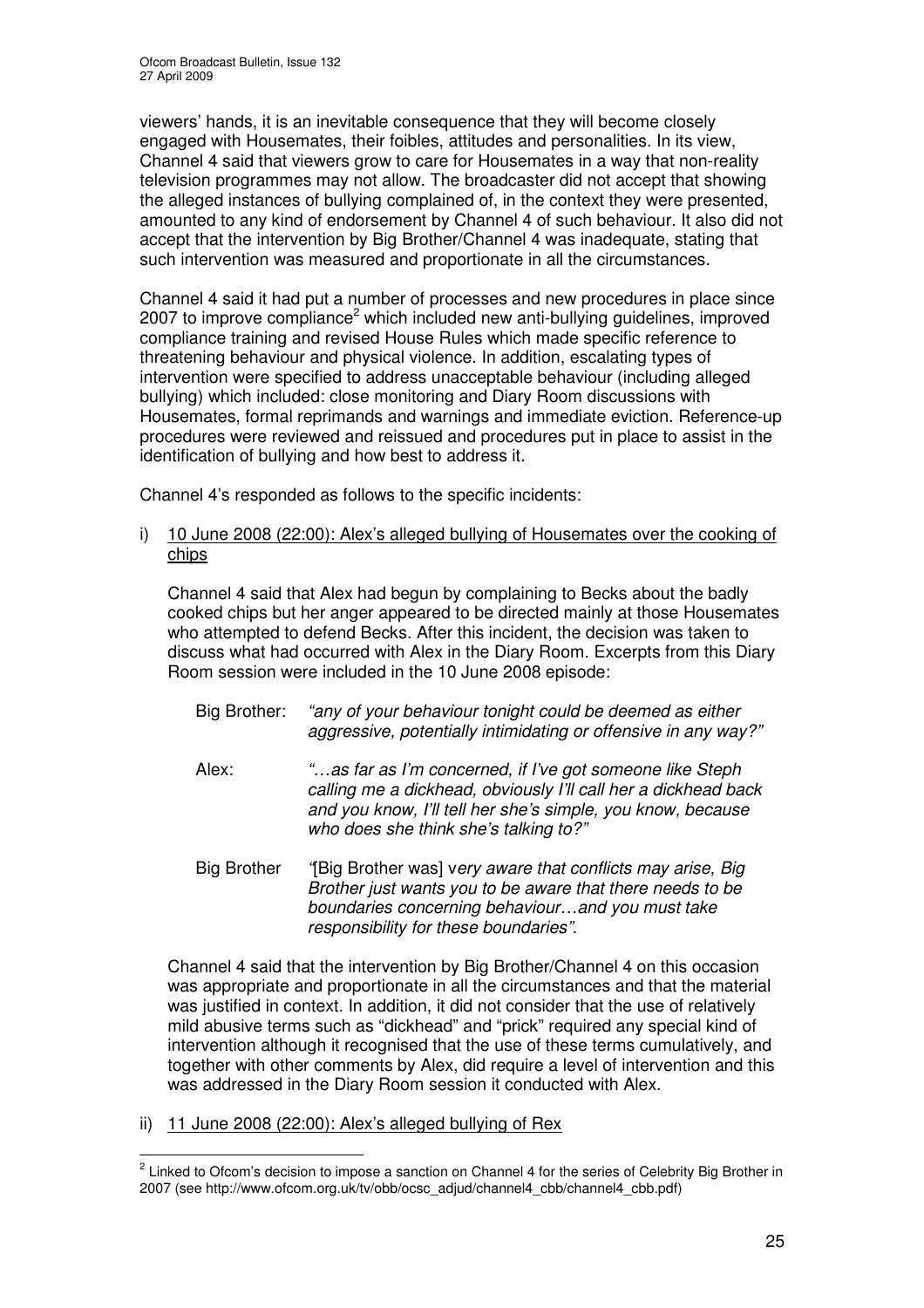Channel 4 said that it accepted that Alex had different opinions from some of the others about matters such as whether she was entitled to eat food. It also acknowledged that she called Rex a "prick" and that a number of Housemates at this time were showing some resentment towards her behaviour. However, the broadcaster continued that this behaviour – which was reflective of Alex's personality traits – did not constitute overly "aggressive" behaviour. After assessing the tone and manner in which the conversations took place, it did not believe that her behaviour at this stage warranted any specific intervention by Big Brother/Channel 4.

### iii) 17 June 2008 (22:00): Alex's alleged bullying and discrimination against Mohamed over his cross-dressing outfit

Channel 4 stated that the context of Alex's criticism was that she looked to Mo as a Muslim man to set an example and expected more from him. This was an issue that was very important to Alex and Mo did not appear at the time to be offended at the fact that Alex's reasons for disapproving were based on her own Muslim beliefs. Channel 4 therefore did not believe that the comments amounted to discriminatory treatment of Mo because of his religion and said that, in terms of context, it was relevant that two people were able to debate an issue and express their views.

iv) 18 June 2008 (22:00): Alex's alleged continued bullying of Mohamed over his cross-dressing outfit

Channel 4 said that it considered the level of reprimand given to Alex was reasonable and appropriate in the circumstances. In addition, it strongly rejected any claim that it promoted bullying, and that it would ever do so for the sake of entertainment.

v) 19 June 2008 (21:00): Alex's alleged threatening of Housemates and her removal from the Big Brother House

Channel 4 said that it accepted that Alex's behaviour, which culminated in her "threatening" remarks (see pages 3 and 4 above) on the evening of 17 June 2008, was unacceptable. This ultimately resulted in her removal: the strongest level of sanction for unacceptable behaviour in the House. It said that it believed that despite the content of Alex's remarks it was appropriate and indeed necessary to transmit her comments, so that viewers understood the reasons why she was removed and in fairness to Alex, viewers needed to know what had led to this decision. Channel 4 said that to have simply removed Alex from the House without broadcasting her remarks may have given a misleading impression to viewers that she was removed for her earlier behaviour.

With regard to the delay before Alex's removal from the House (24 hours after she made the "threatening" remarks) Channel 4 said this was to ensure her safety. Alex's home address had been disclosed by a newspaper and her car had been vandalised, which meant that additional precautions were necessary for her personal welfare - all of which took time to arrange.

### vi) 20 June 2008 (22:30): Alex's exit interview

Channel 4 said that Alex's removal from the House could be distinguished from that of other Housemates who had in the past (and in this series) been removed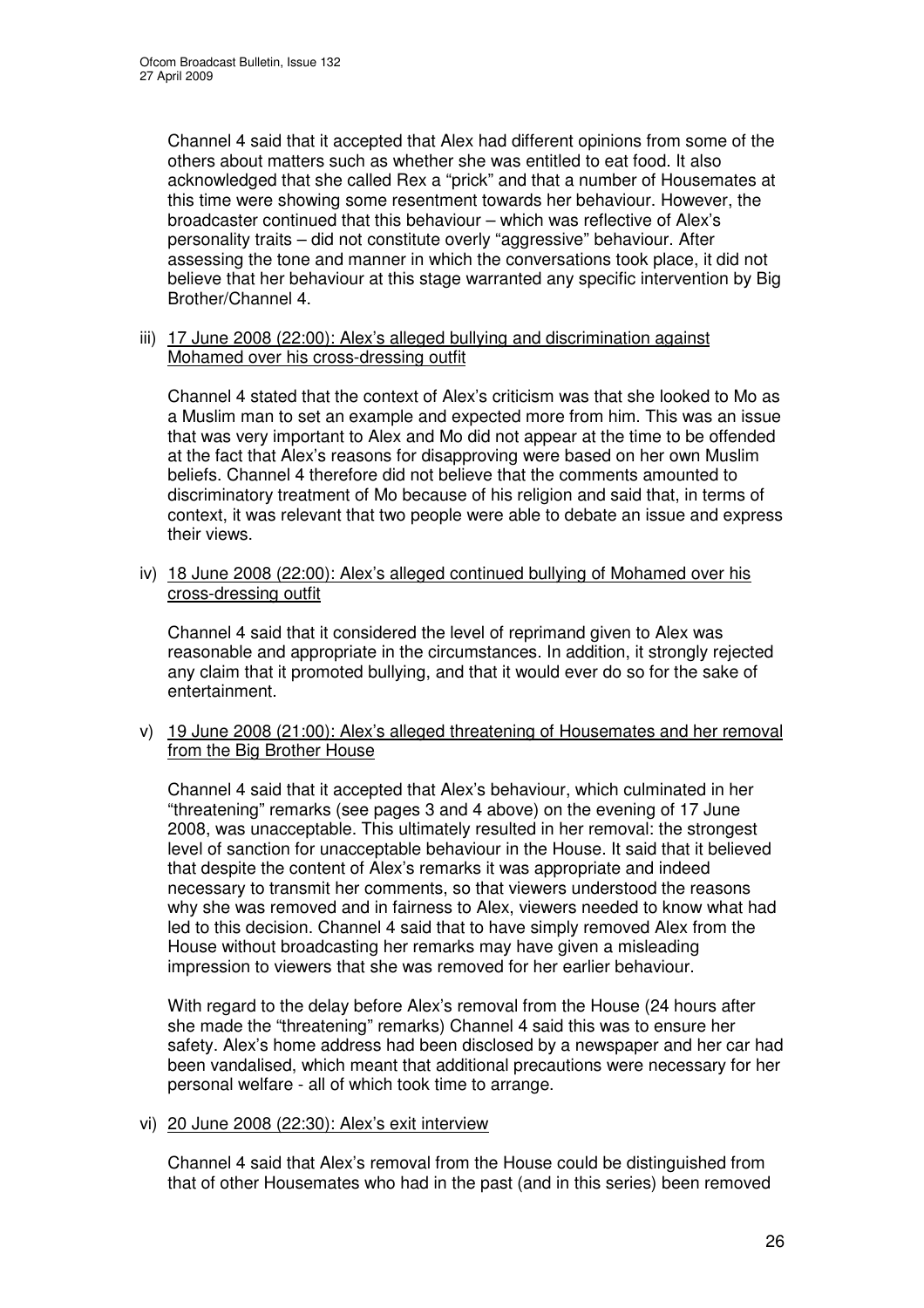for highly offensive behaviour. In this case, Channel 4 said that Alex's removal was based on both an accumulation of her behaviour and an amount of ambiguity in the alleged "threats" she had made to Housemates. It said that it was therefore important to give Alex a full and fair right to reply after she had had time to understand the full impact of her remarks as perceived by the public – that is, that she had threatened Housemates. It added that the justification for giving Alex a closing VT package of her time in the House was to be fair to her and to place her behaviour in its full context. Channel 4 said that this was not done in such a way as to convey that her unacceptable behaviour had in any way been tolerated**.**

### vii) 27 June 2008 (01:00): Live streaming of the "Pizza smudge/spitting incident on E4"

Channel 4 said it strongly believed that it was the right decision in all the circumstances to stop "live streaming" from the House for a period when the Live Streaming team correctly identified a potential dispute escalating in the House, which included Dennis possibly spitting in Mo's face and a potential brawl between some of the male Housemates (this resulted in the forced separation of two groups of men). Channel 4 said that the incident clearly had the potential to be serious and, whilst measures were taken to address the situation in the House, live streaming was halted so that it could assess the situation fully.

With regard to the allegation by some viewers that Channel 4 should have removed Dennis immediately from the House, Channel 4 said that swift action was taken at the time by Big Brother to separate Housemates and to call Dennis to the Diary Room to sit alone and calm down. It said that, because this incident occurred in the middle of the night and had not been seen by all the relevant people at Channel 4, the decision was made to first explore the events as they had occurred with all the relevant people the following day. Then, once the decision to remove Dennis from the House was taken, time was needed to ensure his safe removal from the House. This explained what some viewers considered was the 'delay' in removing him.

### viii) 27 June 2008 (21:00): "pizza smudge/spitting incident" (in the highlights show)

Channel 4 said that *Big Brother* viewers have an expectation that they will see what goes on in the House even when it involves unpalatable behaviour. It acknowledged that on this occasion some of the conduct shown had the potential to offend viewers but said that its broadcast was justified by the context. The material was carefully edited for example to include the point of view of all relevant Housemates, and relevant Diary Room sessions reprimanding some Housemates were included in the broadcast.

As set out in (vii) above, Channel 4 explained that because this incident occurred in the middle of the night, all the relevant material was reviewed the next morning before any decisions were made. It said that to have removed Dennis immediately for the alleged spitting, without first having talked the matter over with him and other Housemates, would have been unfair. After the review of the material by senior management at Channel 4, and after discussing the matter with Housemates, Big Brother removed Dennis from the House for unacceptable behaviour. In addition, Channel 4 also said that the warning given at the beginning of the programme (*"strong language and heated arguments"*) was sufficient for a programme transmitted after the watershed to alert viewers to expect something more than a normal episode.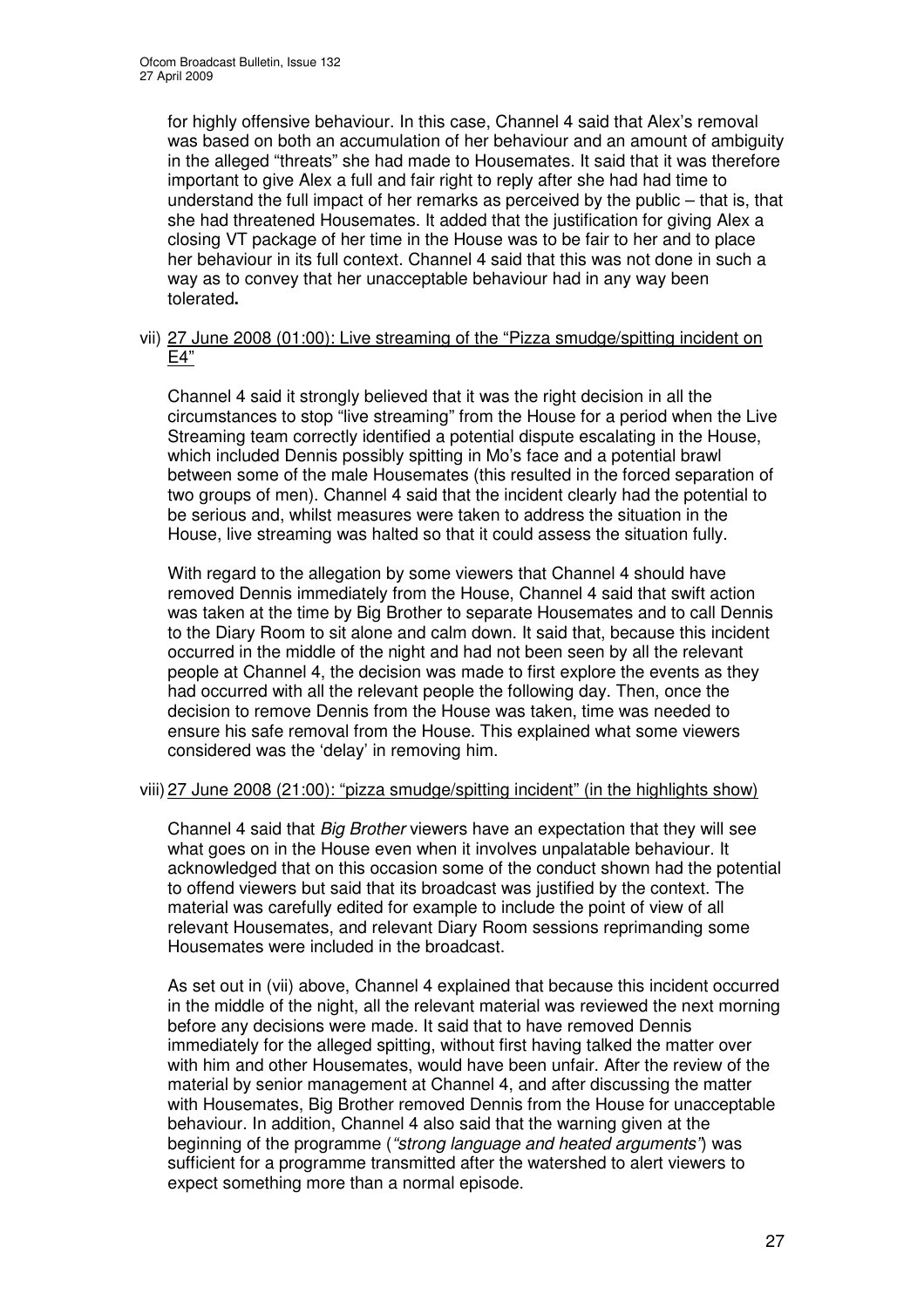### ix) 26 August 2008 (22:00): Darnell and Rex allegedly bullying Sara

Channel 4 believed that while the comments made to Sara i.e. that she was "an ugly bitch" and "the biggest slut in the room" were clearly offensive it considered that their broadcast was appropriate. This was in order to explain in particular the unravelling of Sara and Darnell's complicated friendship, which had been followed throughout the series, and to show what Channel 4 considered to be the 'tipping' point in their relationship. Channel 4 said that Big Brother made it very clear that Rex and Darnell's behaviour was unacceptable and this was conveyed to viewers both in the programme highlights and by Davina McCall in her live studio links. It therefore considered that both Rex and Darnell were appropriately reprimanded by Big Brother for their actions.

### x) 2 September 2008 (20:00): Offensive language pre-watershed

The broadcaster said that the use of *"fucking hell"* before the 21:00 watershed was accidentally included due to human error and it deeply regretted this oversight. However, it did not consider that the use of *"shit"*, which is considered mild bad language, was unsuitable for transmission after 20:00. Channel 4 said that after this language was broadcast the presenter, Davina McCall, apologised stating: *"Hello and welcome back to surprise eviction night on Big Brother and apologies for the bad language that went out earlier, there was a technical glitch"*.

### **Decision**

Under the Communications Act 2003, Ofcom has a statutory duty to set standards for the content of broadcast television programmes in a Code with which broadcasters should comply. Ofcom must ensure broadcasters comply with the Code and carry out its duties in light of Article 10 of the European Convention of Human Rights which provides for the right to freedom of expression.

In setting standards for the content of broadcast television programmes, Ofcom requires broadcasters to ensure that "generally accepted standards" are applied to the content of television programmes so as to provide adequate protection from the inclusion of offensive or harmful material. Under the Code, broadcasters are required, in applying these generally accepted standards, to ensure that material which may cause offence is justified by the context.

In the case of Channel 4, it is a public service broadcaster with a unique statutory remit to provide a broadcast range of high quality and diverse programming. This programming should in particular: demonstrate innovation, experiment and creativity in the form and content of programmes; appeal to the tastes and interests of a culturally diverse society; make a significant contribution to meeting the need for the licensed public service channels to include programmes of an educational nature and other programmes of educative value; and exhibit a distinctive character<sup>3</sup>

In considering whether breaches of the Code occurred during BB9, Ofcom recognises that material that is potentially offensive or harmful may be broadcast in compliance with the Code so long as its inclusion is justified by the context so as to provide adequate protection for members of the public. The Code therefore does not prohibit the broadcast of potentially harmful or offensive material in all circumstances: there is always the potential for material, which some viewers might find personally

 $3$  Section 265(3) Communications Act 2003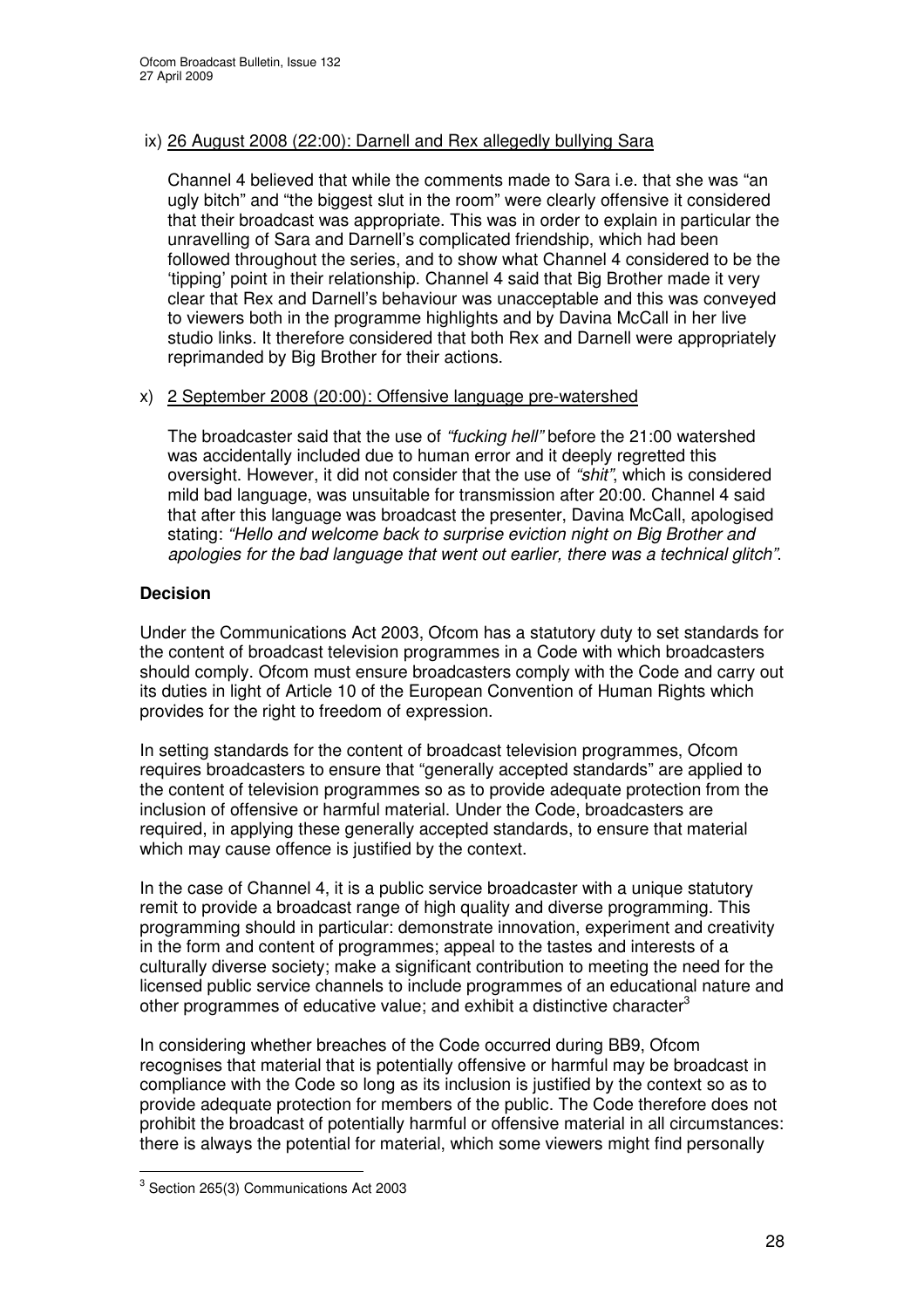offensive, to be transmitted. However, what is essential for compliance with the Code is the *way* in which such material is transmitted and/or complied by the broadcaster. Accordingly, in considering whether Channel 4 breached the Code in this instance, Ofcom's starting point is not whether material which was potentially offensive was transmitted, but whether such material was appropriately handled by Channel 4 and justified by the context in line with the requirements of the Code.

### **Bullying and intimidation**

While *Big Brother* is an entertainment programme and viewers therefore perceive what happens in the House as "entertainment", they also view it as "reality" i.e. they view the events as real events happening to real people. This means that the audience can become genuinely concerned for the welfare of Housemates with the expectation that any serious, problematic or anti-social behaviour will be appropriately dealt with. This has become one of the generally accepted tenets of *Big Brother* where it is understood that Channel Four through Big Brother *"will not tolerate aggressive or intimidating behaviour from any Housemates".*

Ofcom also recognised that *Big Brother* is the type of programme in which controversial matters will inevitably be raised and emotional and offensive exchanges occur, as the characters of the participants are revealed. Given this, what is broadcast may contain language and behaviour which is capable of causing offence to viewers. However, as described above, viewers expect the broadcaster, through Big Brother, to challenge such behaviour appropriately.

In its response to Ofcom, Channel 4 clearly outlined the regard it has given to all past regulatory decisions on Big Brother and its associated programmes.<sup>4</sup> It also pointed to its own recommendations implemented after Ofcom's investigation into *Celebrity Big Brother 2007*. These were intended to provide guidance as to how to identify and address potentially unacceptable behaviour (such as alleged bullying). In addition, Ofcom noted that in order to ensure that BB9 complied with the Code, Channel 4 put in place anti-bullying guidelines and additional compliance training.

Ofcom acknowledged all the measures put in place by Channel 4 to identify, monitor and resolve potential issues such as bullying during the course of the programme. However, despite all these measures, Big Brother issued a number of warnings and reprimands to Housemates regarding aggressive and/or intimidating behaviour, removed two Housemates for aggressive and/or intimidating behaviour, and was forced, on one occasion, to segregate two groups of Housemates in different rooms in the House after one Housemate allegedly spat in another's face.

### **In relation to the specific incidents, Ofcom found as follows:**

i) 10 June 2008 (22:00): Alex's alleged bullying of Housemates over the cooking of chips

(http://www.ofcom.org.uk/tv/obb/prog\_cb/obb69/issue69.pdf) and

(http://www.ofcom.org.uk/tv/obb/prog\_cb/obb74/issue74.pdf), Celebrity Big Brother 2007 (http://www.ofcom.org.uk/tv/obb/ocsc\_adjud/channel4\_cbb/channel4\_cbb.pdf ), Big Brother 8 (http://www.ofcom.org.uk/tv/obb/prog\_cb/obb96/issue96.pdf),

<sup>&</sup>lt;sup>4</sup> Big Brother's Little Brother (http://www.ofcom.org.uk/tv/obb/prog\_cb/pcb49/issue46.pdf), Big Brother 5 (http://www.ofcom.org.uk/ty/obb/prog\_cb/pcb\_20/192078.pdf), Big Brother 6 (http://www.ofcom.org.uk/tv/obb/prog\_cb/pcb45/50.pdf), Big Brother's Little Brother (http://www.ofcom.org.uk/tv/obb/prog\_cb/pcb33/issue62.pdf), Big Brother 7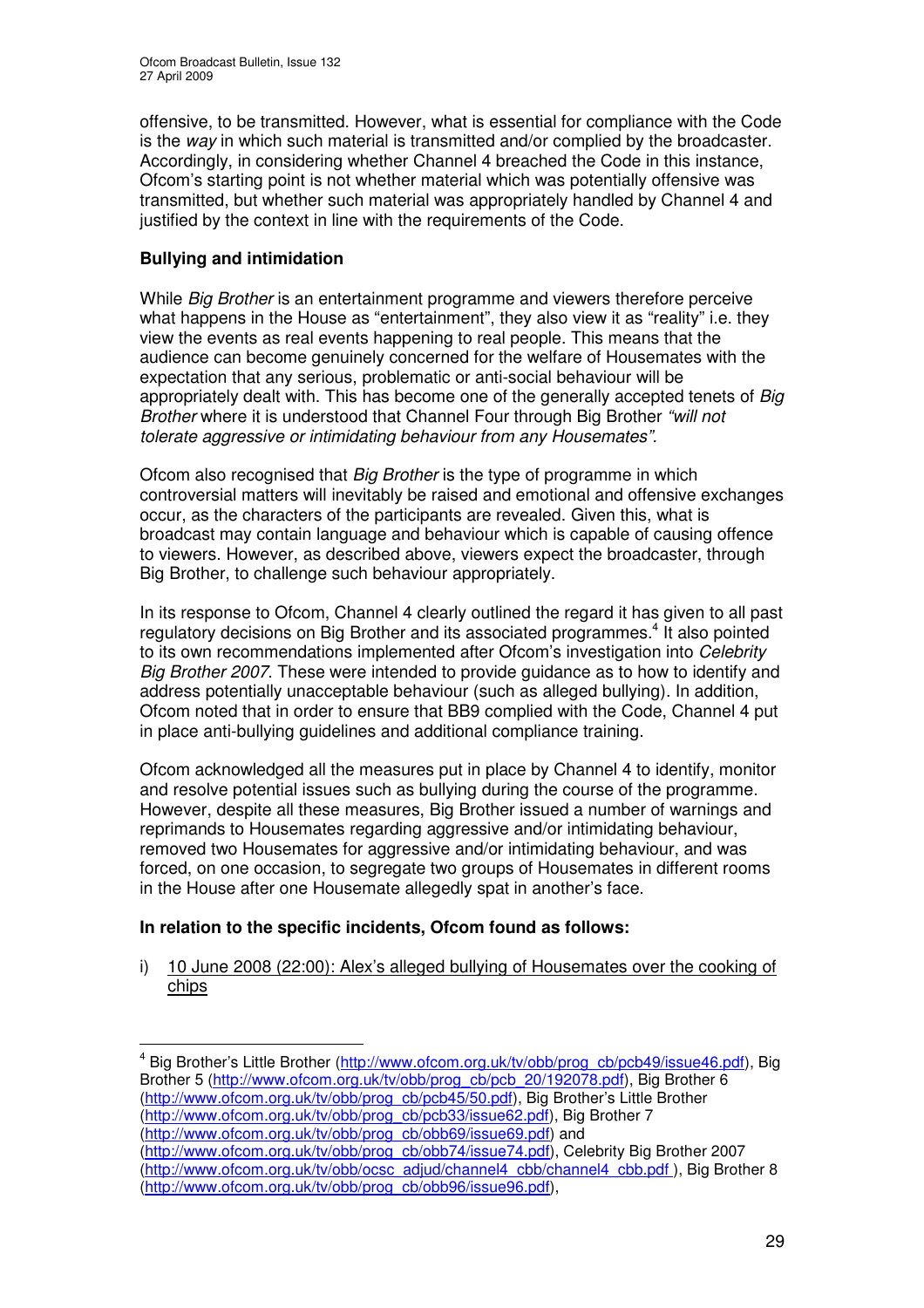Viewers complained that Alex was allowed to bully and intimidate a number of Housemates over a meal of badly cooked chips. Ofcom accepts that it is important that Channel 4 accurately reflects what has happened in the House so that viewers are adequately informed regarding the characters and conduct of individual Housemates. This is especially important given that it is viewers' understanding of these factors that informs their voting decisions. Ofcom concluded that, whilst the aggressive arguments and limited amount of abuse present in this episode may be considered offensive by some, it did not consider them to be so offensive that they needed some form of greater context beyond that which was provided by the programme, which included Housemates standing up to Alex and attempting to defuse the tension themselves. By calling Alex into the Diary room to inform her that it disapproved of her behaviour and reprimanding her for it, Ofcom considered that Channel 4 dealt with this issue in a reasonable and appropriate manner – it sufficiently informed both Alex and viewers that abusive behaviour, including bullying, was unacceptable and would not be tolerated. The manner in which such issues are handled is often the key to ensuring compliance with the Code.

### **Not in breach of Rule 2.3 or 2.4 of the Code**

ii) 11 June 2008 (22:00): Alex's alleged bullying of Rex

During this period in the House, Housemates were surviving on basic food rations. Therefore issues about food and its preparation led to a number of arguments including this one where Rex called Alex a hypocrite for making her own food. Disputes in the House are a common feature of *Big Brother* and in line with audience expectation. It is neither expected nor necessary for Channel 4 through Big Brother to intervene in each and every argument. The inclusion of this brief dispute in the programme was therefore editorially justified given the context of food shortages in the House, and the clash of differing personalities that is an accepted part of the dynamic of *Big Brother*. While this was certainly a heated exchange, there appeared to be no question of violence arising and it ended quite quickly after name calling on both sides. Taken overall, Channel 4 applied generally accepted standards to this material and Ofcom did not consider that Channel 4 condoned or glamorised seriously anti-social behaviour and/or was likely to encourage others to copy such behaviour.

### **Not in breach of Rule 2.3 or 2.4 of the Code**

### iii) 17 June 2008 (22:00): Alex's alleged bullying of Mo over his choice of fancy dress outfit

Viewers complained that Alex bullied and insulted Mo because he had requested (and received) a "cross-dressing" themed birthday party from Big Brother. The focus of her anger appeared to be that it was wrong for a Muslim man to wear women's clothes and make-up. Ofcom considered that whilst Alex's criticism of Mo could be deemed offensive by some it was her personal viewpoint put forward in a discussion with another as to how their faith should be practised and what actions might bring it into disrepute. However, by this point viewers were aware of Alex's behaviour and her tendency to adopt a more aggressive tone than others in the House which some Housemates and viewers found intimidating. While acknowledging this, Ofcom did not consider that the nature of her comments and behaviour towards Mo and the manner in which it was broadcast could be seen to condone or glamorise seriously anti-social behaviour.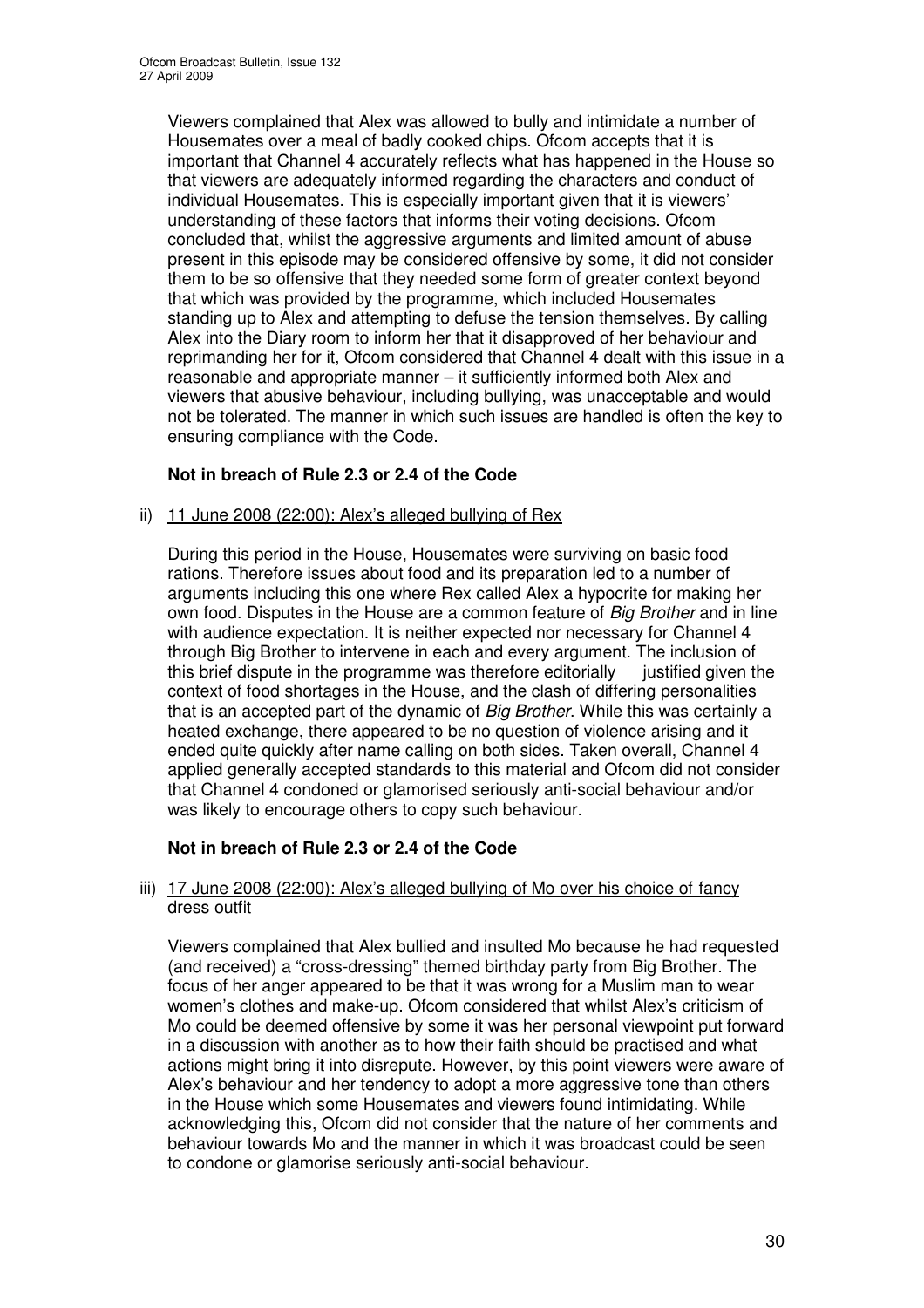It was clear to Ofcom that the accidental broadcast to the House of part of Mo's supposedly confidential Diary Room interview increased the tension in the House, and, in particular, between Alex and Mo. Ofcom noted that viewers were concerned that when Mo exited the Diary Room he was unaware that the Housemates including Alex had heard some of his Diary Room session. The House had heard Big Brother ask *"how did it make you feel that Alex didn't join in?"* Viewers complained that Alex's subsequent confrontation of Mo was intimidating and amounted to bullying. After a period, Channel 4 intervened and Alex was called into the Diary Room where it explained that the transmission was an accident and that the Diary Room is a place where Housemates can talk privately and where Big Brother can ask questions. It also discussed her recent behaviour towards Mo and how it may have affected him.

While Ofcom does not consider that the transmitted material of Alex and Mo arguing went further than viewers normally expect from Big Brother, it does consider that it would have been preferable for Channel 4 to have intervened a little earlier. This is because the argument was facilitated by the inadvertent broadcast of Mo's session in the Diary Room and because Big Brother had already warned Alex about previous aggressive behaviour. However, overall, in determining whether the Code was breached, Ofcom did not consider that the content of this edition of the programme could be viewed as condoning or glamorising anti-social behaviour or that it was in breach of generally accepted standards.

### **Not in breach of Rule 2.3 or 2.4 of the Code**

iv) 18 June 2008 (22:00): Alex's alleged continued bullying of Mohamed over his cross-dressing outfit

As detailed in (iii) immediately above, Ofcom did not consider that Alex's aggressive and at times intimidating behaviour towards Mo went beyond general viewer expectations for Big Brother and therefore of the requirements of the Code. Ofcom noted that Big Brother talked to Alex about her behaviour, in particular regarding the manner in which she conveyed her views to Mo and, as a consequence, judged that Big Brother/Channel 4 acted appropriately in addressing the situation. Given that one of the central themes of Big Brother is that the unvarnished characters and conduct of the Housemates should be revealed to the audience, Ofcom concluded that Channel 4 did not breach the Code by showing the extent of the debate that occurred as a result of Mo's themed party. The manner in which Alex conducted herself was clearly unpalatable to some viewers but her aggressive dispute with Mo nonetheless contained important information about two characters in the House who shared a religion but not the same ideas as to how to practise it.

### **Not in breach of Rule 2.3 or 2.4 of the Code**

### v) 19 June 2008 (21:00): Alex's alleged threatening of Housemates

Regarding the alleged 'threats' made to Housemates by Alex, Ofcom viewed the material and studied a transcript of the remarks she made extremely carefully. Alex made her comments while sitting in the sofa area and conversing with some fellow Housemates (see (v) in the Introduction section of this finding). Although the remarks could be reasonably perceived as threatening to some extent – and indeed were so regarded by some Housemates – their meaning could also be seen as ambiguous. Any threats they contained were implicit rather than explicit,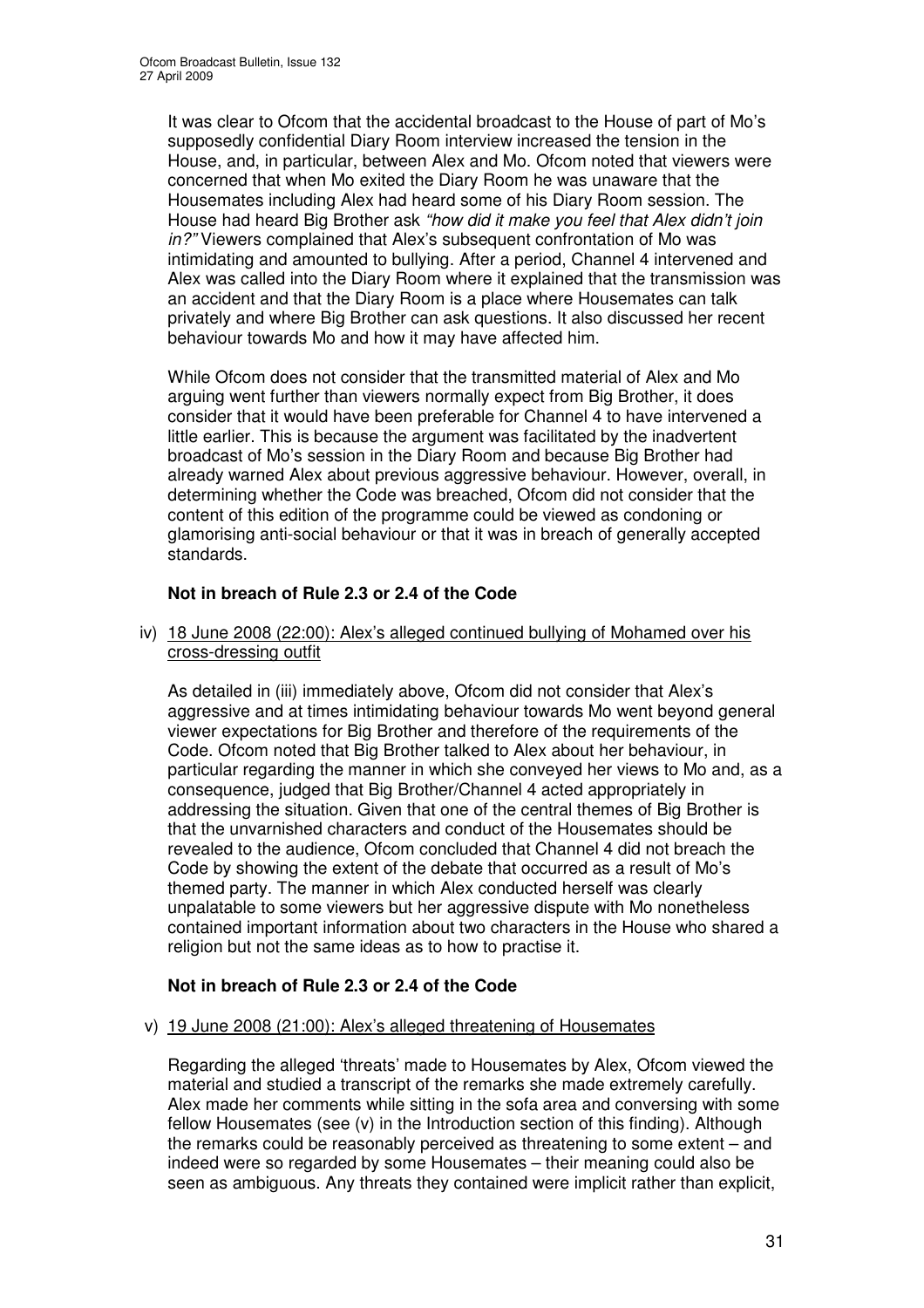and indirect rather than direct. Ofcom noted that Channel 4 took care to place the remarks in context. It broadcast what she had said, the reactions of some Housemates, her Diary Room session with Big Brother (where it made it clear that such remarks, coupled with previous warnings for intimidating behaviour, were unacceptable), and her subsequent removal from the House. Further, all of this occurred in one edited highlights programme ensuring the material was put into full context and generally accepted standards were applied. Viewers were therefore in no doubt as to the cause and effect of what had occurred between the 17, 18 and 19 June 2008. Overall Ofcom judged that this approach provided adequate justification for broadcasting Alex's remarks.

Removal from the House for unacceptable behaviour is the strongest sanction available to Big Brother/Channel 4. Whether to remove someone from the House is an editorial decision for Channel 4. However, Ofcom considered that Alex's removal from the House would have left viewers in no doubt that her conduct was not to be tolerated, and that therefore Channel 4 did not condone or glamorise violent, dangerous or anti-social behaviour.

### **Not in breach of Rule 2.3 or 2.4 of the Code**

### vi) 20 June 2008 (22:30): Alex's exit interview

In determining whether Channel 4 breached the Code in giving Alex an exit interview after her removal from the House, Ofcom noted that Channel 4 considered there was sufficient ambiguity in the remarks made by Alex to warrant providing her with a right to reply in the form of an exit interview. Whether, from a fairness perspective, Channel 4 needed to give Alex airtime to defend her behaviour and explain herself was not a matter - in terms of this finding - for Ofcom to consider.

From the perspective of providing members of the public with adequate protection from harm and offence, however, Ofcom looked at whether there was anything in the exit interview conducted by Davina McCall that breached the Code. Ofcom noted that Alex was challenged by the interviewer on a number of incidents and asked to explain her behaviour. Ofcom observed that the tone of the interview was serious, and considered it was likely that, given the significant media interest in Alex at the time, a number of viewers would have been interested in hearing her version of events. Taking all the circumstances into account, Ofcom concluded that – although likely to have been offensive to some viewers – broadcast of the interview was justified by the overall context and generally accepted standards were applied by Channel 4. In addition, in transmitting the interview, Ofcom did not consider that Channel 4 could reasonably be considered to have endorsed or promoted bullying by giving Alex the opportunity to air her perspective, especially given the manner in which the interview was conducted. Ofcom noted for example that the presenter's introduction underlined that Alex's behaviour had been unacceptable.

### **Not in breach of Rule 2.3 or 2.4 of the Code**

### vii) 27 June 2008 (01:00): "Live Streaming" coverage of the "Pizza smudge/spitting incident" on E4

The alleged "spitting" incident was not broadcast to viewers during the 'live' streaming on E4. The Live Streaming team had noted in real time that a hostile situation between Housemates was developing in the House, and because the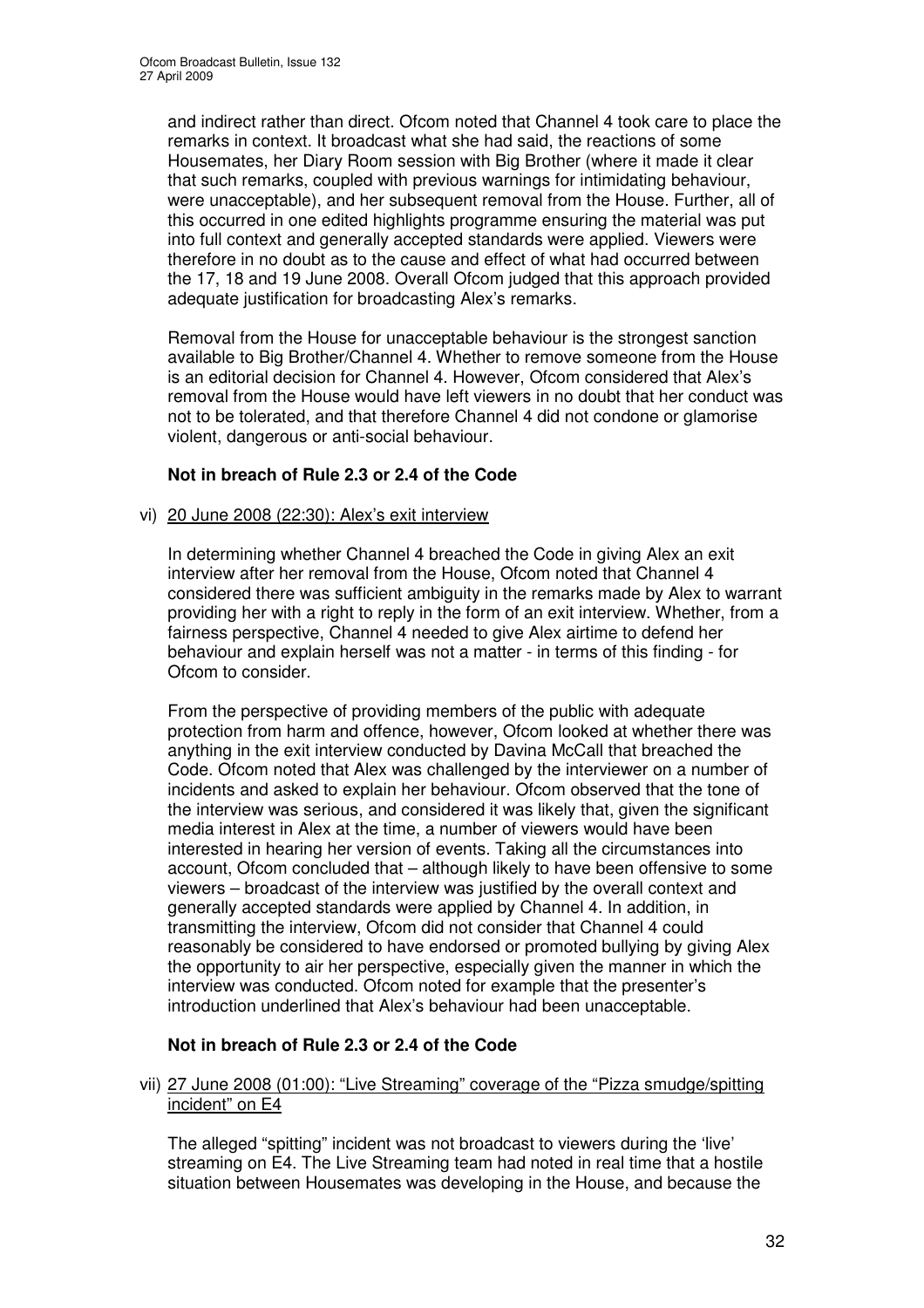'live' streaming is broadcast subject to a 14 minute and 10 second delay for editorial and compliance reasons, Channel 4 decided to stop the Live Streaming and take the programme off-air temporarily until the hostile incident in the House was contained. Once the situation was under control live streaming was resumed. Ofcom considered this action by Channel 4 was timely, responsible and appropriate and there was no breach of the Code. In addition, Ofcom accepted, given that this incident occurred in the early hours, that the broadcaster acted appropriately in waiting until the next day to establish the facts of the case before taking any decision as to whether remove any Housemates from the House over what had occurred.

### **Not in breach of Rule 2.3 of the Code**

### viii) 27 June 2008 (21:00): "pizza smudge/spitting incident" (in the highlights show on Channel 4)

In judging whether or not generally accepted standards were complied with in this episode, Ofcom took into account that integral to the appeal of Big Brother are elements of conflict and drama of varying intensity between Housemates. During this incident Channel 4 transmitted material showing Housemates when they were at times extremely emotional and aggressive, but this was balanced by demonstrating the consequences of this behaviour. Here the consequence was the removal of Dennis from the House for unacceptable conduct, shown in a programme that appeared carefully edited and structured. Ofcom considered that Channel 4 provided sufficient context to justify the transmission of this material. In addition, Ofcom did not consider that by transmitting the material in this context, Channel 4 was condoning anti-social behaviour, particularly given that the consequence of this example of unacceptable behaviour was that the Housemate responsible was removed from the House.

Ofcom also notes that this programme was preceded by a warning ("expect strong language and heated arguments"). Ofcom considered that with such a well-established programme as *Big Brother* where audience expectations are to a great extent already set, arguments and disagreements between Housemates which become heated are expected by many viewers. Nonetheless the pretransmission warning helped to prepare viewers for the material broadcast in this episode.

### **Not in breach of Rule 2.3 and 2.4 of the Code**

### ix) 26 August 2008 (22:00): Darnell and Rex allegedly bullying Sara

Again, the issue for Ofcom was whether the potentially offensive material that was broadcast - in this case offensive comments directed at Sara by Rex and Darnell in particular - was justified by the context. Viewers complained that Rex and Darnell bullied Sara, for example by Darnell calling her *"an ugly bitch"* and the *"biggest slut in the room"*. Ofcom observed that Channel 4 included in this programme by way of context: the Diary Room reprimands given to both Rex and Darnell for their behaviour toward Sara; a Diary Room session with Sara asking for her reaction to their comments; and footage of Darnell being called a "moron" by Rex for the way in which he had spoken to Sara.

Ofcom considered that this unpleasant behaviour - whilst uncomfortable for some in the audience - was within the limits of what viewers have come to expect in the *Big Brother* House. Housemates are confined together for a period of time,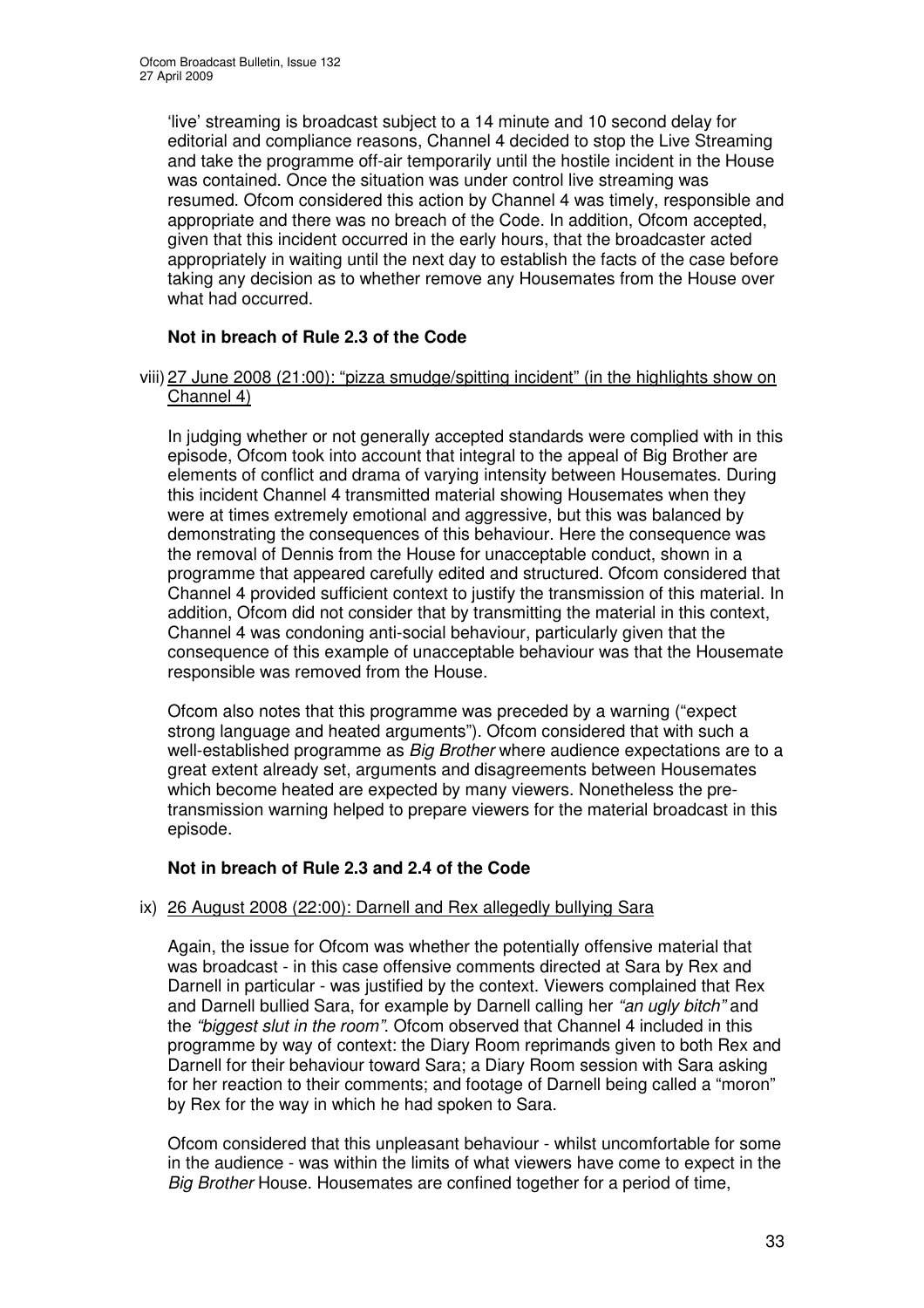competing for attention and support and developing both friendships and hostile relationships within the volatile environment of the House. Some personal abuse is an almost inevitable result of confinement in the Big Brother House and is one of the reasons why viewers are attracted to, and interact with, the programme. What is important is not only how Big Brother deals with acts of aggression but how Housemates resolve conflicts, having regard to the fact that some behaviour may be inappropriate. On this occasion, Big Brother reprimanded both Rex and Darnell for their behaviour which led them to apologise to Sara. Ofcom therefore considered that Channel 4 acted appropriately in transmitting this footage which it did not consider went beyond viewer expectations. It also did not consider that in transmitting this footage, Channel 4 was promoting and/or endorsing dangerous, violent or anti-social behaviour.

### **Not in breach of Rule 2.3 or 2.4 of the Code**

x) 2 September 2008 (20:00): Offensive language pre-watershed

Rule 1.14 provides that the most offensive language must not be broadcast before the watershed. Ofcom accepted that on this occasion the broadcast of a clear example of this language (*"fucking hell"*), whilst unfortunate, was caused by human error. It also noted Channel 4's swift apology to the audience for this lapse. Taking account of all the circumstances, Ofcom therefore considered this matter resolved. Ofcom acknowledges that the word "*shit*" is considered only mildly offensive and a "toilet word."<sup>5</sup> Its use here in a programme transmitted before the watershed but after 20:00, was isolated, justified by the context and so was not in breach Rule 1.16 of the Code (offensive language).

### **Resolved (Rule 1.14: the most offensive language) Not in breach (Rule 1.16: offensive language)**

### **Conclusion**

Ofcom recognises that *Big Brother* is the type of programme that will almost inevitably contain controversial material and that emotional and potentially offensive exchanges will at times occur between Housemates. They are deliberately chosen to form a disparate group of people who have agreed to live in a restricted and confined space. As a series of *Big Brother* continues, individual personalities are revealed and character clashes can develop. Some language and behaviour capable of causing offence to some viewers, even some who are dedicated fans of the programme, will almost inevitably be broadcast. When such potentially offensive material is to be shown, it is the broadcaster's duty to ensure that it is at all times editorially justified and complies with the requirements of the Code by being placed in context.

In assessing whether the Code was breached during this series, Ofcom took account of the various new measures introduced by Channel 4 to help ensure that unacceptable conduct by Housemates was properly contained and dealt with. Ofcom also had regard to the fact that the broadcaster took a series of complex and difficult compliance decisions under considerable time pressure, and it is important that those decisions were not judged unfairly with the benefit of hindsight. Due regard must also be given to the broadcaster's right to freedom of expression and its editorial judgment, and the context in which those decisions were originally taken.

<sup>&</sup>lt;sup>5</sup> Language and Sexual Imagery in Broadcasting: A Contextual Investigation, Ofcom 2005.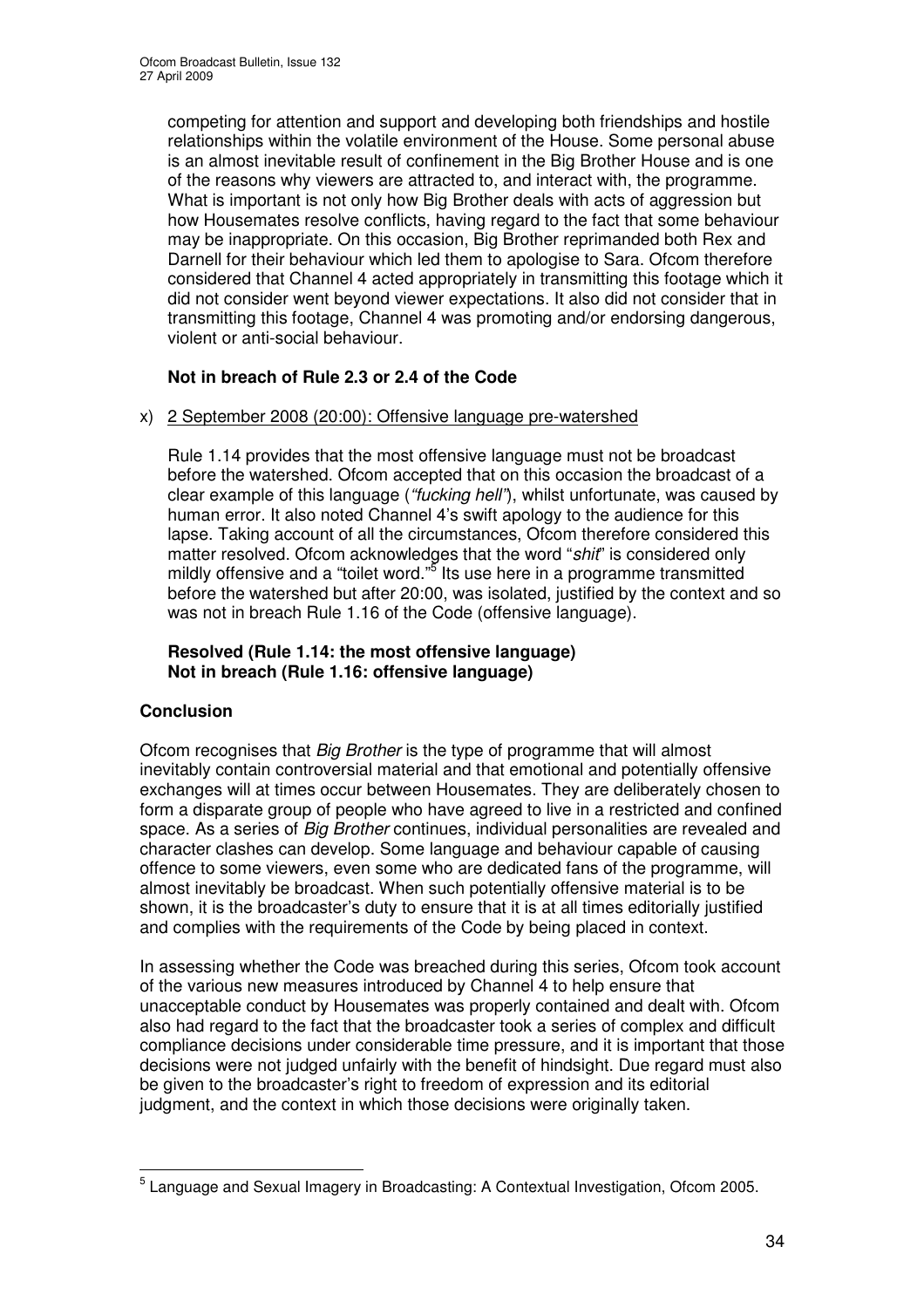In conclusion Ofcom accepts that, in being fair to its viewers, Channel 4 must accurately illustrate what has occurred in the House and that conflict is an intrinsic and anticipated element of *Big Brother*. However, it should be noted that this series of *Big Brother* received the highest number of complaints for any series (excluding Celebrity Big Brother 2007) - mainly about alleged bullying and aggressive behaviour. While Ofcom has concluded overall in this case that Channel 4 acted with due speed and appropriately, by ensuring that such behaviour was sufficiently placed in context and not endorsed, Channel 4 should be aware of viewer expectations about such material. In particular, the broadcaster should be seen to defuse and resolve areas of inappropriate conflict and hostility quickly so as not to prolong the aggression and intimidating behaviour unnecessarily.

### **Not in breach**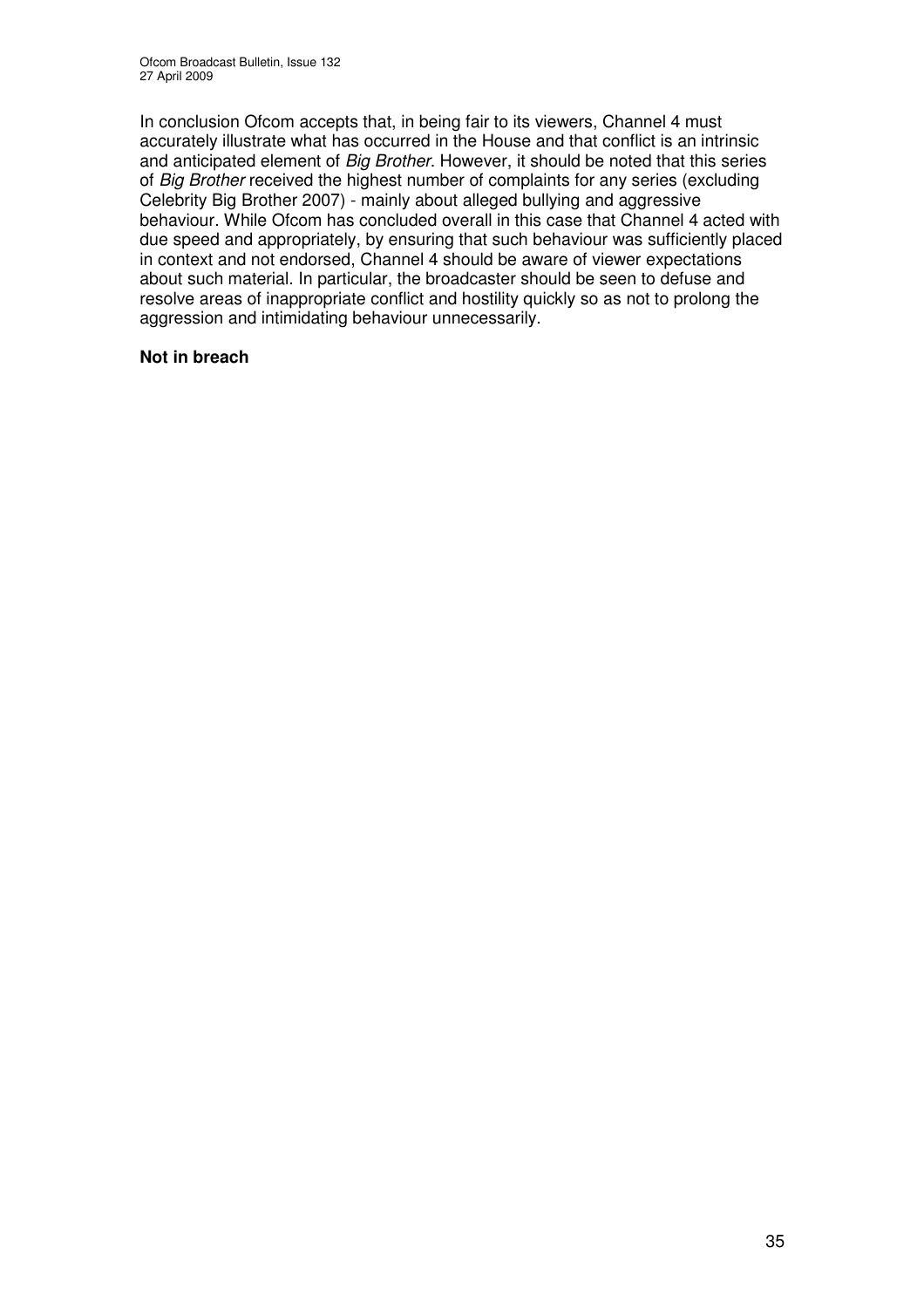# **Not In Breach**

# **Big Brother 9 voting**

*Channel 4 and E4, June to September 2008, various dates and times*

### **Introduction**

Ofcom received 4724 complaints about the ninth series of *Big Brother*, and associated programming, of which 117 were about matters relating to voting. Of these, 74 raised issues pursued by Ofcom (The programme content issues raised by complainants are detailed in the previous Finding in this bulletin).

Voting on *Big Brother* is conducted using premium rate service ("PRS") telephone lines.

Because viewers complained across the series, Ofcom sought detailed information from Channel 4 as well as comments both early on in respect of the eviction of 13 June 2008 and after the end of the series, about a variety of dates.

The subjects complained about by viewers were that:

### 13 June 2008:

- phone lines for Mario [a *Big Brother* housemate] had been 'rigged' by early closing;
- Davina McCall was urging fans to vote at 21:45 when the lines had been closed at 21:20;
- lines used for Mario did not connect;
- a caller claimed to have been charged for calling Mario's voting number even though they were told the line was closed; and
- a call to Mario's line said it was closed but Luke's [a housemate] line remained open.

### 27 June 2008:

• An internet forum carried postings from a self-declared 'C4 insider' saying that Sylvia [a housemate] was to be evicted regardless of the vote

### 1 August 2008:

- the voting lines closed earlier than publicised on this day: this was alleged to be unfair on those voting; and
- Rex [a housemate] remaining on the show was questionable, raising suspicions that the vote was engineered to save him from eviction.

### 22 August 2008:

• The highlights show treated Nicole [a housemate] unfairly so as to show her unfavourably.

### 29 August 2008:

Two internet portals were posting results of evictions when voting was still taking place.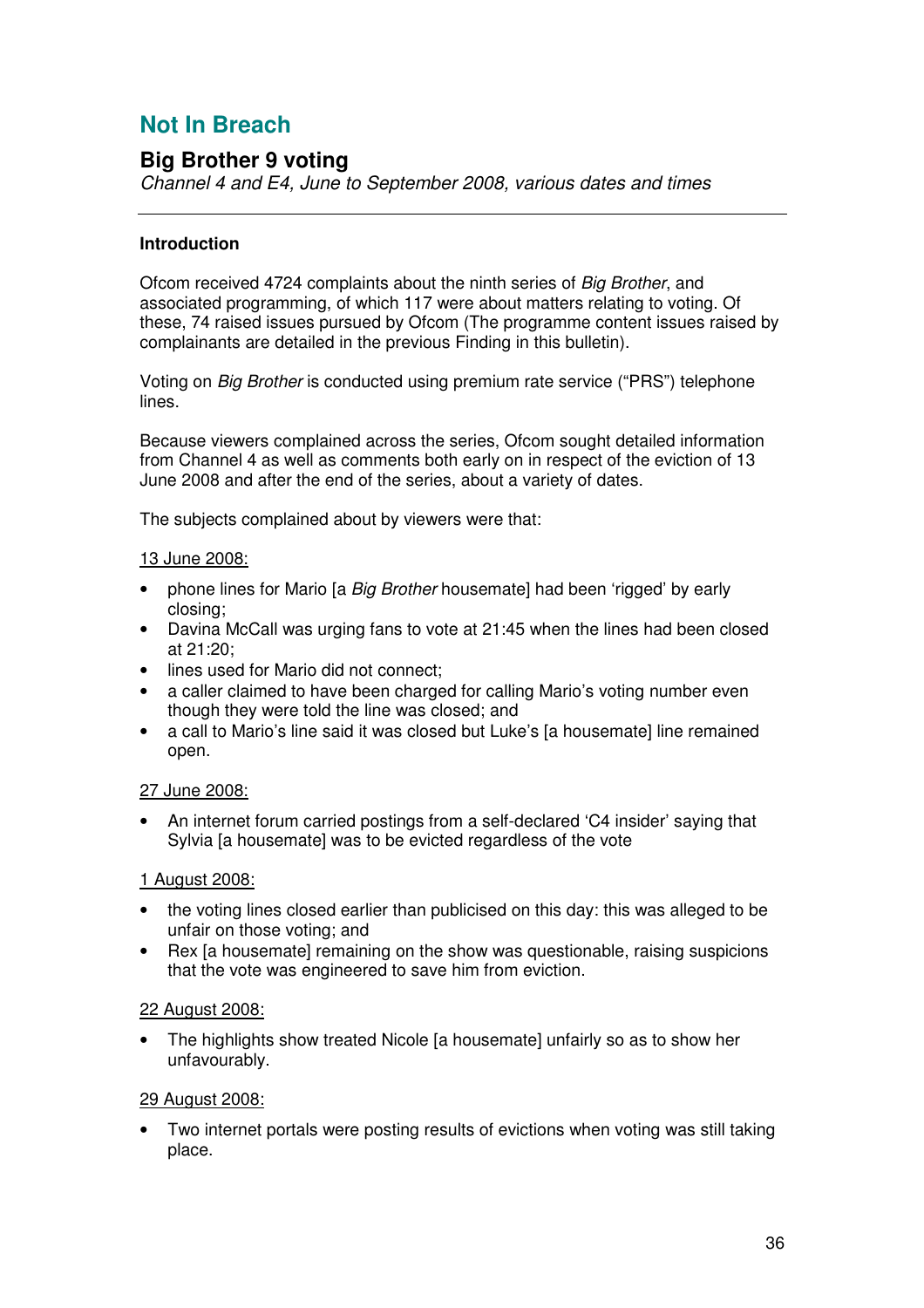### 2 September 2008:

• Voting lines were open on the Tuesday until 22:10 but the following day (3 September) the highlights show made clear that the evictions had taken place at 20:50 and 21:20 the night before.

### 5 September 2008:

- Rachel [a housemate] was so unlikely a winner that her victory raised questions in complainants' minds about the honesty of the outcome; and
- Voting arrangements changed such that votes for the eventual final two housemates across the final week did not count and only the final hour's voting counted for them in the ultimate vote.

### Generally:

- Certain evictions took place with an hour's delay and therefore should not be described as 'live' and that these evictions took place while votes were active; and
- Viewers were unable to register votes on various dates across the series; some of these complainants noted that after trying to vote for one housemate and being unsuccessful, they had found other housemates' lines receiving votes.

We sought comment from Channel 4 under Rules 2.2 (misleadingness) and 10.10 (use of premium rate numbers must comply with PhonepayPlus rules) of the Code.

### **Response**

Channel 4 provided substantial information and comment. As to the generality of voting arrangements it commented as follows.

The broadcaster said that it and the producers of *Big Brother* had invested a significant amount of time and resources over the years to ensure that the voting systems in place for the series are equitable and fair and, they stressed, compliant both with the Code and the PhonepayPlus<sup>1</sup> Code of Practice. Channel 4 pointed out that *Big Brother* is now in its ninth series and said that it maintains a very good track record for its phone voting systems.

Channel 4 stressed that an experienced and expert independent third party is used to verify voting results.

*Big Brother* voting uses BT's RIDE platform [a call termination system that handles the phone votes], and has done so since the first series started. The broadcaster stated that it had not encountered any significant issues with the platform during the nine years it had been in use.

Further, Channel 4 said, RIDE is the UK's largest call termination platform and is used by nearly all UK broadcasters in mass call events. A large 'televote' can generate huge volumes of simultaneous calls and the RIDE platform has been set up with 20,000 lines and 40 call handling nodes around the country. At its peak, the broadcaster said, the RIDE platform can handle 190,000 calls per minute. The RIDE platform also has a built in facility to ensure that callers who attempt to take part in a

<sup>&</sup>lt;sup>1</sup> PhonepayPlus is the regulator of premium rate telephone services.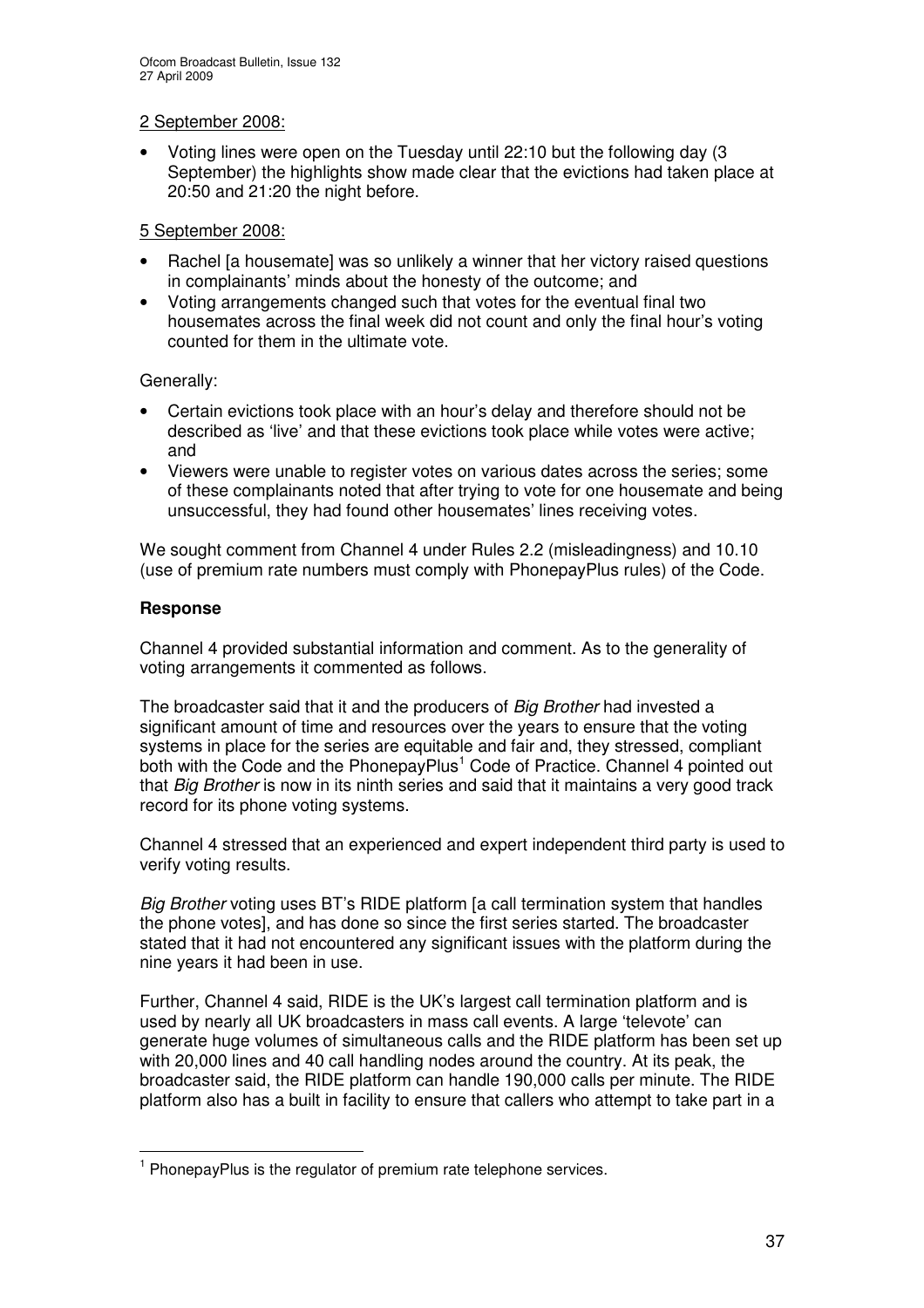service outside the period of the vote are not charged (e.g. when the vote has closed or when the vote numbers are not in use).

Channel 4 told us that prior to the vote lines being opened, the lines are always tested by BT and Channel 4's appointed service provider<sup>2</sup>. The testing procedure involves phoning the lines (usually from a landline and a mobile phone) to ensure they are working. From this point, according to the broadcaster, it is technically impossible to change the audio that callers hear on being connected to each specific line without stopping the entire vote, re-allocating audio and re-starting the vote. All voting lines open at exactly the same time so no housemate is given an unfair advantage over another.

Votes are routed to the RIDE platform using the first eight digits of a voting number only [the 'stem' digits], and as all the housemates' voting lines share the same 'stem' digits, it is not possible to give any one particular housemate's number preferential treatment. Furthermore where two or more housemates are up for eviction the lines close for all housemates at exactly the same time as it is not possible for the platform to close an individual housemate's number and keep another number open. Again, Channel 4 said, this has the added benefit of ensuring that no housemate is given an unfair advantage over another.

Channel 4 also commented on production considerations relevant to the conduct of phone votes. Prior to the start of the series, it said, each housemate is allocated a specific telephone number that will be used for that housemate throughout the duration of the 14 week series (or until they are evicted). The number is not reallocated to another housemate if that person is evicted. Viewers should therefore become familiar with which number is linked to which housemate, so reducing the number of viewers misdialling for the wrong housemate.

As to contingency measures, Channel 4 said that before the start of each series of *Big Brother*, it puts in place a protocol and procedure to ensure that the voting process is carried out competently and fairly. The protocol is drafted after consulting with BT, with the PRS service provider and with the third party verifier and sets out the procedure that must be followed once it is known which housemates have been nominated for eviction. Channel 4 supplied a copy of the protocol to Ofcom.

Channel 4 explained that in addition to setting out the standard operation of the voting lines, the protocol also sets out a clear escalation procedure in the event that a voting platform fails or there is a technical fault once the voting lines have been opened. This is designed to ensure that prompt action can be taken to alert callers to the technical problem and to ensure that the problem is resolved as soon as possible. The protocol also sets out that vote readings will be taken at regular intervals during the day of eviction until the vote closes. Vote readings are for limited internal monitoring purposes only and are strictly monitored by the third party verifier. The circulation of a vote reading is confidential and strictly limited to protect the integrity of the vote. Once the final results are confirmed, a Vote Result document is signed by the third party verifier.

13 June 2008:

 $2$  A service provider is a specialist telecommunications company that co-ordinates the numbering used in PRS applications and manages the call termination and logging processes.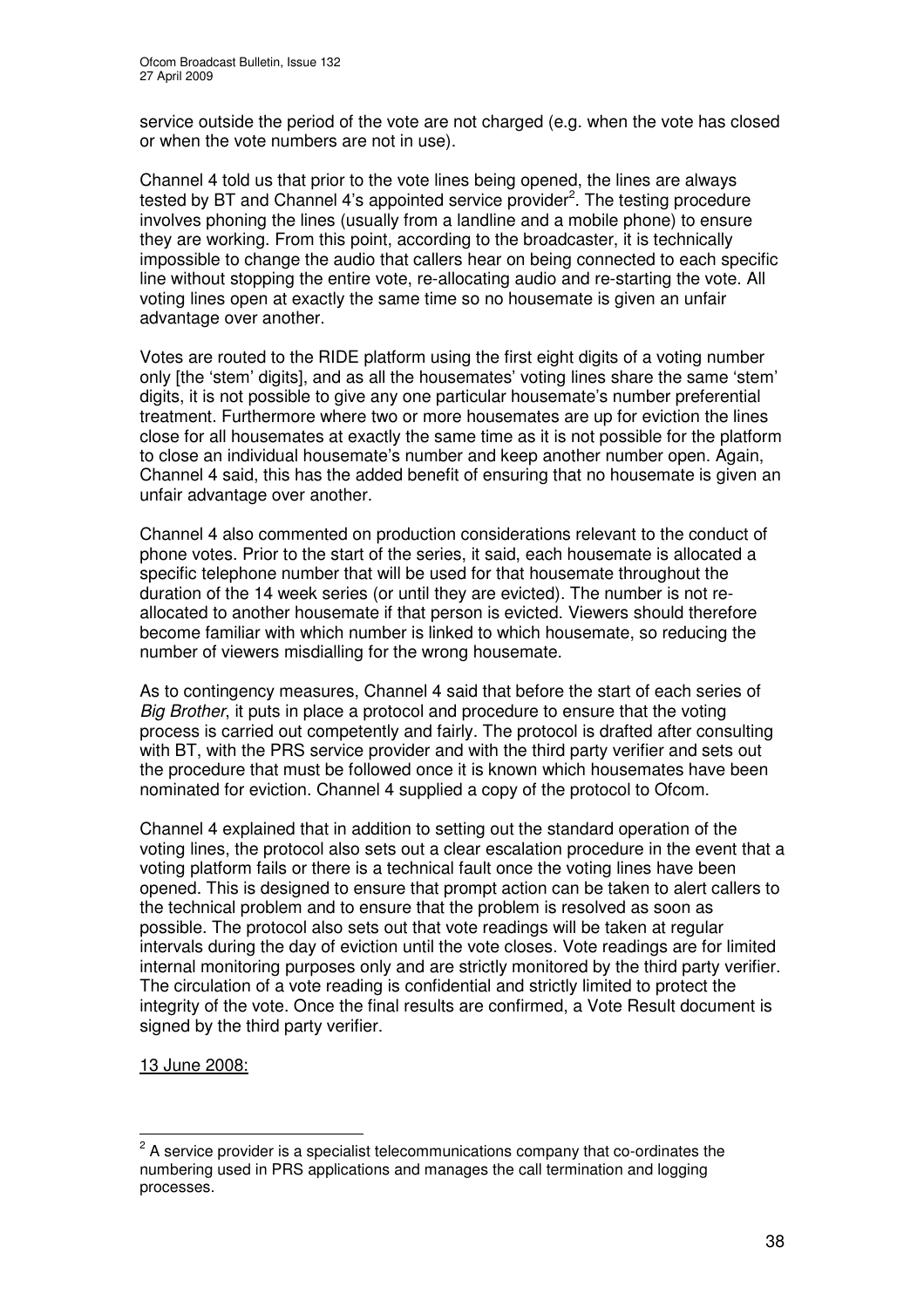On the evening of Friday 13 June 2008, in accordance with standing contractual arrangements, the vote was being monitored by BT at its offices. A BT representative monitors call volumes and would identify if there were any problems and alert the broadcaster. On this occasion, Channel 4 said no problems were identified.

The broadcaster said further that, in accordance with the protocol, representatives from the PRS service provider, Channel 4 and the verifier were on-site at the Elstree Television Studios throughout the live eviction. Vote updates were taken by the service provider on a regular basis throughout the programme. These were overseen by Channel 4 and monitored by the verifier. Channel 4 told us that it was evident from these updates that votes were being received for Mario, Stephanie, Lisa and Luke until the lines closed at 21:49.

Monitoring during the programme and post-vote analysis carried out by BT confirmed to Channel 4 that there were no issues with the RIDE platform during the vote. The established protocol was followed for the vote, Channel 4 said, and there were no problems with the voting systems reported by BT, the service provider, the verifier or Channel 4. Votes were being received for all housemates up for eviction.

(For discussion of network congestion see below.)

Channel 4 told us that BT reserves up to 30 numbers for each series although not all are used, and of course for any particular eviction only some of those that are allocated to housemates will be opened. BT's post-vote analysis did highlight that there were a significant number of misdials within the *Big Brother* number range over the period of the vote. These callers would have heard the following audio message "This Big Brother vote line is not in use. You have not been charged for this call".

The broadcaster said that misdials are not unusual, especially for the first vote of a new series and, at Channel 4's request, Davina McCall's script for the eviction on Friday 27 June had included a reminder to viewers to dial carefully.

In other cases, Channel 4 stated that it could be that some callers who heard a 'dead tone' when dialling the vote numbers were unaware that they were calling from phones that were barred from making PRS calls.

### 27 June 2008:

Channel 4 said that the vote showed no irregularity and that, in line with the protocol, no results were known until after the vote had closed.

### 1 August 2008:

Channel 4 confirmed that the vote held for this day's eviction was closed early, at midnight the day before. However, the broadcaster said, on-screen graphics and voiceover in the programme made clear when the vote would close. As with all *Big Brother* votes, this one was independently verified and therefore had not been 'engineered'.

### 22 August 2008:

The broadcaster told us that it takes great care to ensure fairness and refuted any suggestion of unfair editing.

### 29 August 2008: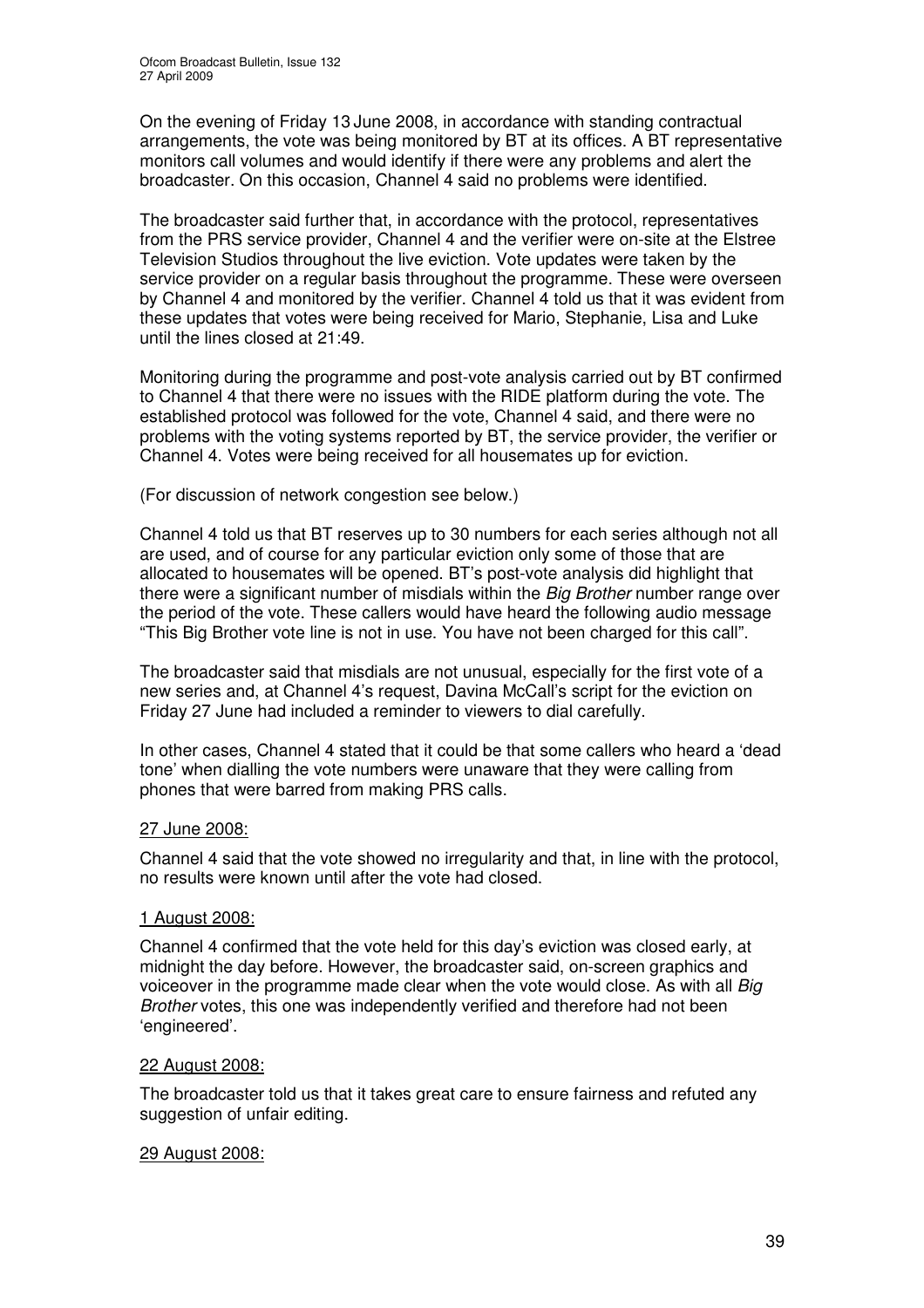Channel 4 commented that this vote closed at 21:50 on 29 August and that only once the independent verifier had signed off the result was it released to the production company. The broadcaster confirmed that votes were being received right up until lines closed. Channel 4 could not therefore offer an explanation for the postings.

### 2 September 2008:

Channel 4 said that on 2 September a surprise eviction took place and there were accordingly two shows broadcast that evening, one at 20:00 and one at 22:00. For this vote the lines were suspended during the first show at 20:40. Viewers were informed by an on-screen caption stating that *"lines close in 1:00"* and a 60 second countdown was displayed, after which a caption read *"lines temporarily suspended*".

At the beginning of part four of the first show, Davina McCall stated that *"voting has been temporarily suspended and a vote reading is taking place – please do not call"*. The evictions of two housemates took place at 20:49 and 21:16 respectively. The second show was on a one-and-a-quarter hour delay and therefore the evictions were not broadcast until during the second show from 22:00. The voting lines remained suspended until 22:56, at which time they were re-opened for the remaining housemates.

Channel 4 went on to say that in the show on 3 September, highlights of the previous evening's evictions were shown. During this show, the eviction's timings were made clear.

### 5 September 2008:

The broadcaster stressed that bookmakers' predictions do not affect the voting and repeated that the votes are verified by an independent organisation.

In respect of the final voting, Channel 4 told us that the 'vote to win' opened on Friday 29 August. Any votes cast for Mikey and Rachel from this point counted towards their vote total on the final of 5 September 2008. Channel 4 rejected any suggestion that only the last hour's votes were counted.

As to the remaining general objections, Channel 4 said that the majority of evictions are filmed live, although there is a small proportion where transmission is on a time delay, such as when the evictions are shown before the 21:00 'watershed': on those occasions a delay of up to fifteen minutes is imposed; delays of this length do not prevent a programme being described as live. On other occasions, local planning regulations mean that evictions have to be delayed by up to an hour and a quarter. In these circumstances the programme is not billed as live. Channel 4 stated that at no point does any delay impact the validity of the votes cast and any delay is taken into consideration when planning when to close the vote and announce the result.

Channel 4 told us that it was not aware of any issues with the vote platform and on each eviction night the broadcaster received emails from BT confirming that the platform performed as expected. As with the response it submitted to Ofcom early in the series, the broadcaster reiterated the range of most usual reasons why callers have difficulty registering a vote to a particular number: misdialling, congestion at a local network level (discussed further below) and call barring. Channel 4 again confirmed that no problems were reported with the vote lines on the dates given by Ofcom's complainants.

Channel 4 stressed that it had at all times complied with Rules 2.2 and 10.10 of the Code.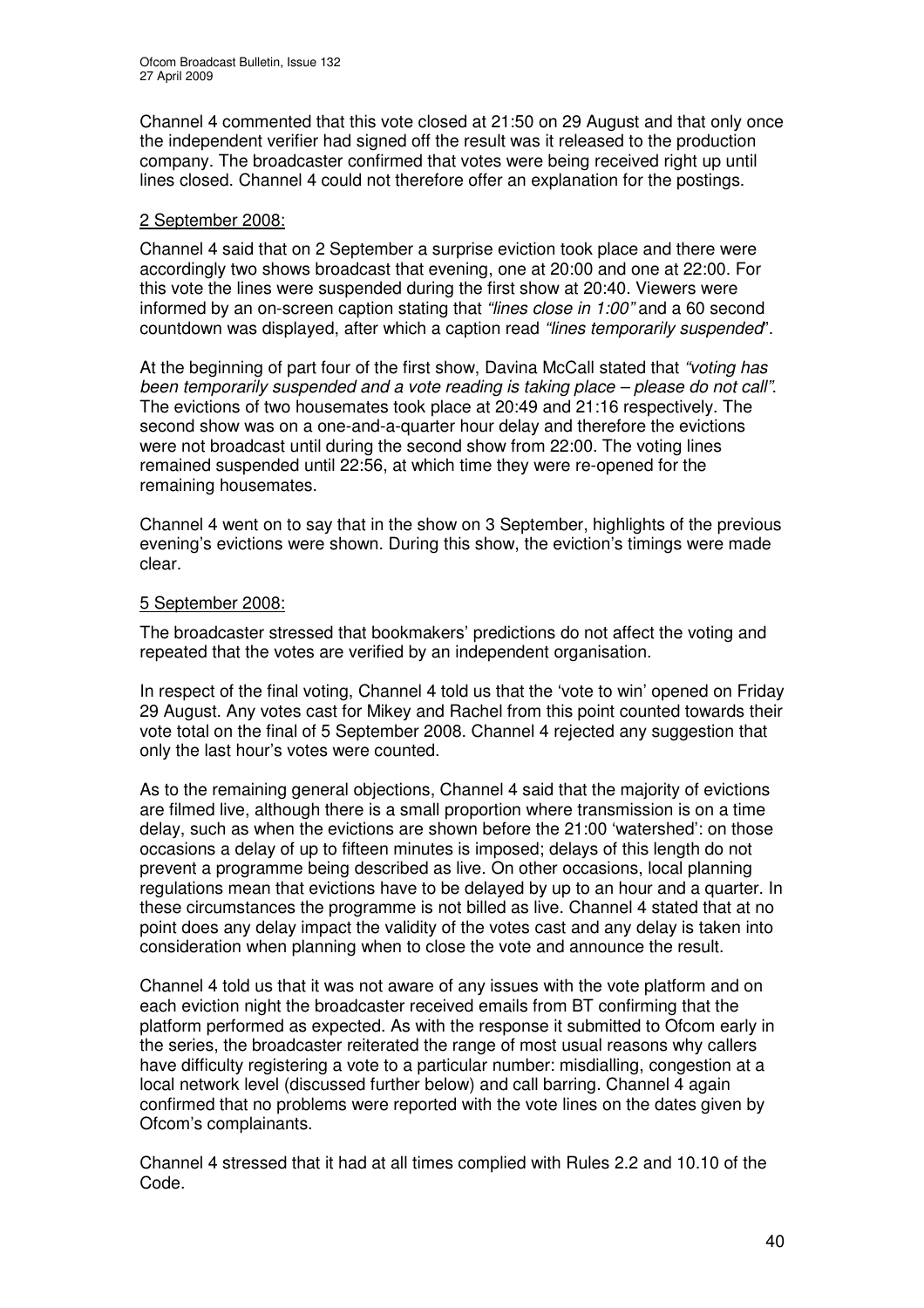### **Decision**

Having carefully considered the series, alongside all the information and evidence available to us, including voting data, we are satisfied that the programme design and voting were conducted with appropriate care. Importantly, and as the broadcaster made clear, the voting results were compiled with the supervision of independent third parties.

Many of the complaints concerned callers' suspicions about propriety after failing to get through on a voting line (and sometimes finding that they were then able to register a vote for a different participant). In this case, we do not consider such circumstances to be evidence of anything other than network overloading. Ofcom has investigated similar matters previously and would refer viewers to previous adjudications<sup>3</sup>. It is important to bear in mind that certain network effects are outside the control of the broadcaster.

These effects can occur at different points in networks. On some occasions it may be that call termination is overloaded, on others it may happen that, further up the chain, local exchanges or particular networks are for short periods unable to cope with the surge in phone traffic. However, in all cases congestion affects all lines equally and does not discriminate against any one housemate.

Some complainants observed that when one contestant's number was engaged another's was not. In such cases viewers should be reassured that the technical structure of the telephone network does not allow for calls for different contestants to be treated differently. At least the first eight digits of the phone numbers (the 'stem' numbers) are the same for all contestants, with only the last few (often two) digits of the phone number specific to a contestant. The preceding 'stem' digits common to all the numbers are those used by the network to route the calls to the vote recording system. The system answers calls in turn using a large number of answering points that can capture any of the votes, i.e. any of the final identifying digits. The chance of a call getting through is therefore the same, regardless of which contestant a caller is voting for.

We would also draw attention to FAQs on this subject compiled by PhonepayPlus which are available at: http://www.phonepayplus.org.uk/consumers/faq/default.asp#I%20tried%20voting.

**Not in breach**

 $^3$  See for example Bulletin 124 at http://www.ofcom.org.uk/tv/obb/prog\_cb/obb124/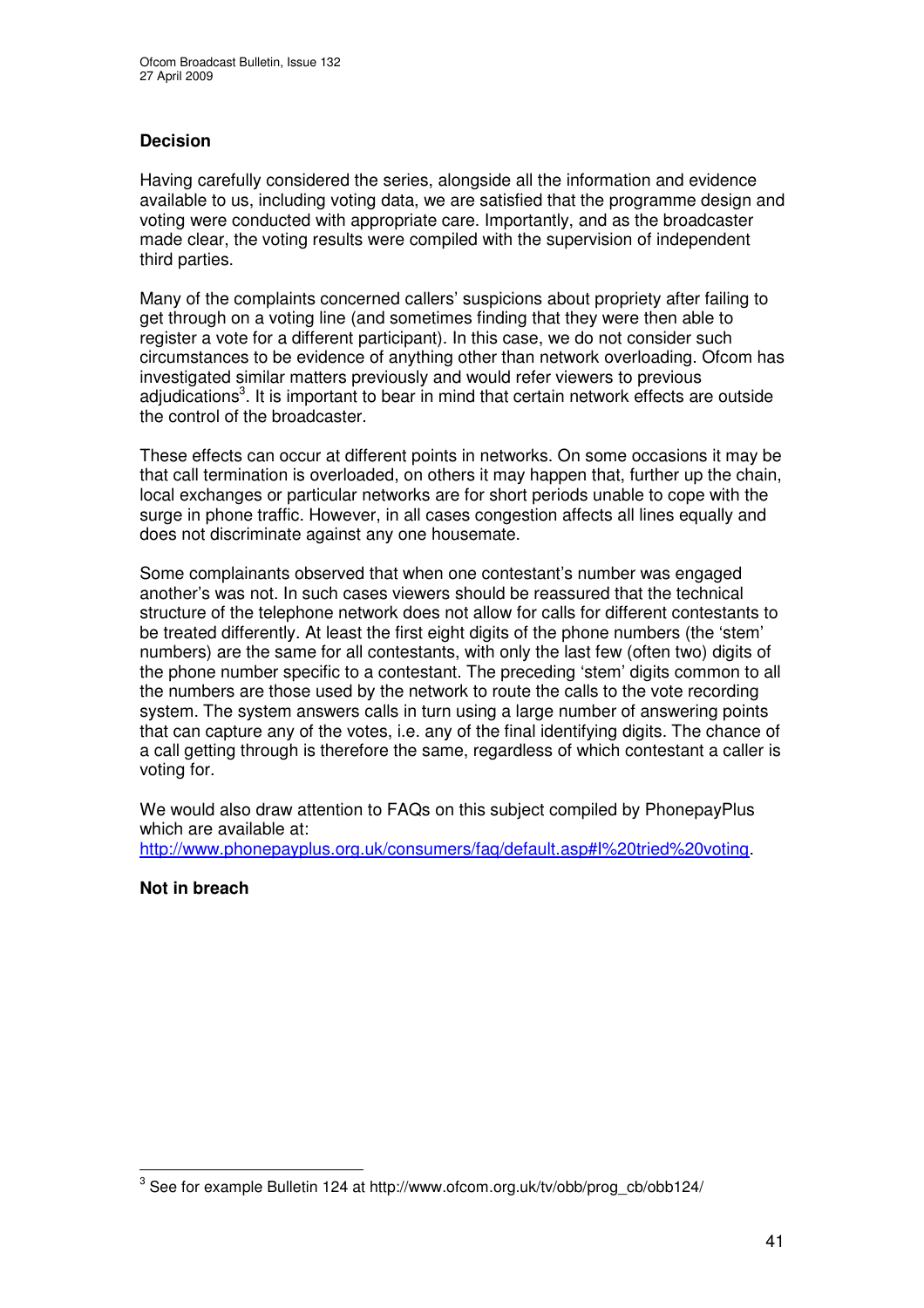# **Statement**

### **Strictly Come Dancing**

*BBC 1, 13 December 2008, 18.10 and 20.55*

*Strictly Come Dancing* is a dance competition in which celebrities are paired with professional dancers. Each week contestants perform a dance routine and are awarded a ranking. The ranking is calculated by combining points awarded by the programme's dance judges and those allocated by the viewer vote. The two couples with the lowest rank in each round must take part in a 'dance off'. After this performance, the judges decide which couple should be eliminated.

Ofcom received 297 complaints about the semi-final round of 2008's series of the programme.

In this programme three couples competed, so that three points were awarded to the couple with the highest judges' score, two points to the next highest and one point to the lowest scoring couple. The same process would have applied to the couples' placings in the public vote.

However, on 13 December 2008 two couples tied in the judges' scores and were awarded three points each. The other couple, Tom Chambers and Camilla Dallerup, were awarded one point. Therefore, even if they had won the public vote – and so achieved four points – they could not have avoided the dance-off. This meant that viewers who voted for Tom Chambers and Camilla Dallerup could not have affected the overall result. After the voting had opened, this oversight was spotted by the show's producers. At the end of the evening's later show it was announced that all three couples would go through to the final.

Viewers complained about the mistake, saying that they felt let down and many argued that refunds should be offered.

The BBC did not dispute the mistake. Further, it was clear to Ofcom that the mistake had resulted from an oversight, rather than any shortcomings in the technical arrangements for voting or in the handling of votes received. Therefore, Ofcom sought background details and information from the BBC to assure itself that full and proper consideration had been given to remedial measures, both in respect of the show and for individual viewers who had voted.

The BBC said that it deeply regretted the oversight and explained the steps subsequently taken to find a solution which was as fair as possible to the voting audience while not being unfair to the contestants. In arriving at a decision to carry over the judges' scores and viewers' votes to a final contested by all three couples, the BBC had considered a variety of options and taken advice from an independent statistical expert.

The BBC also stressed that it had made clear from the following Monday morning that vote refunds were available to any viewers who wanted them. The refunds were publicised during *Strictly Come Dancing*, other news reports, and on the *Strictly Come Dancing* website.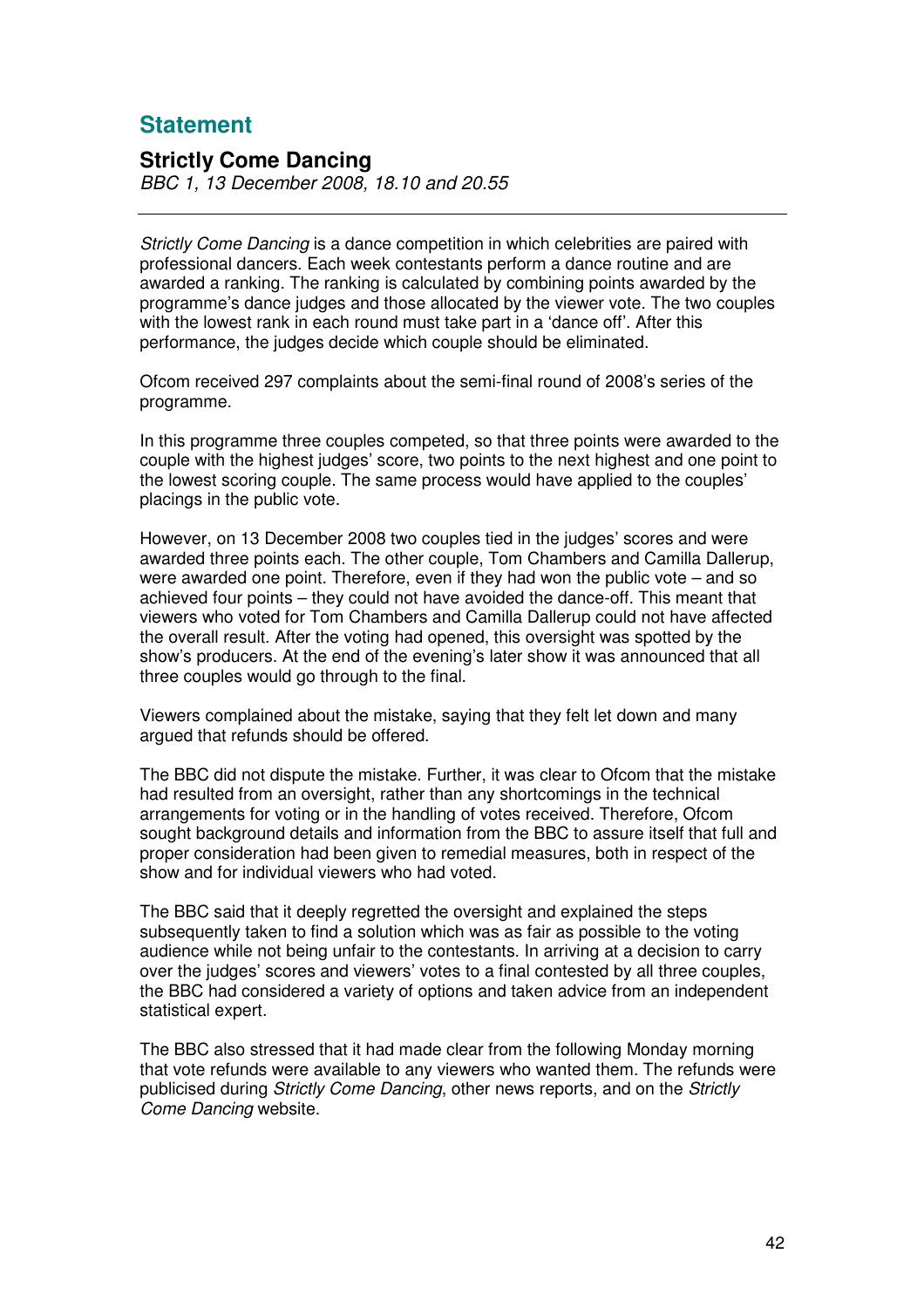To prevent anything similar happening in the future, the BBC said, the voting and judging mechanisms used in all BBC voting programmes have been thoroughly examined.

Ofcom was satisfied that appropriate steps were taken by the BBC and the disadvantage to viewers minimised.

In Ofcom's view the BBC had been open and transparent with viewers about the mistake it made and the solution adopted. Ofcom notes that an explanation of the BBC's actions, including details of how to seek a refund, has been available on the *Strictly Come Dancing* website since soon after the semi-final: see http://www.bbc.co.uk/strictlycomedancing/news/december/wk13\_news\_update\_1512 08.shtml.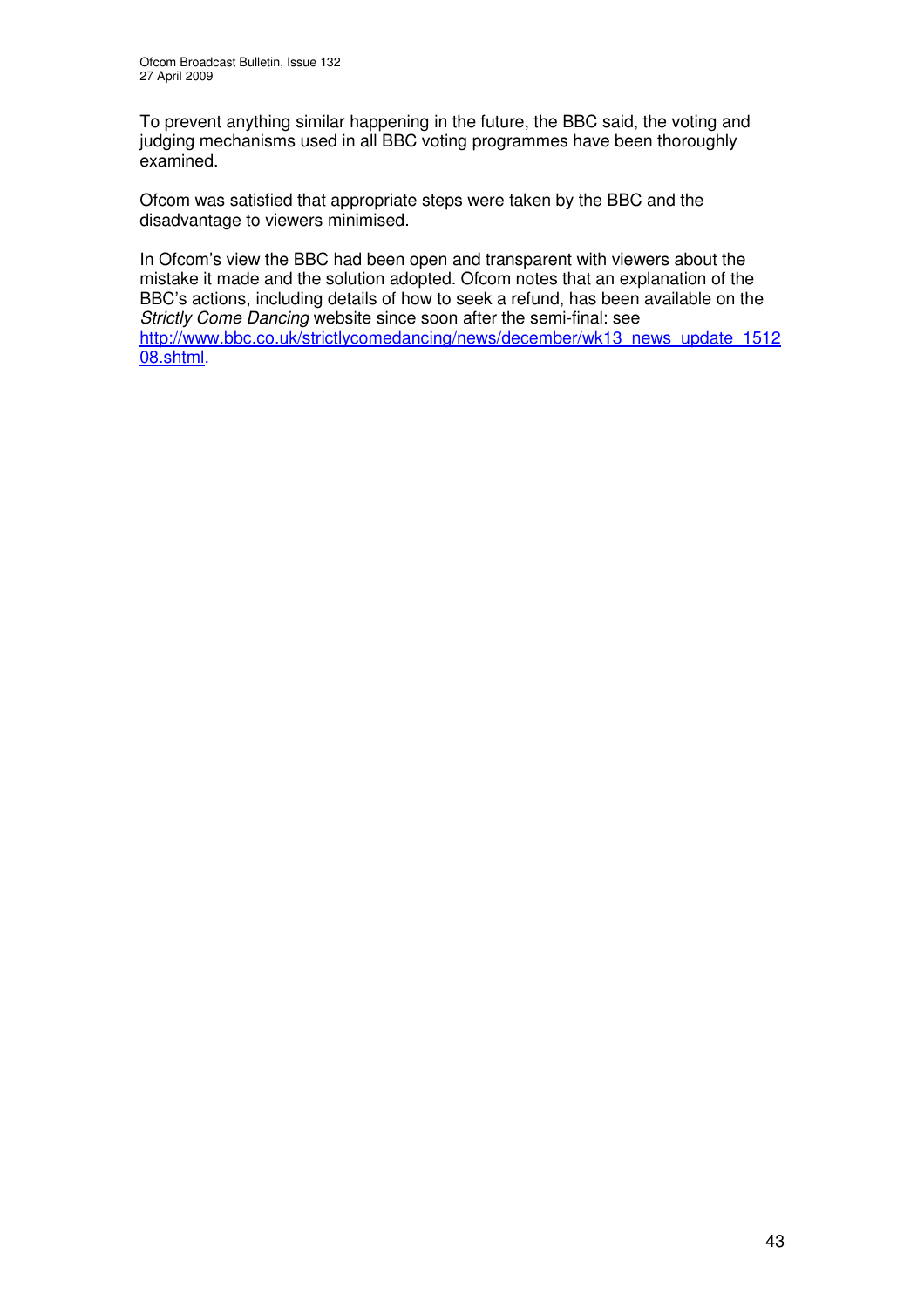# **Fairness and Privacy Cases**

# **Upheld**

# **Complaint by Mr Terry Schuler**

*Drivetime, BBC Radio London, 28 May 2008*

**Summary:** Ofcom has upheld this complaint of unfair treatment made by Mr Terry Schuler.

Drivetime is a weekday topical radio phone-in programme which features London's news and views. The programme offers an opportunity for contributors to express their views and opinions and for themes to be discussed further by the presenters and later contributors. In this particular programme, the main presenter, Mr Eddie Nestor, invited listeners to contribute their thoughts about the outcome of a high profile court case in which Nisha Patel Nasri's husband was found guilty of the murder of his wife. Mr Schuler was a caller to the programme and used the pseudonym *"Dave from Islington"*. He referred to three crime stories which had been featured in earlier news bulletins that involved crimes "highly represented by people from either the Afro Caribbean community or Eastern Europeans or Asians". Mr Schuler complained that he was portrayed as a racist in the programme in that comments were attributed to him which he did not make.

Mr Schuler's complaint was considered by Ofcom's Executive Fairness Group. In summary Ofcom found the following:

Despite Mr Schuler using the pseudonym *"Dave from Islington"* he was identifiable. Significant allegations were made about Mr Schuler. The presenter said that *"what he actually wants to talk about is colour…he's not talking about any kind of cultural heritage"* and later *"what 'Dave' wanted to say was white people but he didn't say it"*. It was incumbent on the programme makers to give Mr Schuler an appropriate and timely opportunity to respond to these serious allegations. He was not offered this opportunity and this was unfair to Mr Schuler.

### **Introduction**

On 28 May 2008, BBC Radio London broadcast its weekday evening news and phone-in programme *Drivetime.* The programme includes news and traffic reports, caller phone-ins and emails and general discussion about news of the day related to London and particular topics chosen by the presenters, Eddie Nestor and Kath Malandri.

The programme broadcast on 28 May 2008 included a news item about the conviction of Nisha Patel Nasri's husband for her murder, and a statement from the mother of murder victim, Victoria Climbié. A caller referred to as *"Dave from Islington"* ("Dave") phoned in to the programme with his views in connection with the crimes highlighted in the programme. The discussion that took place between Dave and the presenter, Mr Nestor, included:

Dave *"In my opinion some of the news reports that's just been on and this one in particular and the Victoria Climbié just been mentioned on the news and the Birmingham case are a direct result of our blind*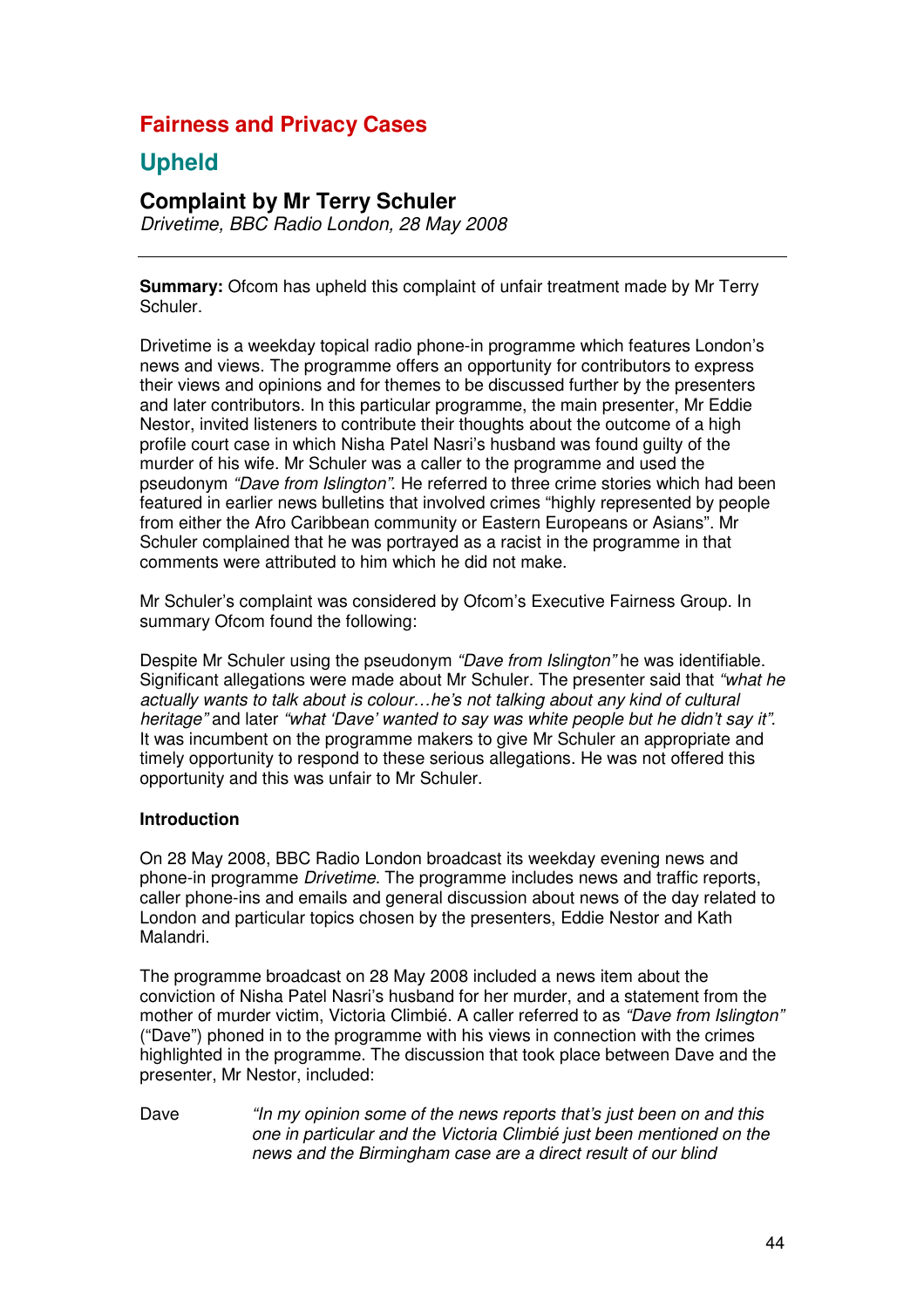*insistence on multiculturalism and mass immigration that the BBC in particular seems to be not questioning in any form whatsoever."*

Mr Nestor: "*How do you mean?"*

Dave: "*Well we've had mass immigration and on BBC London in particular we're hearing about these crimes every single day now highly represented by people from either the Afro Caribbean community or Eastern Europeans or Asians".*

Later in the discussion the presenter said:

- Mr Nestor*: "You seem to be using those cases to back up a particular argument so I just want to hear what that argument is".*
- Dave*: "We are bringing people to this country that don't have the same respect or attitude towards law and order that indigenous people in this country have. OK we've got our own nutcases and we'll deal with them but we're importing people as I state that do not have the same respect for law and order as we have. They have different ways of solving problems and it's becoming more evident day by day".*

The call was terminated at that point with the presenter thanking Dave for his contribution and inviting any reaction to the points made by him.

Later in the programme another caller participated in the discussion and suggested that "*delicacy is something that Dave lacked*" but that "*modern integrated society does throw up delicate and difficult issues*" and that people were afraid of the conversation*.* Various emails from listeners were also referred to during the programme in relation to the subject of Dave's call. The presenters also continued the discussion, including the following exchange:

Mr Nestor: "*What I wanted to do…is to push him* (Dave) *because what he actually wants to talk about is colour. He's not talking about any kind of cultural heritage".*

And later:

|                  | Mr Nestor: "What Dave wanted to say was white people but he didn't say it" |
|------------------|----------------------------------------------------------------------------|
|                  | Ms Malandri: "but didn't he mean white people but not Eastern Europeans?"  |
| Mr Nestor: "Yes" |                                                                            |
|                  | Ms Malandri: "Just want to make that clear as well"                        |
|                  | Mr Nestor: "Sorry. Yes that's right".                                      |

Mr Terry Schuler, who is the caller referred to as *"Dave from Islington"*, complained to Ofcom that he was treated unfairly in the programme as broadcast.

### **The Complaint**

In summary, Mr Schuler complained that he was treated unfairly in the programme as broadcast in that: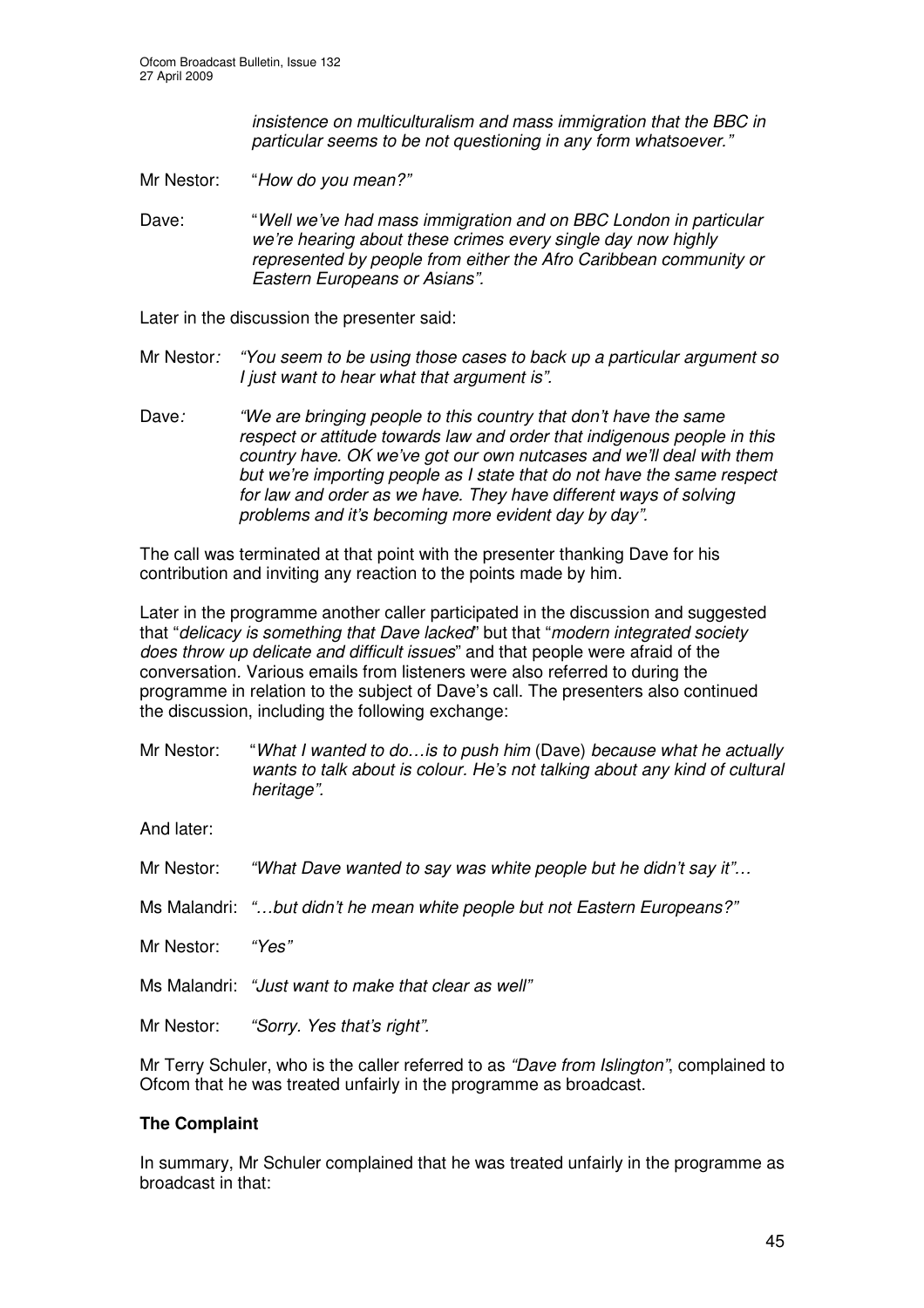He was unfairly portrayed in the programme as a racist in that:

• Mr Schuler said his call was intended to spark discussion of immigration issues after news reports that had just been highlighted in the programme. These related to crimes that had been committed by people from either the Afro-Caribbean community, Eastern Europeans and Asians. He did not suggest that the indigenous population was incapable of committing crimes as he said that this country had its own *"nutcases"* to be dealt with, but that immigrants from the communities he had mentioned had different ways of solving problems and did not have the same respect for law and order that British people had. The presenter, Mr Nestor, said that what Mr Schuler really wanted to talk about was an issue of colour. This was not the case as Mr Schuler referred to persons of Eastern European heritage.

By way of background, Mr Schuler said that he used the pseudonym *"Dave from Islington"* because he thought his words might be misrepresented in the programme. He said that there was bias and a total imbalance in the broadcaster's judgments.

### **The broadcaster's statement**

In summary, the BBC said that listeners would have been aware from the exchanges between Mr Schuler and the presenters that Mr Schuler believed immigration policy had led to a rise in crime because some people coming to the UK didn't have the same respect or attitude towards law and order that indigenous people had. It said Mr Schuler was allowed to put his views across clearly and without interruption. The BBC noted that thought-provoking comments were made by the presenters immediately after Mr Schuler's call was terminated. These included the ironic comment from Mr Nestor "*when I hear people like David it just makes me think that, you know, before immigration there was no crime at all committed in this country*" and comments from the co-presenter Kath Malandri about Teddy Boys in the 1950s "*all tooled up going out looking for trouble and fights and disrespecting old people*". The BBC suggested that these types of comments were typical of the type of thought provoking comments listeners have come to expect from the programme, which was designed to stimulate debate and encourage listeners to call in with their views, and were made in response to Mr Schuler's call.

However, the BBC accepted that what Mr Schuler said on the programme was not accurately represented by Mr Nestor when he attempted to summarise the contribution later in the programme. It accepted that it was not warranted for the presenter to suggest that what Mr Schuler wanted to talk about was an issue of colour or that what Mr Schuler wanted to say was "white people" but that he did not say this. It noted that Mr Nestor was corrected by his co-presenter when she pointed out that Mr Schuler had mentioned Eastern Europeans among the immigrants he had referred to in his call, but accepted that on this occasion the programme fell short of the standards of fairness contributors should expect. The BBC said it had written to Mr Schuler and acknowledged that this was a matter of regret.

However, in its response the BBC asked Ofcom to consider whether any unfairness to Mr Schuler was sufficiently significant bearing in mind Mr Schuler chose to use an assumed name when he called the programme. As the effect of calling under a pseudonym was precisely to avoid identification it questioned whether listeners were in a position to identify Mr Schuler or apply Mr Nestor's comment to him regardless of how Mr Schuler was portrayed in the programme. The BBC argued that although listeners may have assumed that *"Dave from Islington"* held racist views, so far as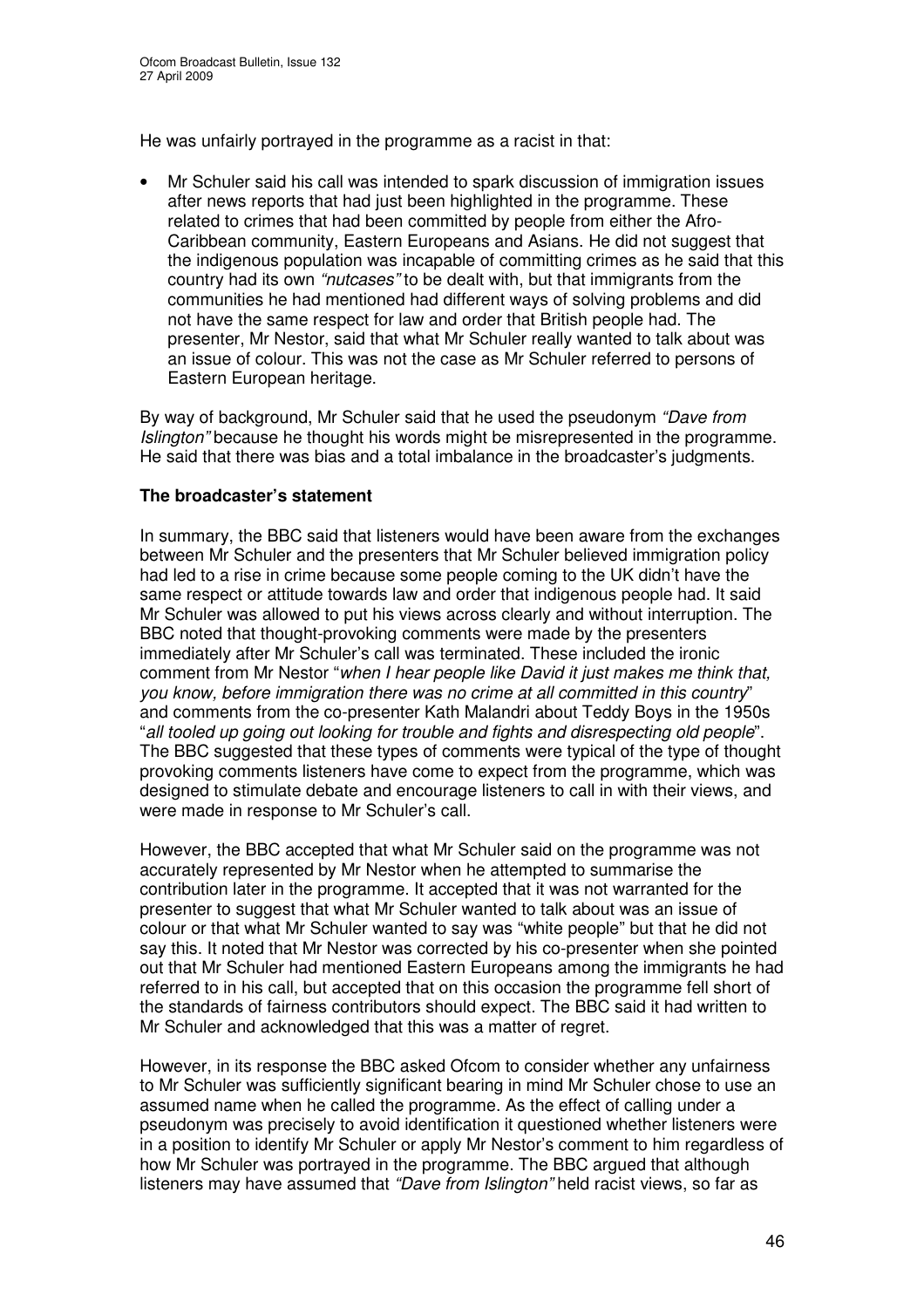the BBC was aware, the only person who knew the real identity of the caller was Mr Schuler himself. The BBC suggested that any consideration of the significance of the unfairness should reflect this. Even if listeners thought the voice was familiar, the BBC believed the repeated reference to the caller as *"Dave"* or *"David"* would have strongly counteracted any thought that he was in fact Mr Schuler, and that Mr Schuler's voice was not so distinctive as to allow any listener to identify him with any certainty.

### **Mr Schuler's response to the broadcaster's statement**

In summary Mr Schuler referred to various points in the programme where emails were read out by the presenters or comments were made by the presenters that were not corrected or challenged. He further quoted instances where he considered the presenters did not give out accurate information or made "sweeping statements" that were not strictly true. Mr Schuler said that someone did recognize his voice despite the BBC's assumption that no-one would. He said that a comment had been made in a venue that Mr Schuler frequents and it became a talking point at that particular time. Mr Schuler said he also found a nail in his tyre a week later and even though he could not be sure this was a direct result of the programme and his comments, this had never happened to him before.

### **The broadcaster made no further comments in response to Mr Schuler's statement.**

### **Decision**

Ofcom's statutory duties include the application, in the case of all television and radio services, of standards which provide adequate protection to members of the public and all other persons from unfair treatment and unwarranted infringement of privacy in, or in the making of, programmes included in such services.

In carrying out its duties, Ofcom has regard to the need to secure that the application of these standards is in the manner that best guarantees an appropriate level of freedom of expression. Ofcom is also obliged to have regard, in all cases, to the principles under which regulatory activities should be transparent, accountable, proportionate and consistent and targeted only at cases in which action is needed.

Mr Schuler's complaint was considered by Ofcom's Executive Fairness Group. In reaching its decision, Ofcom carefully considered all the relevant material provided by both parties. This included a recording and transcript of the programme as broadcast and both parties' written submissions.

Ofcom addressed the complaint that Mr Schuler was treated unfairly in the programme as broadcast in that he was portrayed as a racist when the presenter said that what Mr Schuler really wanted to talk about was an issue of colour and that he meant "white people". In considering this Ofcom took account of Practice 7.2 which states that broadcasters should normally be fair in their dealings with potential contributors to programmes unless, exceptionally, it is justified to do so otherwise. It also took account of Practice 7.11 which stipulates that if a programme alleges wrongdoing or incompetence or makes other significant allegations, those concerned should normally be given an appropriate and timely opportunity to respond.

Ofcom noted that Mr Schuler's call was made under the pseudonym *"Dave from Islington"* (*"Dave"*) and that his complaint related to the part of the programme quoted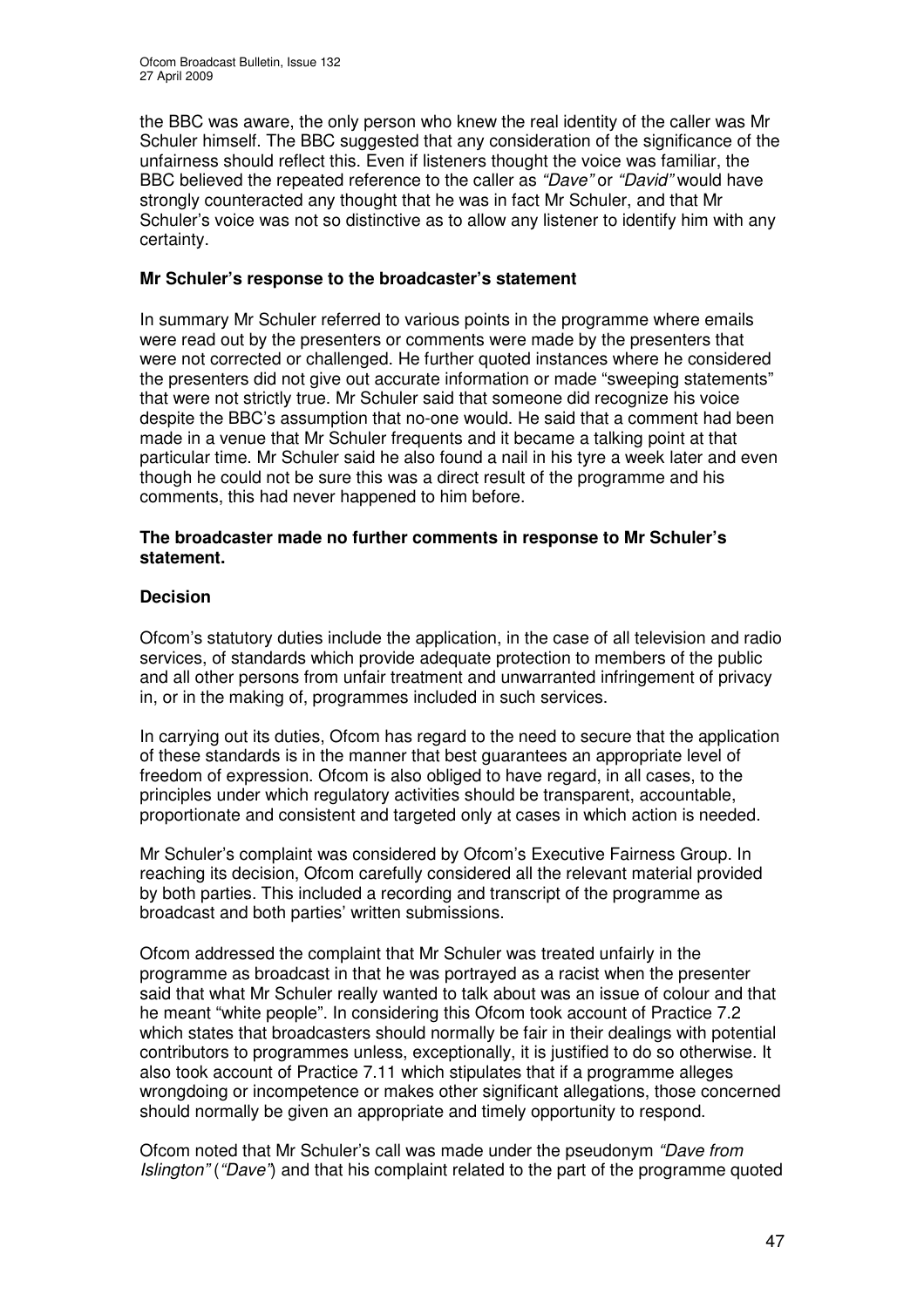in the Introduction. Ofcom also noted that Mr Schuler used a pseudonym but his voice rendered him identifiable in the programme as broadcast, during which he had a prolonged exchange with the presenter.

Some time after Mr Schuler's conversation, Ofcom noted the following comments by the presenter, Mr Nestor:

Mr Nestor: "*What I wanted to do……..is to push him* [Dave] *because what he actually wants to talk about is colour. He's not talking about any kind of cultural heritage".*

And later the presenter made a further allegation about Mr Schuler when he said:

Mr Nestor: "*What Dave wanted to say was 'white people' but he didn't say it*".

Ofcom also acknowledged that the co-presenter Kath Malandri tried to correct one of Mr Nestor's statements about Mr Schuler when he said Dave wanted to talk about "white people" by adding: "*but didn't he mean white people but not Eastern Europeans*" to which Mr Nestor agreed.

However, in Ofcom's view, in spite of the co presenter's attempted correction the comments made by Mr Nestor about Mr Schuler amounted to an allegation that Mr Schuler's views were racist. This was a significant allegation to make and in Ofcom's view it was incumbent on the programme makers to provide Mr Schuler with a timely and appropriate opportunity to respond.

Ofcom noted that Mr Nestor's comments about the complainant were made after Mr Schuler's call was ended. In the circumstances, Ofcom considered that Mr Schuler was not provided with an appropriate or timely opportunity to respond to the allegations made in the programme. Ofcom acknowledges that contributions to programmes of this nature are often dealt with robustly, and forthright opinions can be exchanged by both listeners and presenters. However, in Ofcom's opinion, a significant allegation was made about Mr Schuler and he should be given an appropriate opportunity to respond to it. This did not occur in this case.

Ofcom then went on to consider the fact that Mr Schuler had used a pseudonym when contacting the programme with a view to deciding if this impacted in a significant way on how identifiable he was in the programme as broadcast, and the extent to which the allegations could have caused unfairness to Mr Schuler (who was not named or referred to in the programme as broadcast).

Ofcom takes the view that callers to phone-in programmes, whose voices can be heard and potentially identified, should be treated fairly. This is regardless of whether the caller chooses to reveal their real identity or assume a different one. Ofcom noted that although Mr Schuler had given a false identity, the broadcast of his voice would have made him identifiable to a number of people.

In the circumstances Ofcom concluded that Mr Schuler was identifiable and the programme made significant allegations against him to which he was not given a timely and appropriate opportunity to respond. This resulted in unfairness to him in the programme as broadcast.

### **Accordingly Ofcom has upheld Mr Schuler's complaint of unfair treatment.**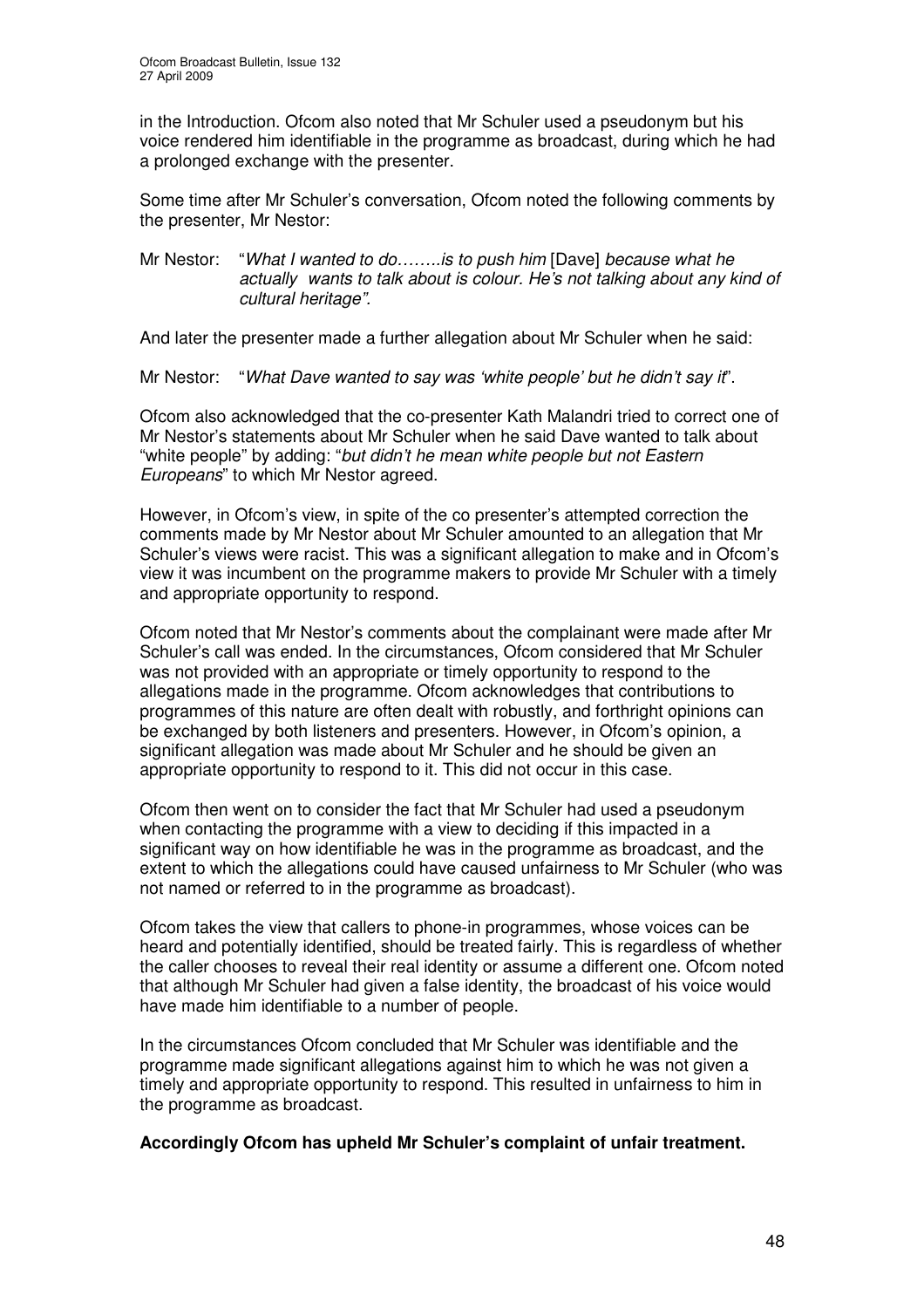# **Not Upheld**

### **Complaint by Mr Joseph Lake**

*Living the Dream Revisited, BBC2, 2 May 2008*

**Summary:** Ofcom has not upheld this complaint of unfair treatment and unwarranted infringement of privacy in the broadcast made by Mr Joseph Lake.

The programme revisited the story of the Wood family who had featured in an episode of *Living the Dream* five years earlier. It explained that they had purchased a house and an acre of land in Spain from Mr Lake, who owned an eight acre property. The programme featured footage of them celebrating the purchase together with Mr Lake. The programme said that the family was now looking to sell the property but needed to check that the paperwork from the original purchase was in order. The commentary stated "After five years of waiting for Joe to sort the deeds it looks like they'll [the Wood family] have to pay for everything themselves."

Mr Lake complained that he was unfairly portrayed as someone who walked away from legal obligations when this was not the case, and his privacy was unwarrantably infringed in the programme through the broadcast of footage of him, and reference to his name, without his consent.

In summary Ofcom found that:

- The programme makers had taken reasonable care to satisfy themselves that material facts (in relation to the allegation that Mr Lake had failed to fulfil his promise to provide the Woods with legal title to the land) were presented fairly. In addition the programme makers had provided Mr Lake with an appropriate and timely opportunity to respond to the allegation.
- Mr Lake did not have a legitimate expectation of privacy in relation to the footage of him celebrating the purchase of the property with the Woods, footage which was first shown in the programme *Living the Dream*. In coming to this conclusion Ofcom took note of: Mr Lake's original consent for the recording and broadcast of the footage; the fact that footage was already in the public domain at the time of the broadcast of *Living the Dream Revisited*; it was not of a particularly private or sensitive nature; and, its re-use in the later programme was in the same context as the earlier programme. Ofcom therefore found Mr Lake's privacy was not unwarrantably infringed.

### **Introduction**

On 2 May 2008, BBC2 broadcast an edition of its *Living the Dream* series. This series documents the experience of people attempting to set up their dream businesses. In this edition, entitled *Living the Dream Revisited*, the programme makers revisited the Wood family who had taken part in the series five years earlier. In the programme the Wood family's move from Essex to Spain (with the plan of setting up their own B&B business) five years previously was shown.

In recounting the Wood family's experience of moving to Spain, the programme described how the family had purchased a house in Spain from an English owner and real estate agent named *"Joe Lake"*. It explained that the house had originally been part of an eight acre property but that Mr Lake had agreed to sell the Wood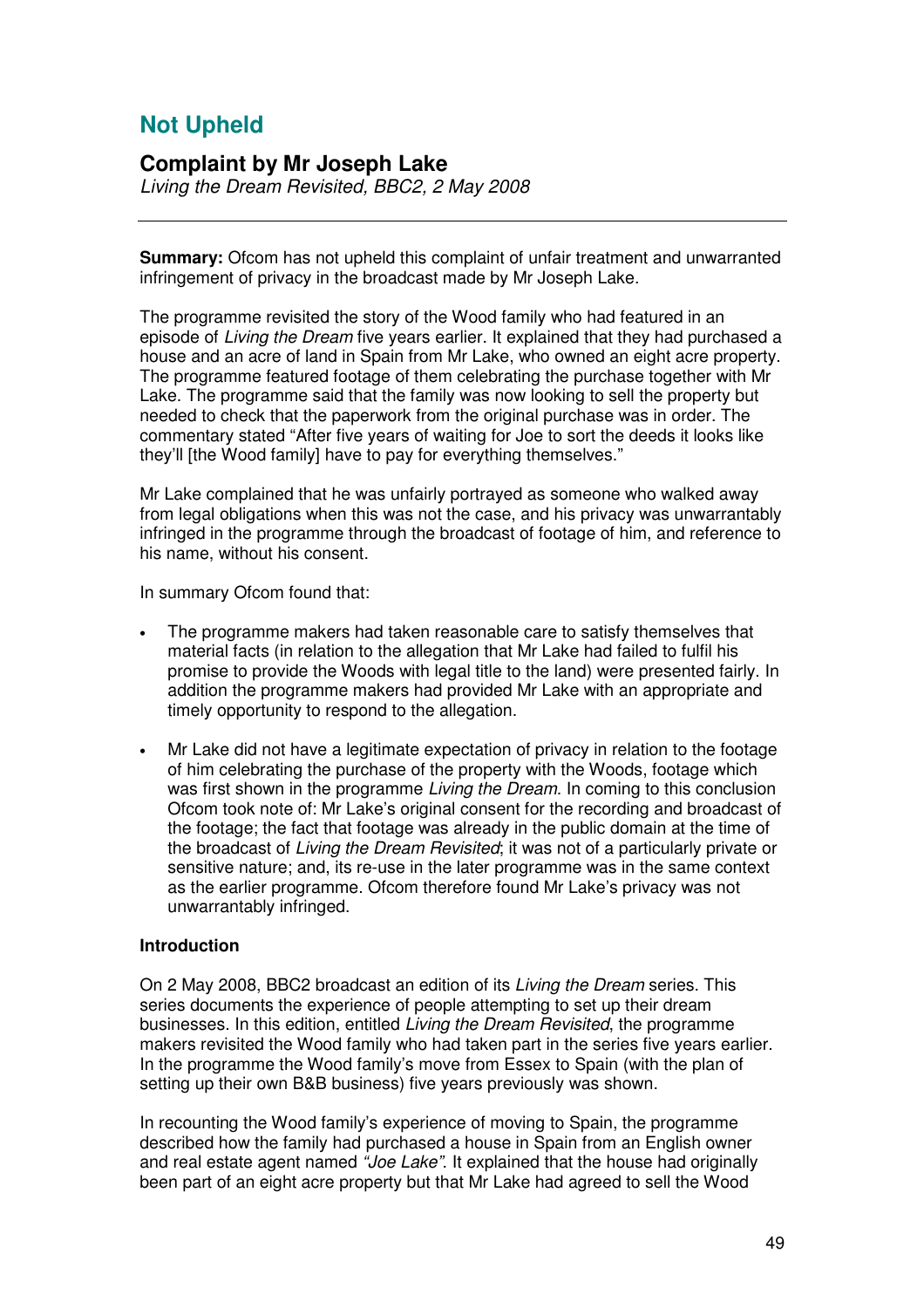family the house with one acre of the land. Mr and Mrs Wood were shown celebrating their house purchase at the home of Mr Lake. In the footage, which was taken from the original programme, Mr Lake was shown swimming in his pool and pouring champagne for the party. The programme stated that: *"They've* [the Woods] *signed the contract but Joe still needs permission to divide his land in two before he can draw up new deeds".*

The programme explained that five years later the family was considering another move to Bulgaria and was looking at selling their home in Spain. The programme said that in order for the family to sell their home, they would need to ensure that the paperwork relating to the division of the land was in order. The commentary stated that:

*"The house was part of an eight acre plot of land that Joe, the man who sold it to them, told them could be officially split or segregated into two separate plot...The deeds are still in the names of a Scottish couple called the Kemps and the names can't be changed unless the land segregation is approved by the Town Hall."*

The programme then showed Mr and Mrs Wood visiting a solicitor who advised that it was possible to divide the land but that it would be an expensive process. After this meeting the programme commentary stated that:

*"After five years of waiting for Joe to sort the deeds it looks like they'll* [the Wood family] *have to pay for everything themselves."*

Ofcom received a complaint from Mr Joseph Lake, the man who had sold the Wood family their home. Mr Lake complained that he had been treated unfairly and that his privacy had been unwarrantedly infringed in the broadcast of the programme *Living the Dream Revisited*.

### **The Complaint**

### **Mr Lake's case**

In summary, Mr Lake complained that he was treated unfairly in the programme as broadcast in that:

a) The programme unfairly portrayed him as a person who had walked away from legal obligations, which potentially left the Wood family with costly and complicated legal issues. Mr Lake said this was not the case. Mr Lake said that he had paperwork to prove that a public title exists in his name. Mr Lake said that if the programme makers had provided him with an appropriate opportunity to contribute, the issues raised in the programme could have been presented in a true and accurate manner.

In summary, Mr Lake complained that his privacy had been unwarrantably infringed in the programme as broadcast in that:

b) The programme makers did not ask him whether he minded the scene at his house, in which his name was mentioned and face shown, being used in the programme. He should have been asked, given that the scene was included in a programme in which he was portrayed as a man who could not be trusted.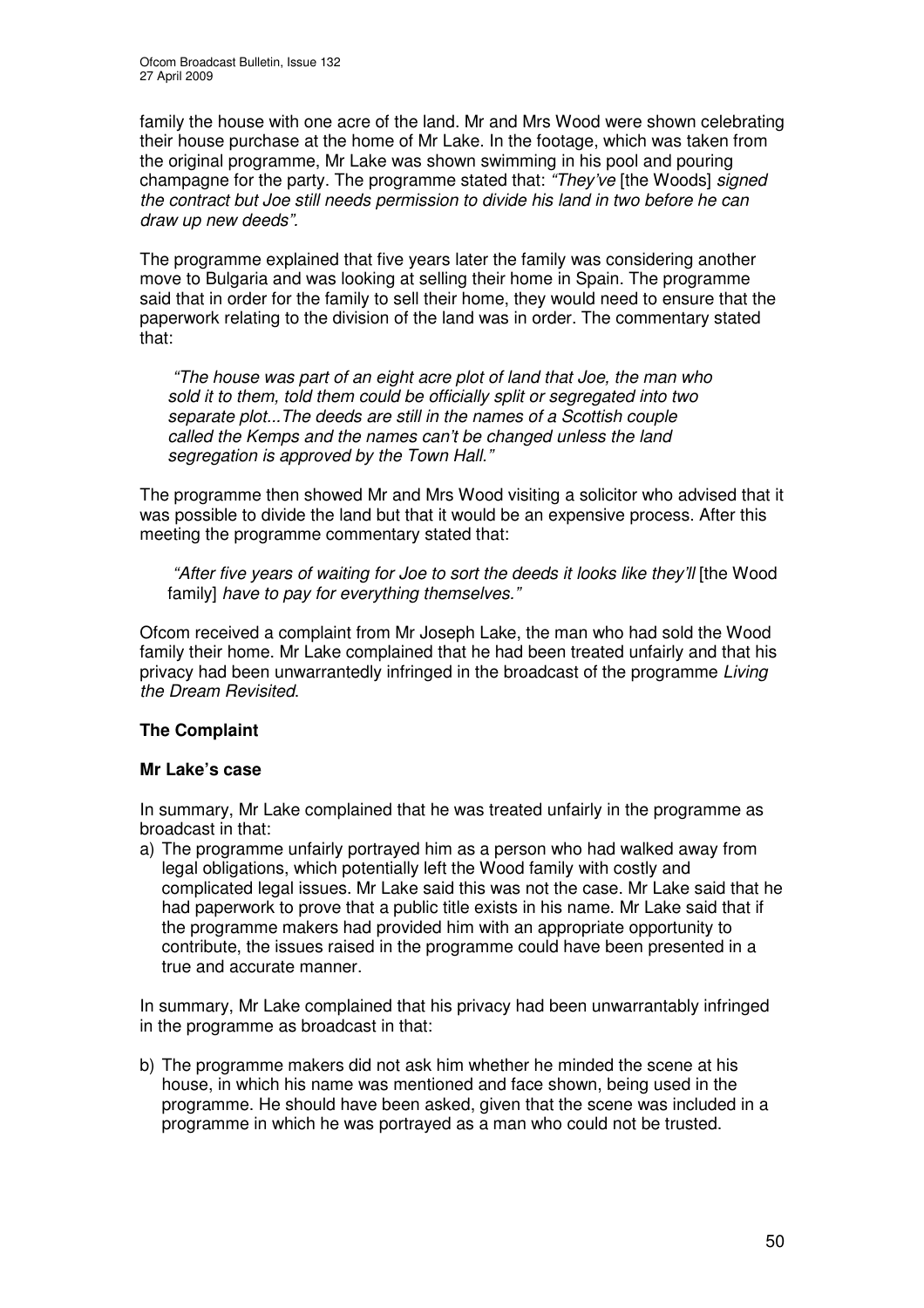### **The BBC's case**

a) In response to Mr Lake's complaint that the programme had portrayed him unfairly as a person who walked away from legal obligations, the BBC said that Mr Lake was accurately portrayed as a man who purported to sell a property to the Wood family but had been unable to provide evidence of a legal title to the property. It said that to date Mr Lake had been unable to supply Mr and Mrs Wood with any documentation that proved their ownership of the property which they bought from him in good faith. It also noted that Mr Lake had not furnished Ofcom with any evidence to support his claim to the contrary. The BBC also said that, although it was not included in the programme Mr and Mrs Wood had told the programme makers that when they bought the property they paid Mr Lake a considerable sum of money for the legal work to officially segregate the land and create an escritora (deed).

The BBC added that since the broadcast of the programme Mr Lake had suggested to Mr and Mrs Wood that they sell their one-acre plot and house as part of the whole original eight-acre plot of land, with each party (i.e. the Woods and Mr Lake) taking a share of the sale money. The BBC argued that this unusual proposition suggested that Mr Lake was not in possession of valid deeds to the Wood's house and one-acre plot of land.

In relation to Mr Lake's complaint that he had not been provided with an appropriate and timely opportunity to respond to the allegations made in the programme, the BBC said that the programme makers made a number of attempts to trace Mr Lake but were unable to find him. The BBC said that the programme makers did not have Mr Lake's address when they were making the programme and detailed the efforts they made to contact him. These efforts included:

- Speaking with Mr and Mrs Wood. The BBC said that according to Mr and Mrs Wood, Mr Lake had closed the offices of his estate agency without a forwarding address and failed to respond to their many attempts to contact him.
- **Attempting to call Mr Lake on his mobile number and also on his business** number. The BBC said that when Mr Lake contacted the programme makers after the programme had been broadcast he explained that his phone had been cut off as he had been unable to pay the bill.
- Trying to search for him online. The BBC noted that according to Mr Lake his website had been attacked by hackers.
- Visiting Mr Lake's former business premises and speaking to the new tenant. The BBC said that the new tenant contacted the programme makers a few weeks later advising them that she could now forward a letter to Mr Lake as she had an address for his father. The programme makers sent a letter to Mr Lake via this route.
- b) The BBC said it did not understand on what basis Mr Lake believed his privacy had been infringed. It said that Mr Lake was a real estate agent by trade and the sale of the property to Mr and Mrs Wood was not a private matter. As regards the champagne celebration following the purchase of the property, the BBC said that it had been filmed with the full knowledge and consent of Mr Lake. The BBC argued that the *Revisited* programme needed to show some extracts from the first programme in order for the audience to fully appreciate the history of Mr and Mrs Wood's life in Spain.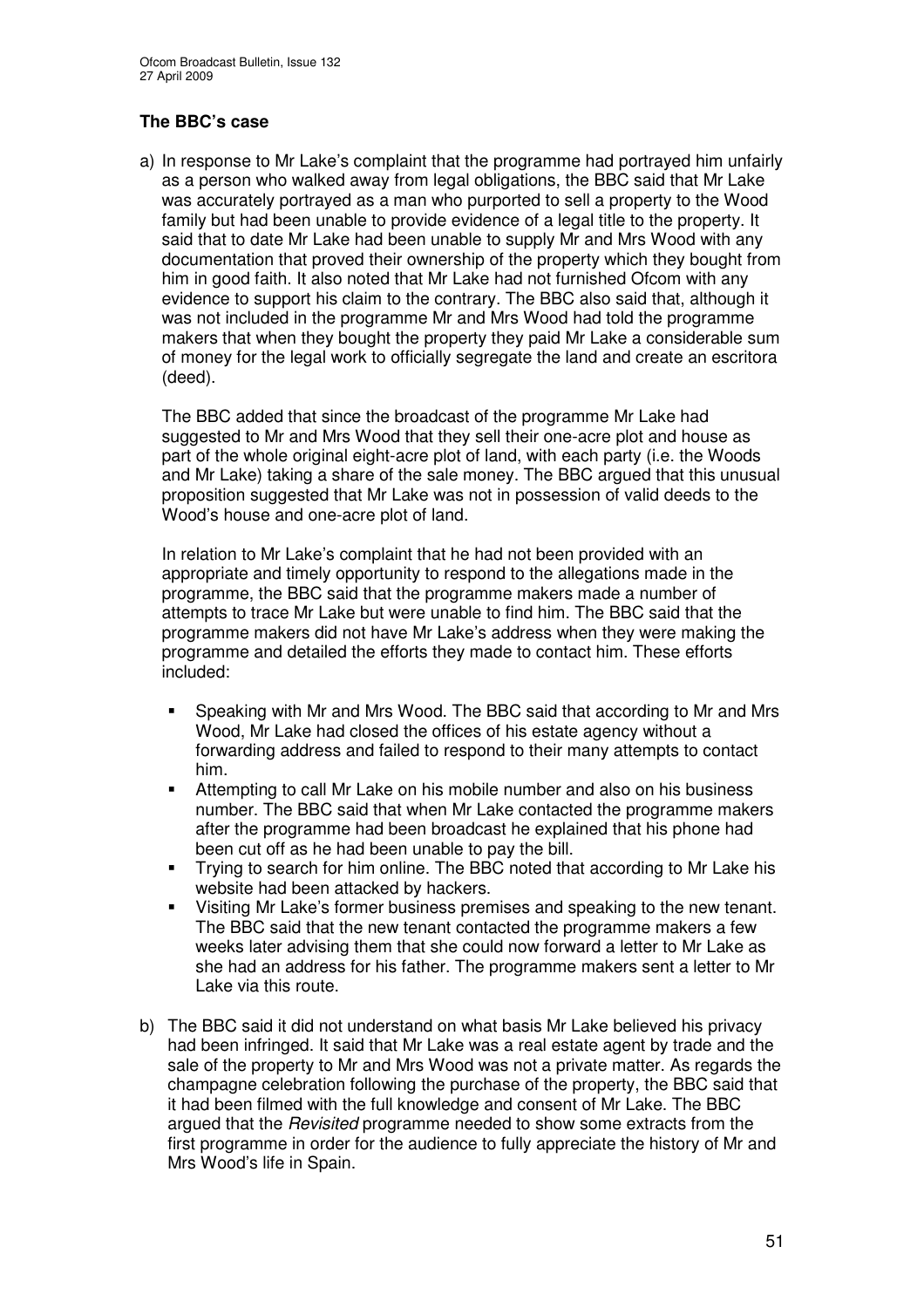### **Decision**

Ofcom's statutory duties include the application, in the case of all television and radio services, of standards which provide adequate protection to members of the public and all other persons from unfair treatment and unwarranted infringement of privacy in, or in the making of, programmes included in such services.

Where there appears to have been unfairness in the making of the programme, this will only result in a finding of unfairness, if Ofcom finds that it has resulted in unfairness to the complainant in the programme as broadcast.

In carrying out its duties, Ofcom has regard to the need to secure that the application of these standards is in the manner that best guarantees an appropriate level of freedom of expression. Ofcom is also obliged to have regard, in all cases, to the principles under which regulatory activities should be transparent, accountable, proportionate and consistent and targeted only at cases in which action is needed.

Mr Lake's complaint was considered by Ofcom's Executive Fairness Group. In reaching its decision, the Group carefully considered all the relevant material provided by both parties. This included a recording of the programme as broadcast and both parties' written submissions.

a) Ofcom considered Mr Lake's complaint that he was unfairly portrayed as a someone who had walked away from legal obligations, which potentially left the Wood family with costly and complicated legal issues and that he was not given an appropriate opportunity to contribute to the programme regarding this matter.

Ofcom considered this complaint in light of the requirement on broadcasters in Rule 7.1 of Ofcom's Broadcasting Code ("the Code") to avoid unjust or unfair treatment of individuals or organisations in programmes. Ofcom also took particular account of Practice 7.9 of the Code which states that before broadcasting a factual programme, including programmes examining past events, broadcasters should take reasonable care to satisfy themselves that material facts have not been presented, disregarded or omitted in a way that is unfair to an individual and that anyone whose omission could be unfair to an individual has been offered an opportunity to contribute. In addition, it took particular account of Practice 7.11 of the Code which states that if a programme alleges wrongdoing or incompetence or makes other significant allegations, those concerned should normally be given an appropriate and timely opportunity to respond.

Ofcom noted that with regard to Mr and Mrs Wood's purchase of the property from Mr Lake this programme included the following commentary and footage (which was re-used from the original programme that had been broadcast five years previously):

*"They've asked the landlord, an English estate agent, to sell. Its part of an eight acre plot of land but he's agreed to sell them just the house and an acre. They've come to shake on it with the landlord, Joe Lake, at his home".*

This commentary was accompanied by footage of a celebration of the Woods' purchase of the property which took place around the pool at Mr Lake's home. Ofcom also observed that towards the end of this section of the programme the narrator said: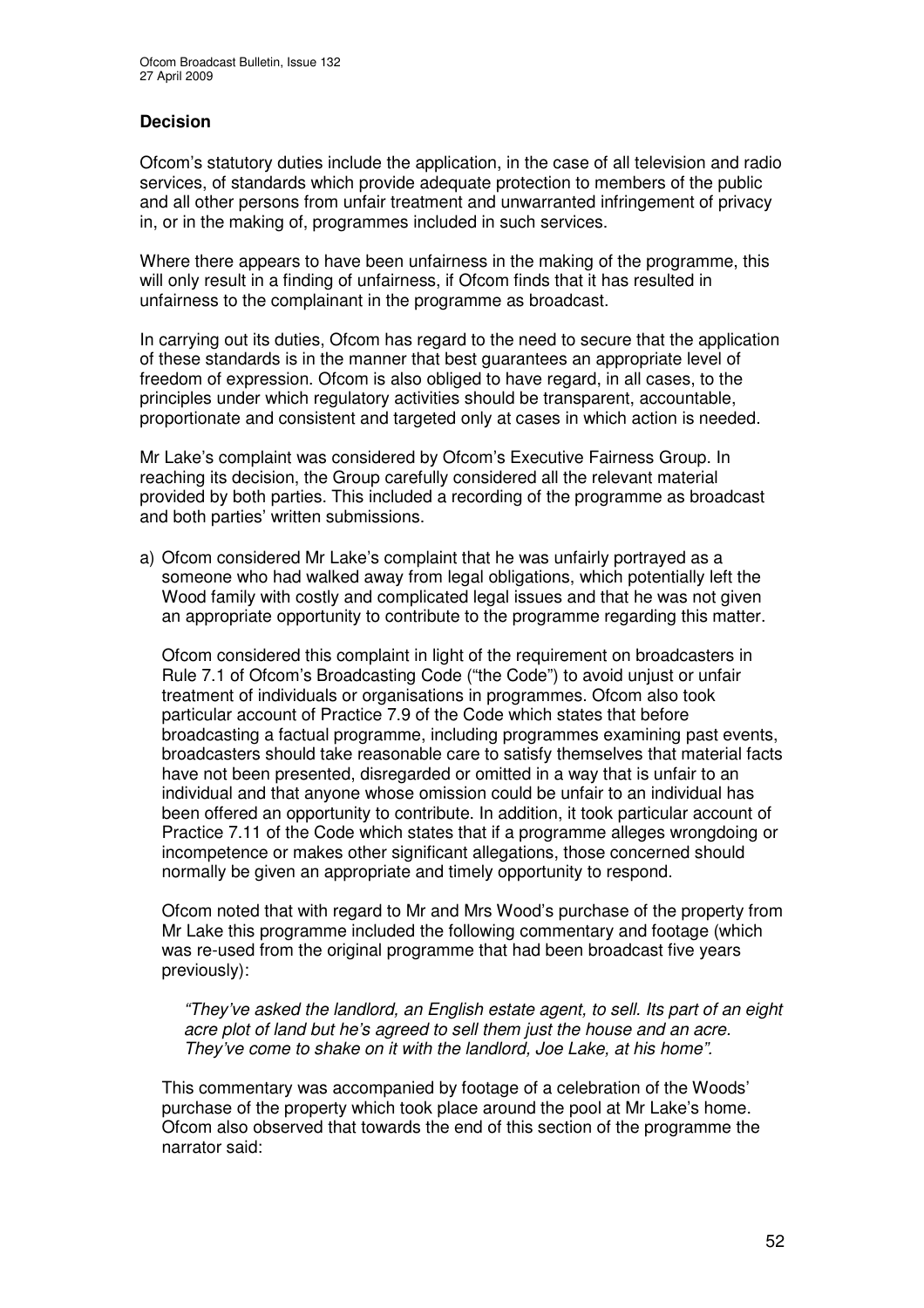*"They've signed the contract but Joe still needs permission to divide his land in two before he can draw up new deeds".*

Ofcom noted that in relation to Mr and Mrs Wood's plan to sell their house in Spain some five years later the programme included the following sections of commentary:

*"But to even think about selling they need their paperwork in order and although they've been living in their house five years now Bob and Tracey are still uncertain what they bought";*

As well as:

*"The house was part of an eight acre plot of land that Joe, the man who sold it to them, told them could be officially split or segregated into two separate plots. He sold them the smaller one with the house";*

### And:

*"They're worried because they've discovered they may not actually own their home. The deeds are still in the names of a Scottish couple called the Kemps and the names can't be changed unless the land segregation is approved by the Town Hall."*

Ofcom observed that between these sections of commentary the programme included footage of Mr and Mrs Wood discussing the situation and that during this discussion Mr Wood was shown saying:

*"We were told that it* [the land] *could be segregated but five years down the line it hasn't been done and there obviously seems to be some, there's a problem"...* and *... "Joe never got the title deeds signed at the Town Hall. Its not a legal document as such".*

In addition, Ofcom also observed that the programme showed Mr and Mrs Wood visiting a local solicitor to discuss *"the problem with their deeds or escritora"*. During this visit Mr and Mrs Wood were shown having the following exchange with the solicitor about whether or not it would be possible to get the house put in their name (i.e. to resolve the problem with the escritora on the property):

- Solicitor: *"It's rustic land and it's complicated to segregate."*
- Mr Wood: *"So this means that he may not be able to segregate?"*
- Solicitor: *"In this moment it's possible okay. The difficulty is the cost. When you're making escritora you pay 7% for the tax transfer and you pay your notary fees and your register fees and the work for the architect to make the plan and this certificate, okay."*
- Mr Wood: *"Its Joe's responsibility to get this done."*

Solicitor: *"Yes but..."*

Mr Wood: *"Whether or not he does..."*

Mrs Wood: *"I'm not giving him no more money."*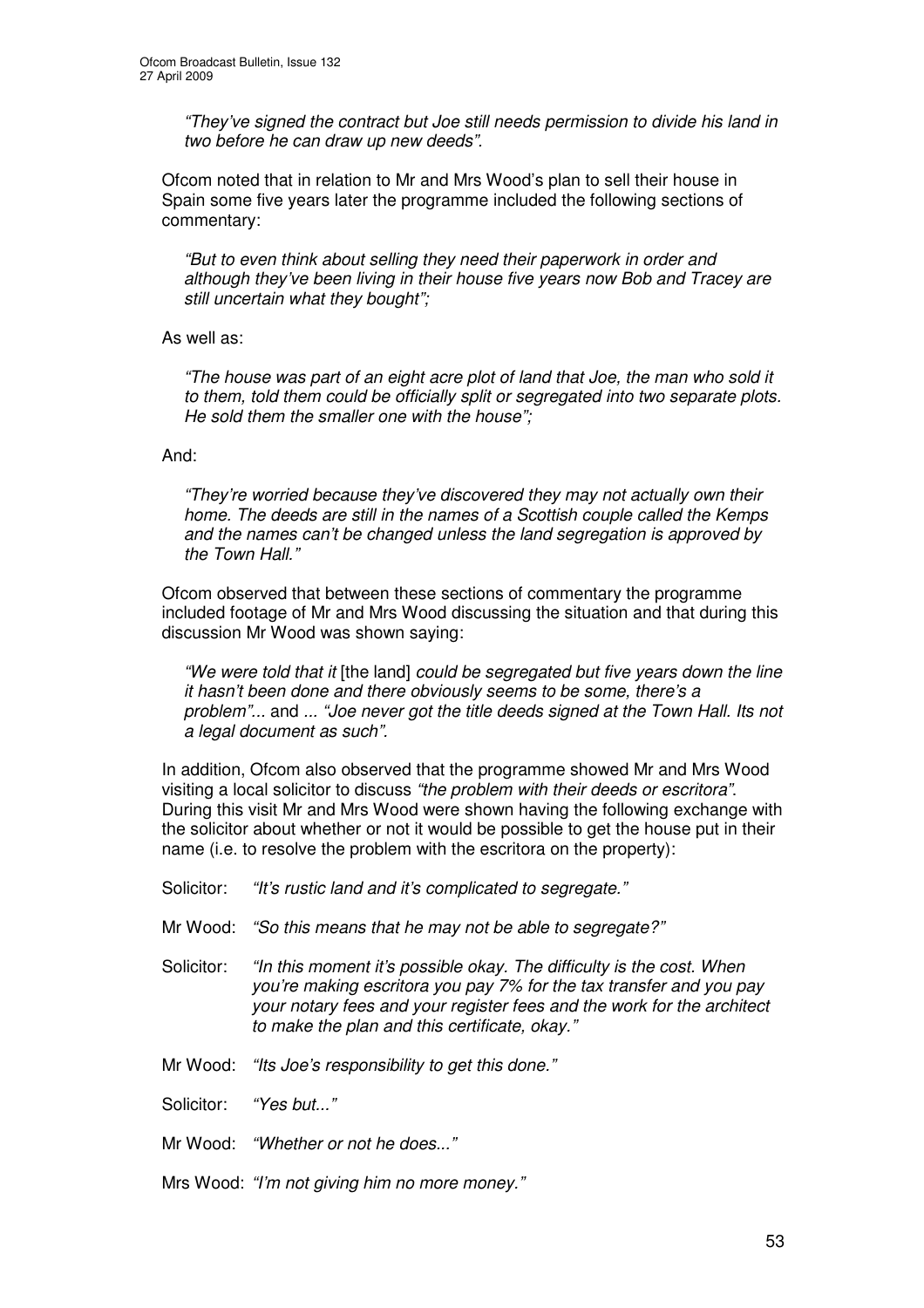The programme then included this commentary:

*"It seems there is a solution but one that could cost them thousands of Euros to sort out. After five years of waiting for Joe to sort out the deeds it looks like they'll have to pay for everything themselves".*

The end of the programme showed Mr and Mrs Wood remaining in Spain, as the planned move to Bulgaria was too expensive given the downturn in the Spanish property market which meant that:

*"Bob's work* [refurbishing properties bought by British people] *has dried up and any chance of paying the solicitor to make the deeds legal is becoming more and more remote."*

In Ofcom's view, taken together, the footage described above and the accompanying commentary implied that Mr Lake had failed to fulfil his agreement to legally separate the plot of land on which the house that Mr and Mrs Wood bought stood and thereby provide them with appropriately registered deeds to the property. Ofcom considered that this was a serious allegation of either incompetence or wrongdoing, on the part of Mr Lake, which disadvantaged Mr and Mrs Wood because in order to move they would have to pay money to resolve the issue with their deeds and they could not afford to do so.

In considering whether it was unfair for the programme to make this allegation about Mr Lake Ofcom looked at the source of this information.

It observed that the claim that five years after the Woods purchased the property Mr Lake had failed to fulfil his promise to separate the land as agreed, and to provide the Woods with legal title to their home, was based on the testimony of Mr and Mrs Wood themselves, who, as the purchasers of the property, had first-hand knowledge of the events described. Ofcom considered that in light of this Mr and Mrs Wood were credible witnesses.

Ofcom noted that the programme included footage of a visit to a local solicitor who, having looked into the case, gave her professional opinion that the land had not been legally separated to date. Ofcom noted that the solicitor also indicated that while it was still possible to get the land separated (at the time the follow-up programme was made) it would be difficult and costly to do so because the land in question was *"rustic"*.

Given these factors Ofcom concluded that the allegation that Mr Lake had failed to fulfil his promise to separate the land as agreed and provide the Woods with legal title to their home was based on credible evidence provided by first-hand witnesses and corroborated by a lawyer who had been engaged to give an unbiased opinion on the case. In light of this Ofcom found that the programme makers had taken reasonable steps to satisfy themselves that material facts were not presented unfairly. However Ofcom considered that this allegation (i.e. that Mr Lake had failed to fulfil his agreement to secure legal deeds to Mr and Mrs Wood's property) was a serious allegation of either incompetence or wrongdoing on the part of Mr Lake. Therefore, in Ofcom's view it was incumbent upon the broadcaster to offer Mr Lake an appropriate and timely opportunity to respond to this allegation.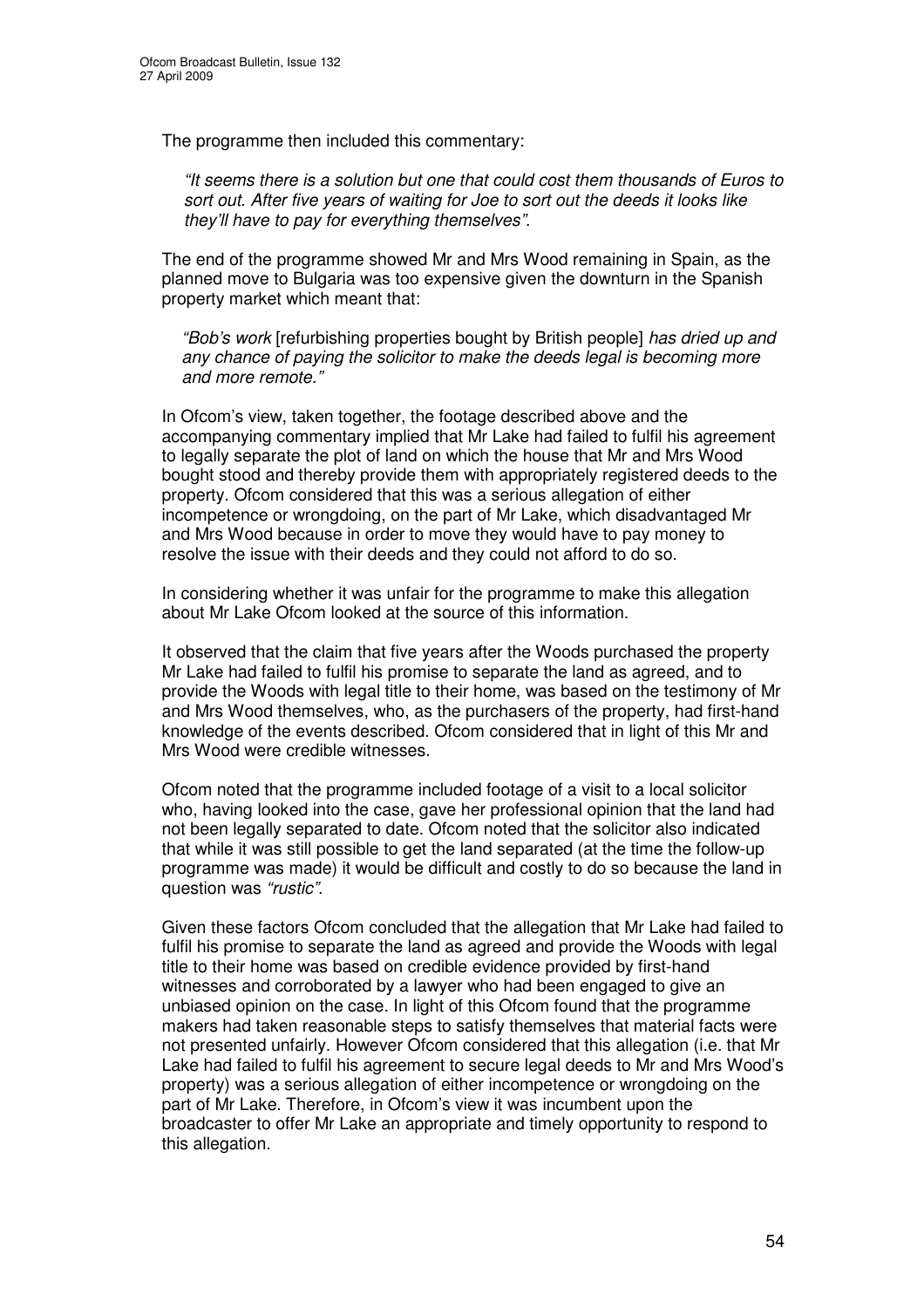Ofcom observed that within its submission the BBC detailed the steps that the programme makers took in order to offer Mr Lake such an opportunity. In brief, the BBC explained that having been informed by Mr and Mrs Wood that Mr Lake had closed the office in which his estate agency had been based without a forwarding address or contact details, the programme makers tried to call him on both the mobile and business numbers he had previously used. The broadcaster also said that the programme makers searched for his website online and spoke to the new tenant at his former offices. The BBC explained that despite these actions the programme makers failed to contact Mr Lake. However, it added that some weeks later the new tenant at Mr Lake's former offices contacted the programme makers to offer to forward a letter to Mr Lake care of his father (Mr Lake senior).

Ofcom observed that on 20 April 2008 therefore the programme's producer wrote to Mr Lake. In this letter the producer detailed the nature of the programme. The letter also informed Mr Lake that the programme included a discussion of "the difficulties" that Mr and Mrs Wood had faced regarding the deeds to their property and Mr Lake's role in the original sale of the property and the subsequent difficulties as well as a scene where the Woods discuss the matter with a solicitor. The letter also explained that the producer had tried, with no success, to contact Mr Lake while he was filming the follow-up programme in order to discuss these issues and that the programme was due to be broadcast on 2 May 2008. Ofcom has not been provided with any evidence to suggest that Mr Lake responded to this letter although he does not dispute having received it (a copy of the letter was provided by Mr Lake within the documents submitted in support of his complaint).

In light of the above considerations Ofcom considered that the programme makers had taken reasonable steps to try to contact Mr Lake and that the producer's letter of 20 April 2008 represented an appropriate and timely opportunity to respond to the allegation of either wrongdoing or incompetence made about him in the programme. Therefore, Ofcom did not consider that Mr Lake was treated unfairly in this respect.

b) Ofcom then considered Mr Lake's complaint that his privacy was unwarrantably infringed in the programme as broadcast in that he was not asked whether he minded the scene at his house (in which his name was mentioned and face shown) being used in the programme.

In Ofcom's view, the line to be drawn between the public's right to information and the citizen's right to privacy can sometimes be a fine one. In considering complaints about the unwarranted infringement of privacy both in relation to the making and the broadcast of the programme, Ofcom must consider two distinct questions: First, has there been an infringement of privacy? Secondly, if so, was it warranted? This is in accordance with Rule 8.1 of Ofcom's Broadcasting Code ("the Code") which states that "any infringement of privacy in programmes or in connection with obtaining material included in programmes, must be warranted".

In considering this part of the complaint Ofcom took account of Practice 8.6 of the Code which states that if the broadcast of a programme would infringe the privacy of a person, consent should be obtained before the relevant material is broadcast, unless the infringement of privacy is warranted. It also took particular account of Practice 8.10 of the Code which provides that broadcasters should ensure that the re-use of material i.e. the use of material originally filmed for one purpose and then used in a later or different programme, does not create an unwarranted infringement of privacy.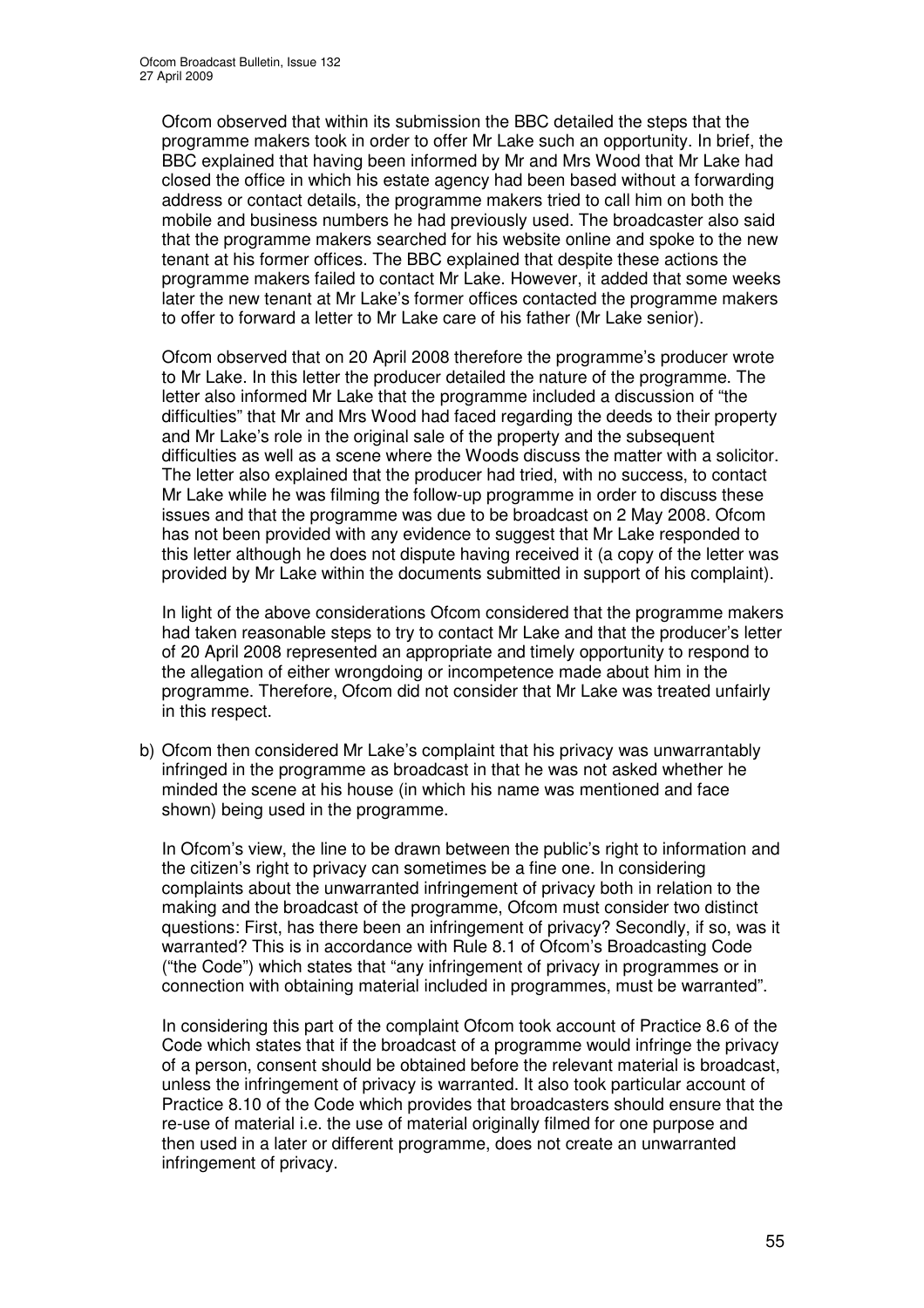Ofcom considered whether Mr Lake had a legitimate expectation of privacy in relation to his complaint that he was not asked whether he minded the scene at his house (in which his name was mentioned and face shown) being used in the programme.

Having examined the footage in question Ofcom noted that it had been filmed during the making of the original programme and that none of the people included (Mr Lake, Mr and Mrs Wood and their families) had been filmed surreptitiously. Rather, on the information available to Ofcom and the actual footage it appeared that Mr Lake had given his consent for the material to be recorded and subsequently broadcast in the programme *Living the Dream*.

In light of this Ofcom observed that this footage was re-used in the follow-up programme *Living the Dream Revisited* (about which this complaint was made) in order to establish the background to Mr and Mrs Wood's current situation. Ofcom observed that the footage was shown in the context of Mr and Mrs Wood's pleasure in purchasing the property from Mr Lake five years previously. In addition, Ofcom noted that the use of the footage in this programme did not reveal anything which had not already been revealed in the original programme.

In these circumstances it was Ofcom's view that the complainant did not have a legitimate expectation of privacy with regard to the broadcast of this footage. In coming to this conclusion Ofcom took note of Mr Lake's original consent for the recording and broadcast of the footage. Further, the footage had been broadcast in *Living the Dream* and was therefore already in the public domain at the time of the broadcast of *Living the Dream Revisited*. The material was not of a particularly private or sensitive nature and its re-use in the later programme was in the same context as the earlier programme, i.e. an illustration of the celebration of the original purchase of the property.

Given that Ofcom found that the complainant did not have a legitimate expectation of privacy, Ofcom found that Mr Lake's privacy was not infringed in the broadcast of the programme. It was not therefore necessary for Ofcom to further consider whether any infringement of privacy was warranted.

**Accordingly Ofcom has not upheld Mr Lake's complaint of unfair treatment or of unwarranted infringement of privacy in the broadcast of the programme.**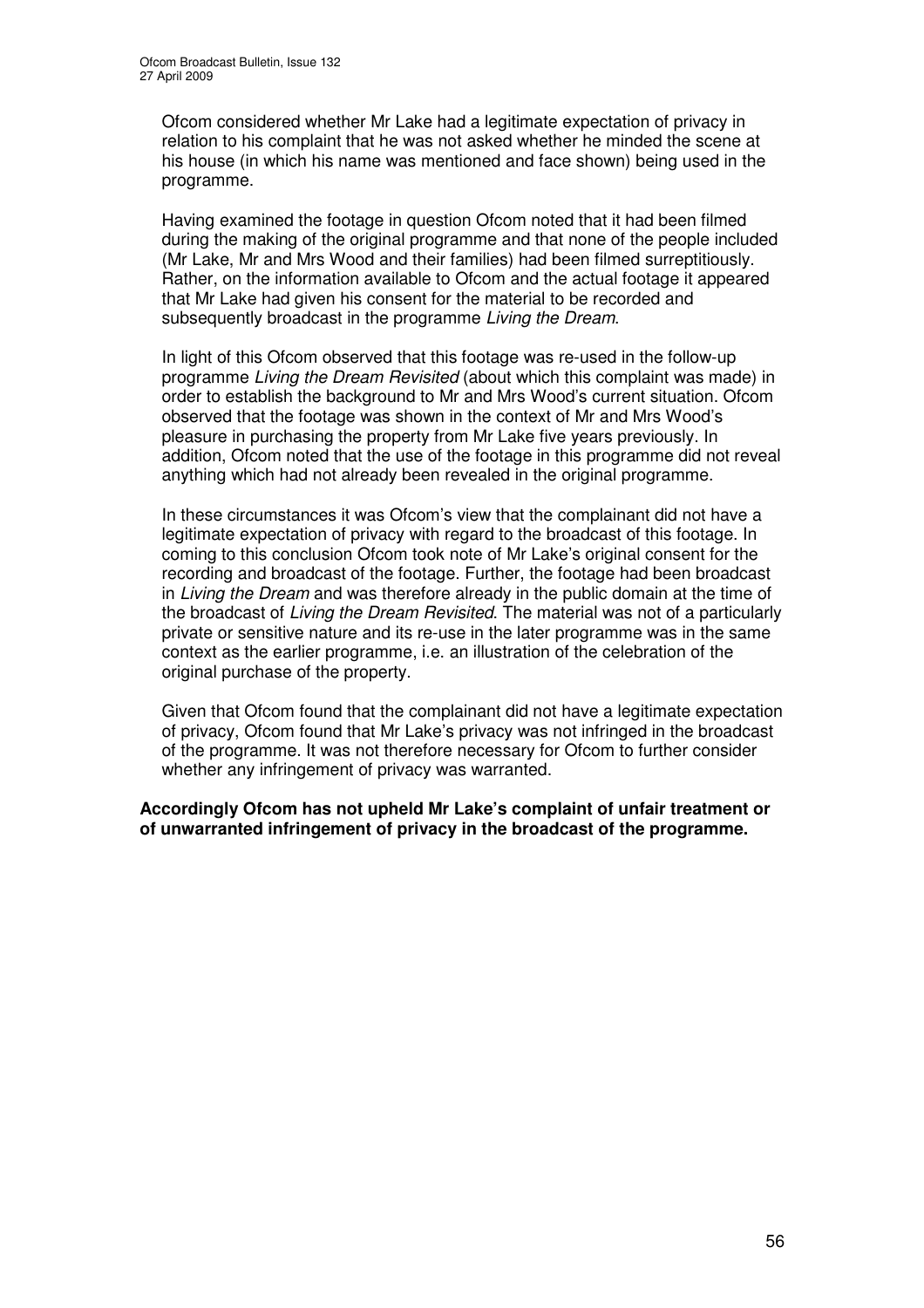# **Other Programmes Not in Breach/Resolved**

# **Up to 22 April 2009**

| Programme                        | <b>Transmission</b><br><b>Date</b> | <b>Channel</b>          | Category                            | <b>Number of</b><br><b>Complaints</b> |
|----------------------------------|------------------------------------|-------------------------|-------------------------------------|---------------------------------------|
| 100 Greatest Standups            | 10/04/2009                         | More4                   | Offensive Language                  |                                       |
| 5 Live Breakfast                 | 31/03/2009                         | <b>BBC Radio 5 Live</b> | <b>Generally Accepted Standards</b> | 1                                     |
| <b>Afternoons With Sweens</b>    | 30/03/2009                         | Rock Radio 106.1        | <b>Generally Accepted Standards</b> | 1                                     |
| Al Murray's Multiple             | 03/04/2009                         | ITV1                    | <b>Generally Accepted Standards</b> |                                       |
| <b>Personality Disorder</b>      |                                    |                         |                                     | 1                                     |
| Al Murray's Multiple             | 27/02/2009                         | ITVI                    | Generally Accepted Standards        |                                       |
| <b>Personality Disorder</b>      |                                    |                         |                                     | 13                                    |
| Alan Carr: Tooth Fairy           | 11/04/2009                         | <b>Comedy Central</b>   | <b>Generally Accepted Standards</b> | 1                                     |
| Live                             |                                    |                         |                                     |                                       |
| Alan Robson Nightowls            | 30/03/2009                         | Metro Radio             | Sex/Nudity                          | 1                                     |
| All The Small Things             | 31/03/2009                         | BBC1                    | Religious Offence                   | 1                                     |
| An Inconvenient Truth            | 04/04/2009                         | Channel 4               | Due Impartiality/Bias               | $\overline{\mathbf{4}}$               |
| An Inconvenient Truth            | 04/04/2009                         | Channel 4               | Advertising                         | 1                                     |
| <b>BBC Breakfast</b>             | 25/02/2009                         | BBC1                    | <b>Generally Accepted Standards</b> | $\overline{c}$                        |
| BMIbaby.com                      | n/a                                | ITV1                    | Offensive Language                  |                                       |
| sponsorship of ITV               |                                    |                         |                                     | 6                                     |
| Weather                          |                                    |                         |                                     |                                       |
| <b>Bible's Buried Secrets</b>    | 11/04/2009                         | National<br>Geographic  | Religious Offence                   | 1                                     |
| Boots 'N' All                    | 01/04/2009                         | Sky Sports 1            | Inaccuracy/Misleading               | 1                                     |
| <b>Bowtime</b>                   | 20/03/2009                         | Talksport               | <b>Generally Accepted Standards</b> | 1                                     |
| Bowtime with Ian Wright          | 22/12/2008                         | Talksport               | Crime (incite/encourage)            |                                       |
| and Adrian Durham                |                                    |                         |                                     | 1                                     |
| <b>Breakfast Show</b>            | 25/03/2009                         | 209 Radio               | Due Impartiality/Bias               | 1                                     |
| <b>Britain's Got More Talent</b> | 18/04/2009                         | ITV <sub>2</sub>        | <b>Generally Accepted Standards</b> | 1                                     |
| <b>Britain's Got More Talent</b> | 18/04/2009                         | ITV <sub>2</sub>        | Dangerous Behaviour                 | 1                                     |
| <b>Britain's Got Talent</b>      | 18/04/2009                         | ITV1                    | Generally Accepted Standards        | 1                                     |
| <b>Britain's Got Talent</b>      | 11/04/2009                         | ITV1                    | Offensive Language                  | 1                                     |
| <b>Britain's Got Talent</b>      | 11/04/2009                         | ITV1                    | Generally Accepted Standards        | 141                                   |
| <b>Britain's Got Talent</b>      | 17/04/2009                         | ITV2                    | <b>Generally Accepted Standards</b> | 3                                     |
| <b>CSC Media competitions</b>    | n/a                                | <b>CSC Media</b>        | Competitions                        | 1                                     |
| <b>CSI Welsh Sketch</b>          | 10/03/2009                         | Heart 106FM             | <b>Generally Accepted Standards</b> | 1                                     |
| Casualty                         | 04/04/2009                         | BBC1                    | <b>Generally Accepted Standards</b> | 1                                     |
| Celebrity Juice                  | 01/04/2009                         | ITV <sub>2</sub>        | Inaccuracy/Misleading               | 1                                     |
| Channel 4 News                   | 28/03/2009                         | Channel 4               | Violence                            |                                       |
| Chris Evans                      | 16/04/2009                         | <b>BBC Radio 2</b>      | Sex/Nudity                          |                                       |
| <b>Chris Moyles Show</b>         | 02/04/2009                         | <b>BBC Radio 1</b>      | <b>Generally Accepted Standards</b> | 1                                     |
| <b>Chris Moyles Show</b>         | 20/03/2009                         | <b>BBC Radio 1</b>      | Substance Abuse                     | 1                                     |
| Chris Moyles Quiz Night          | 05/04/2009                         | Channel 4               | <b>Generally Accepted Standards</b> | 1                                     |
| Coleen's Real Women              | 25/03/2009                         | ITV <sub>2</sub>        | <b>Generally Accepted Standards</b> | 1                                     |
| Coleen's Real Women              | 24/03/2009                         | ITV <sub>2</sub>        | <b>Generally Accepted Standards</b> | 1                                     |
| Come Dine With Me                | 29/03/2009                         | Channel 4               | <b>Generally Accepted Standards</b> |                                       |
| Come Dine With Me                | 05/04/2009                         | Channel 4               | Inaccuracy/Misleading               | 1                                     |
| Come Dine With Me                | 05/04/2009                         | Channel 4               | <b>Generally Accepted Standards</b> | 1                                     |
| Comic Relief - Horne &           | 14/03/2009                         | BBC1                    | <b>Generally Accepted Standards</b> | 1                                     |
| Corden                           |                                    |                         |                                     |                                       |
| Comic Relief - Horne &           | 14/03/2009                         | BBC1                    | Religious Offence                   | 1                                     |
| Corden                           |                                    |                         |                                     |                                       |
| Competition                      | 21/03/2009                         | Venus TV                | Competitions                        | 1                                     |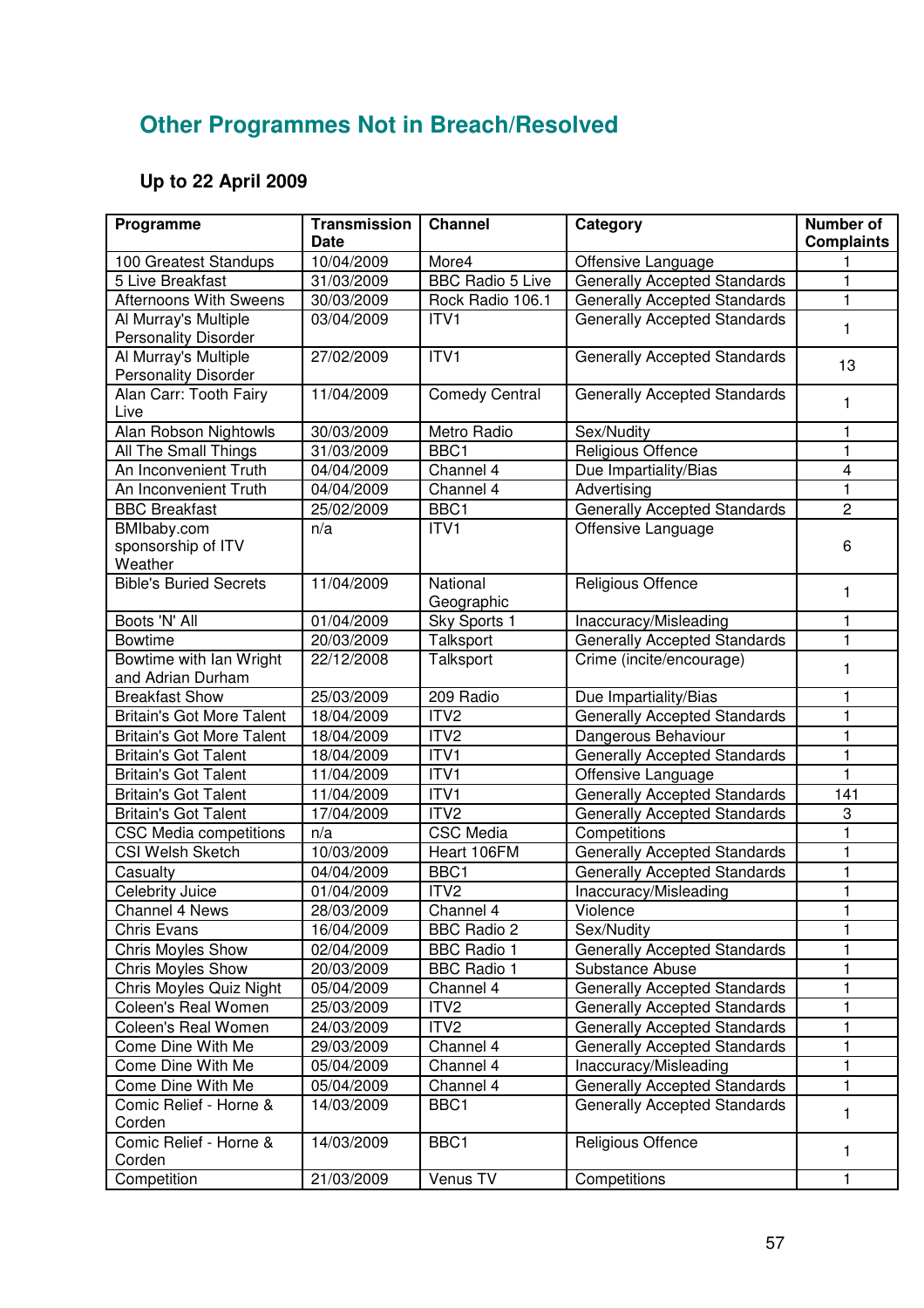| Confessions                                                 | 24/03/2009 | ITV1               | <b>Generally Accepted Standards</b>                    | 1                       |
|-------------------------------------------------------------|------------|--------------------|--------------------------------------------------------|-------------------------|
| <b>Coronation Street</b>                                    | 30/03/2009 | ITV1               | Substance Abuse                                        | 1                       |
| <b>Coronation Street</b>                                    | 03/04/2009 | ITV1               | <b>Generally Accepted Standards</b>                    | 1                       |
| <b>Coronation Street</b>                                    | 27/03/2009 | ITV1               | <b>Generally Accepted Standards</b>                    | 1                       |
| <b>Coronation Street</b>                                    | 13/04/2009 | ITV1               | <b>Generally Accepted Standards</b>                    | $\overline{\mathbf{4}}$ |
| <b>Coronation Street</b>                                    | 13/04/2009 | ITV1               | Sex/Nudity                                             | 1                       |
| <b>Coronation Street</b>                                    | 17/04/2009 | ITV1               | <b>Animal Welfare</b>                                  | 1                       |
| Could You Eat an                                            | n/a        | Channel 4          | <b>Animal Welfare</b>                                  |                         |
| Elephant? (Trailer)                                         |            |                    |                                                        | 57                      |
| <b>Criminal Minds</b>                                       | 06/03/2009 | Living             | Advertising                                            | $\overline{c}$          |
| DVD promotion                                               | 16/03/2009 | Channel 4          | <b>Commercial References</b>                           | $\overline{3}$          |
| Dancing on Ice - The<br>Final                               | 22/03/2009 | ITV1               | Use of Premium Rate<br>Numbers                         | 5                       |
| Date Movie (Trailer)                                        | 26/03/2009 | Channel 4          | Sex/Nudity                                             | 1                       |
| Dave Kelly                                                  | 24/03/2009 | Galaxy South       | <b>Generally Accepted Standards</b>                    | 1                       |
|                                                             |            | Coast              |                                                        |                         |
| Deal Or No Deal                                             | n/a        | Channel 4          | Generally Accepted Standards                           | 1                       |
| <b>Desperate Housewives</b>                                 | 25/03/2009 | Channel 4          | Offensive Language                                     | $\mathbf{1}$            |
| Dickinson's Real Deal                                       | 31/03/2009 | ITV1               | Competitions                                           | $\mathbf{1}$            |
| Dickinson's Real Deal                                       | 16/04/2009 | ITV1               | Competitions                                           | 1                       |
| Dirty Sanchez                                               | 24/03/2009 | <b>TMF</b>         | <b>Generally Accepted Standards</b>                    | 1                       |
| Dispatches: Confessions<br>of a Nurse                       | 23/03/2009 | Channel 4          | Due Impartiality/Bias                                  | 8                       |
| Dispatches: Immigrants -<br>The Inconvenient Truth          | 01/10/2007 | Channel 4          | <b>Generally Accepted Standards</b>                    | 5                       |
| Dispatches: Pakistan's<br><b>Taliban Generation</b>         | 16/03/2009 | Channel 4          | U18's in Programmes                                    | $\overline{2}$          |
| Doctor Who                                                  | 11/04/2009 | BBC1               | Religious Offence                                      | 1                       |
| Dragon's Den Goes                                           | 25/12/2008 | BBC <sub>2</sub>   | <b>Generally Accepted Standards</b>                    |                         |
|                                                             |            |                    |                                                        | 1                       |
| Global<br><b>Dreams Beds</b>                                | n/a        | n/a                | Sponsorship                                            | 1                       |
| sponsorship                                                 |            |                    |                                                        |                         |
| Eastenders                                                  | 14/04/2009 | BBC1               | Generally Accepted Standards                           | 1                       |
| Edge of Adventure                                           | 06/03/2009 | <b>STV</b>         | <b>Animal Welfare</b>                                  | 1                       |
| Emmerdale                                                   | 01/04/2009 | ITV1               | <b>Animal Welfare</b>                                  | 1                       |
| Emmerdale                                                   | 16/03/2009 | ITV1               | Other                                                  | 1                       |
| Emmerdale                                                   | 06/04/2009 | ITVI               | Violence                                               | 1                       |
| Evening show                                                | 03/04/2009 | Connect FM 107.4   | Sex/Nudity                                             |                         |
| <b>Extraordinary People:</b><br>The World's Heaviest<br>Man | 08/04/2009 | Five               | <b>Generally Accepted Standards</b>                    | 1                       |
| <b>Extreme Fishing With</b><br>Robson Green                 | 30/03/2009 | Five               | Offensive Language                                     | $\overline{2}$          |
| Five FM competition                                         | 23/02/2009 | Five FM            | Competitions                                           |                         |
|                                                             | 27/03/2009 | Channel 4          |                                                        | 1                       |
| Freshly Squeezed<br>Friday Night With                       | 27/03/2009 | BBC1               | <b>Generally Accepted Standards</b><br>Substance Abuse |                         |
| Jonathan Ross                                               |            |                    |                                                        | 1                       |
| Futurama                                                    | 31/03/2009 | Sky One            | Sex/Nudity                                             | 1                       |
| <b>GMTV</b>                                                 | 30/03/2009 | ITV1               | <b>Generally Accepted Standards</b>                    | 1                       |
| <b>GMTV</b>                                                 | 08/04/2009 | ITV1               | Offensive Language                                     | $\overline{c}$          |
| <b>GMTV</b>                                                 | 07/04/2009 | ITV1               | Sex/Nudity                                             | 1                       |
| Genius                                                      | 20/03/2009 | BBC <sub>2</sub>   | Other                                                  | 1                       |
| Great British Menu                                          | 31/03/2009 | BBC <sub>2</sub>   | <b>Animal Welfare</b>                                  | 1                       |
| <b>Great Lives</b>                                          | 07/04/2009 | <b>BBC Radio 4</b> | <b>Generally Accepted Standards</b>                    | 1                       |
| Grow Your Own Drugs                                         | 30/03/2009 | BBC <sub>2</sub>   | <b>Generally Accepted Standards</b>                    | 1                       |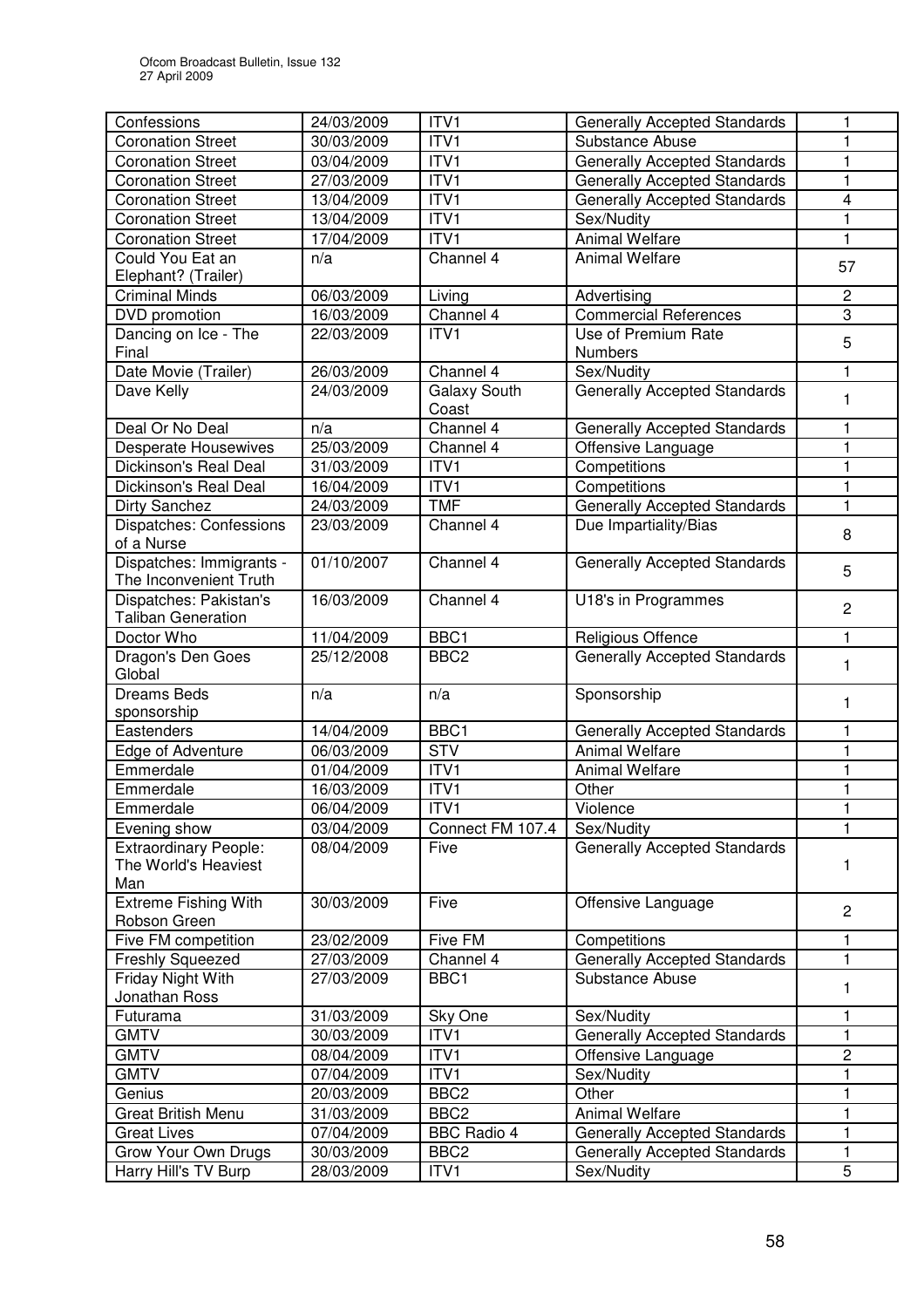| Hell's Kitchen                | 13/04/2009 | ITV1                    | Dangerous Behaviour                 | $\overline{c}$ |
|-------------------------------|------------|-------------------------|-------------------------------------|----------------|
| Hell's Kitchen                | 15/04/2009 | ITV1                    | Dangerous Behaviour                 | 1              |
| Hell's Kitchen                | 17/04/2009 | ITV1                    | Dangerous Behaviour                 | 1              |
| Herre pa Tappen               | 15/03/2009 | <b>TV6 Sweden</b>       | <b>Animal Welfare</b>               | 1              |
| <b>Heston's Roman Feast</b>   | 29/03/2009 | Channel 4               | Sex/Nudity                          | 1              |
| Heston's Roman Feast          | 29/03/2009 | Channel 4               | <b>Animal Welfare</b>               | 1              |
| Heston's Roman Feast          | 29/03/2009 | Channel 4               | <b>Generally Accepted Standards</b> | 1              |
| <b>Holby City</b>             | 31/03/2009 | BBC1                    | <b>Religious Offence</b>            | 1              |
| Holloway                      | 24/03/2009 | ITV1                    | Crime (incite/encourage)            | 3              |
| Holloway                      | 17/03/2009 | ITV1                    | Suicide/Self Harm                   | 1              |
| Hollyoaks                     | 31/03/2009 | Channel 4               | Sex/Nudity                          | 3              |
| Home and Away                 | 14/04/2009 | Five                    | Sex/Nudity                          | 1              |
| Horne & Corden                | 16/04/2009 | <b>BBC Three</b>        | Religious Offence                   | $\overline{2}$ |
| Horne & Corden                | 25/03/2009 | <b>BBC Three</b>        | <b>Generally Accepted Standards</b> | 1              |
| Horse People with             | 07/04/2009 | BBC <sub>2</sub>        | <b>Animal Welfare</b>               |                |
| Alexandra Tolstoy             |            |                         |                                     | 1              |
| How Do They Do It?            | 30/03/2009 | Five                    | <b>Generally Accepted Standards</b> | 1              |
| lain Lee                      | 04/03/2009 | Absolute Radio          | <b>Generally Accepted Standards</b> | 1              |
| In My Life: Jon Culshaw       | 29/03/2009 | Bio                     | Offensive Language                  | 1              |
| <b>International Football</b> | 01/04/2009 | ITV1                    | Due Impartiality/Bias               | 1              |
| Interview With A Cannibal     | 25/03/2009 | Five                    | Generally Accepted Standards        | 1              |
| Jade's Funeral                | 03/04/2009 | <b>Sky News</b>         | <b>Generally Accepted Standards</b> | 2              |
| Jingle                        | 24/03/2009 | Jack FM 106.4           | Generally Accepted Standards        | 1              |
| Jo Whiley                     | 31/03/2009 | <b>BBC Radio 1</b>      | Offensive Language                  | 1              |
| Jo Whiley                     | 26/03/2009 | <b>BBC Radio 1</b>      | Crime (incite/encourage)            | 1              |
| Jonathan Ross                 | 24/01/2009 | <b>BBC Radio 2</b>      | Sex/Nudity                          | 12             |
| Law & Order UK                | 06/04/2009 | ITV1                    | Generally Accepted Standards        | 1              |
| Lewis                         | 05/04/2009 | ITV1                    | Violence                            | $\mathbf 2$    |
| Lewis                         | 29/03/2009 | ITV1                    | Violence                            | 1              |
| Lewis                         | 29/03/2009 | ITV1                    | Substance Abuse                     | 1              |
| Limmy's Show                  | 23/02/2009 | <b>BBC1</b> Scotland    | Violence                            | 1              |
| Little Britain                | 22/03/2009 | <b>BBC Three</b>        | <b>Generally Accepted Standards</b> | 1              |
| Live International Football   | 01/04/2009 | ITV1                    | <b>Generally Accepted Standards</b> | 1              |
| Live Sport                    | 14/03/2009 | <b>BBC Radio 5 Live</b> | <b>Generally Accepted Standards</b> | 1              |
| Live at The Apollo            | 16/01/2009 | BBC1                    | <b>Generally Accepted Standards</b> | 1              |
| Live at The Apollo            | 16/01/2009 | BBC1                    | Crime (incite/encourage)            | 1              |
| Location, Location,           | n/a        | Channel 4               | Inaccuracy/Misleading               |                |
| Location                      |            |                         |                                     | 1              |
| Loose Women                   | 31/03/2009 | ITV1                    | Offensive Language                  | 1              |
| Loose Women                   | 06/04/2009 | ITV <sub>1</sub>        | Offensive Language                  | 1              |
| Loose Women                   | 31/03/2009 | $ITY2 + 1$              | Sex/Nudity                          | 1              |
| Lyxfällan                     | 26/02/2009 | TV3                     | <b>Commercial References</b>        | 1              |
| Maltesers sponsorship of      | n/a        | ITV <sub>1</sub>        | Dangerous Behaviour                 |                |
| Loose Women                   |            |                         |                                     | 1              |
| Maltesers sponsorship of      | n/a        | ITV1                    | Crime (incite/encourage)            |                |
| Loose Women                   |            |                         |                                     | 1              |
| Match Of The Day 2            | 19/04/2009 | BBC <sub>2</sub>        | Other                               | 1              |
| Mike McClean                  | 23/03/2009 | <b>XFM Manchester</b>   | Use of Premium Rate                 |                |
|                               |            |                         | <b>Numbers</b>                      | 1              |
| Milkshake                     | 04/04/2009 | Five                    | Offensive Language                  | 1              |
| Moving Wallpaper              | 03/04/2009 | ITV1                    | Religious Offence                   | 1              |
| Moving Wallpaper              | 27/03/2009 | ITV1                    | <b>Commercial References</b>        | 1              |
| <b>News</b>                   | 20/01/2009 | <b>UTV</b>              | Religious Offence                   | 1              |
| News at Ten                   | 30/03/2009 | ITV1                    | Inaccuracy/Misleading               | 1              |
| News at Ten                   | 01/04/2009 | ITV1                    | Crime (incite/encourage)            | 1              |
| Nick Ferrari                  | 25/03/2009 | <b>LBC 97.3FM</b>       | Due Impartiality/Bias               | 1              |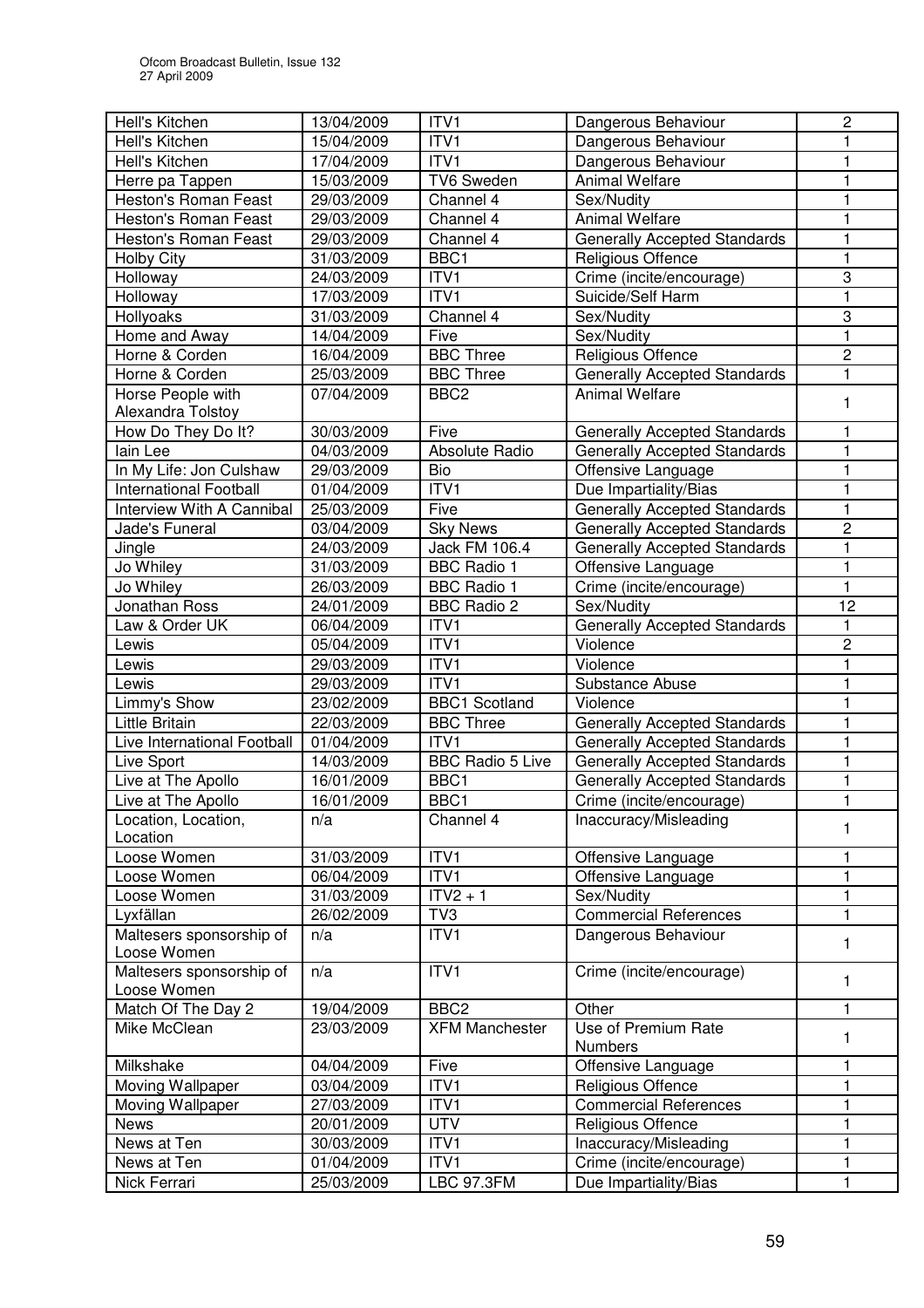| Old Harry's Game<br>Religious Offence<br>$\overline{c}$<br>19/03/2009<br><b>BBC Radio 4</b><br>Outtake TV<br><b>Generally Accepted Standards</b><br>12/04/2009<br>Watch<br>1<br>$\mathbf{1}$<br>Over 18 TV<br>16/02/2009<br><b>Brit Hits</b><br>Sex/Nudity<br>Offensive Language<br>BBC1<br>1<br>Panorama<br>06/04/2009<br>BBC1<br>Violence<br>16/02/2009<br>1<br>Panorama<br>$\mathbf{1}$<br>22/03/2009<br>Partyland<br>Sex/Nudity<br>Partyland<br>Partyland<br>Sex/Nudity<br>$\mathbf{1}$<br>Partyland<br>n/a<br>16/03/2009<br>Pets Undercover: Tonight<br>Due Impartiality/Bias<br>26<br>ITV1<br>Men and Motors<br>17/03/2009<br>Violence<br>Please Sir<br>Police Camera Action:<br>ITV1<br>Crime (incite/encourage)<br>17/12/2008<br>9<br><b>Drink Driving Special</b><br>25/03/2009<br>Five<br>Generally Accepted Standards<br>Police Interceptors<br>Pride and Prejudice<br>22/03/2009<br>Watch<br>1<br>Advertising<br>$\mathbf{1}$<br><b>BBC</b> Radio 7<br>Project Raphael<br>Offensive Language<br>09/04/2009<br>BBC1<br>QI<br><b>Generally Accepted Standards</b><br>1<br>06/02/2009<br><b>Question Time</b><br>26/03/2009<br>BBC1<br>Other<br>1<br>Five<br>Quiz Call<br>29/10/2006<br>Competitions<br>1<br>Competitions<br>Quiz Call<br>Five<br>10/04/2009<br>1<br>BBC <sub>2</sub><br>Racing From Aintree<br>03/04/2009<br><b>Generally Accepted Standards</b><br>1<br>Ramsay's Kitchen<br>Channel 4<br><b>Animal Welfare</b><br>27/03/2009<br>1<br>Nightmares USA<br>Ramsay's Kitchen<br>Channel 4<br>03/04/2009<br>Offensive Language<br>1<br>Nightmares USA<br>Press TV<br>$\mathbf 2$<br>Return to Palestine<br>26/01/2009<br>Due Impartiality/Bias<br>BBC1<br>Violence<br>$\overline{c}$<br>Robin Hood<br>28/03/2009<br>Rosemary & Thyme<br>10/04/2009<br>ITV3<br>Offensive Language<br>1<br>Scotland v Iceland<br><b>Real Radio</b><br>Generally Accepted Standards<br>01/04/2009<br>1<br>Scotland<br><b>Scott Mills</b><br>13/04/2009<br><b>BBC Radio 1</b><br>Generally Accepted Standards<br>1<br>$\mathbf{1}$<br>09/12/2008<br>Sex/Nudity<br>Sexcetera<br>Virgin 1<br>07/04/2009<br>Channel 4<br>Sex/Nudity<br>Shameless<br>1<br>1<br>14/04/2009<br>Channel 4<br><b>Generally Accepted Standards</b><br>Shameless<br>Shameless<br>08/04/2009<br>Channel 4<br>Sex/Nudity<br>1<br><b>BBC Radio 5 Live</b><br>Simon Mayo<br>09/04/2009<br>Offensive Language<br>1<br><b>Sky News</b><br>03/04/2009<br><b>Sky News</b><br>U18's in Programmes<br>1<br><b>Sky Sports News</b><br>03/04/2009<br><b>Sky Sports News</b><br>Offensive Language<br>ı<br>Soccer AM<br>04/04/2009<br>Violence<br>1<br>Sky Sports 1<br>Something for the<br>BBC <sub>2</sub><br><b>Generally Accepted Standards</b><br>12/04/2009<br>1<br>Weekend<br>ITV1<br>Violence<br>$\overline{c}$<br>SpongeBob SquarePants<br>28/03/2009<br>SpongeBob SquarePants<br>10/04/2009<br>Nick Toons<br>Offensive Language<br>1<br>Star Stories: Elton John<br>16/04/2009<br>E <sub>4</sub><br><b>Generally Accepted Standards</b><br>1<br><b>LBC 97.3FM</b><br>Other<br>1<br>Steve Allen<br>24/03/2009<br>LBC<br>1<br>Steve Allen<br>07/04/2009<br>Generally Accepted Standards<br>Steve Allen<br>24/03/2009<br><b>LBC 97.3FM</b><br>Generally Accepted Standards<br>1<br>BBC <sub>2</sub><br>Other<br><b>Stewart Lee's Comedy</b><br>30/03/2009<br>1<br>Vehicle<br>Supersize vs Superskinny<br>Channel 4<br>$\overline{\mathbf{4}}$<br>31/03/2009<br>Sex/Nudity<br>Sponsorship<br>SwiftCover.com<br>Sky One<br>n/a<br>1<br>Sponsorship<br>Switch<br>29/03/2009<br><b>BBC Radio 1</b><br>1<br><b>Generally Accepted Standards</b><br><b>Taste The Nation</b><br>ITV1<br>Animal Welfare<br>27/03/2009<br>1<br>1<br>Tennis<br>22/03/2009<br>Sky Sports1<br>Offensive Language<br>The Alan Titchmarsh<br>ITV1<br>28/01/2009<br>Sex/Nudity<br>10<br>Show | Off the Page | 02/04/2009 | <b>BBC Radio 4</b> | Offensive Language | $\overline{c}$ |
|--------------------------------------------------------------------------------------------------------------------------------------------------------------------------------------------------------------------------------------------------------------------------------------------------------------------------------------------------------------------------------------------------------------------------------------------------------------------------------------------------------------------------------------------------------------------------------------------------------------------------------------------------------------------------------------------------------------------------------------------------------------------------------------------------------------------------------------------------------------------------------------------------------------------------------------------------------------------------------------------------------------------------------------------------------------------------------------------------------------------------------------------------------------------------------------------------------------------------------------------------------------------------------------------------------------------------------------------------------------------------------------------------------------------------------------------------------------------------------------------------------------------------------------------------------------------------------------------------------------------------------------------------------------------------------------------------------------------------------------------------------------------------------------------------------------------------------------------------------------------------------------------------------------------------------------------------------------------------------------------------------------------------------------------------------------------------------------------------------------------------------------------------------------------------------------------------------------------------------------------------------------------------------------------------------------------------------------------------------------------------------------------------------------------------------------------------------------------------------------------------------------------------------------------------------------------------------------------------------------------------------------------------------------------------------------------------------------------------------------------------------------------------------------------------------------------------------------------------------------------------------------------------------------------------------------------------------------------------------------------------------------------------------------------------------------------------------------------------------------------------------------------------------------------------------------------------------------------------------------------------------------------------------------------------------------------------------------------------------------------------------------------------------------------------------------------------------------------------------------------------------------------------------------------------------------------------------------------------------------------------------------------------------------------------------------------------------------------------------------------------------------------------------------------------------------------------------|--------------|------------|--------------------|--------------------|----------------|
|                                                                                                                                                                                                                                                                                                                                                                                                                                                                                                                                                                                                                                                                                                                                                                                                                                                                                                                                                                                                                                                                                                                                                                                                                                                                                                                                                                                                                                                                                                                                                                                                                                                                                                                                                                                                                                                                                                                                                                                                                                                                                                                                                                                                                                                                                                                                                                                                                                                                                                                                                                                                                                                                                                                                                                                                                                                                                                                                                                                                                                                                                                                                                                                                                                                                                                                                                                                                                                                                                                                                                                                                                                                                                                                                                                                                                                |              |            |                    |                    |                |
|                                                                                                                                                                                                                                                                                                                                                                                                                                                                                                                                                                                                                                                                                                                                                                                                                                                                                                                                                                                                                                                                                                                                                                                                                                                                                                                                                                                                                                                                                                                                                                                                                                                                                                                                                                                                                                                                                                                                                                                                                                                                                                                                                                                                                                                                                                                                                                                                                                                                                                                                                                                                                                                                                                                                                                                                                                                                                                                                                                                                                                                                                                                                                                                                                                                                                                                                                                                                                                                                                                                                                                                                                                                                                                                                                                                                                                |              |            |                    |                    |                |
|                                                                                                                                                                                                                                                                                                                                                                                                                                                                                                                                                                                                                                                                                                                                                                                                                                                                                                                                                                                                                                                                                                                                                                                                                                                                                                                                                                                                                                                                                                                                                                                                                                                                                                                                                                                                                                                                                                                                                                                                                                                                                                                                                                                                                                                                                                                                                                                                                                                                                                                                                                                                                                                                                                                                                                                                                                                                                                                                                                                                                                                                                                                                                                                                                                                                                                                                                                                                                                                                                                                                                                                                                                                                                                                                                                                                                                |              |            |                    |                    |                |
|                                                                                                                                                                                                                                                                                                                                                                                                                                                                                                                                                                                                                                                                                                                                                                                                                                                                                                                                                                                                                                                                                                                                                                                                                                                                                                                                                                                                                                                                                                                                                                                                                                                                                                                                                                                                                                                                                                                                                                                                                                                                                                                                                                                                                                                                                                                                                                                                                                                                                                                                                                                                                                                                                                                                                                                                                                                                                                                                                                                                                                                                                                                                                                                                                                                                                                                                                                                                                                                                                                                                                                                                                                                                                                                                                                                                                                |              |            |                    |                    |                |
|                                                                                                                                                                                                                                                                                                                                                                                                                                                                                                                                                                                                                                                                                                                                                                                                                                                                                                                                                                                                                                                                                                                                                                                                                                                                                                                                                                                                                                                                                                                                                                                                                                                                                                                                                                                                                                                                                                                                                                                                                                                                                                                                                                                                                                                                                                                                                                                                                                                                                                                                                                                                                                                                                                                                                                                                                                                                                                                                                                                                                                                                                                                                                                                                                                                                                                                                                                                                                                                                                                                                                                                                                                                                                                                                                                                                                                |              |            |                    |                    |                |
|                                                                                                                                                                                                                                                                                                                                                                                                                                                                                                                                                                                                                                                                                                                                                                                                                                                                                                                                                                                                                                                                                                                                                                                                                                                                                                                                                                                                                                                                                                                                                                                                                                                                                                                                                                                                                                                                                                                                                                                                                                                                                                                                                                                                                                                                                                                                                                                                                                                                                                                                                                                                                                                                                                                                                                                                                                                                                                                                                                                                                                                                                                                                                                                                                                                                                                                                                                                                                                                                                                                                                                                                                                                                                                                                                                                                                                |              |            |                    |                    |                |
|                                                                                                                                                                                                                                                                                                                                                                                                                                                                                                                                                                                                                                                                                                                                                                                                                                                                                                                                                                                                                                                                                                                                                                                                                                                                                                                                                                                                                                                                                                                                                                                                                                                                                                                                                                                                                                                                                                                                                                                                                                                                                                                                                                                                                                                                                                                                                                                                                                                                                                                                                                                                                                                                                                                                                                                                                                                                                                                                                                                                                                                                                                                                                                                                                                                                                                                                                                                                                                                                                                                                                                                                                                                                                                                                                                                                                                |              |            |                    |                    |                |
|                                                                                                                                                                                                                                                                                                                                                                                                                                                                                                                                                                                                                                                                                                                                                                                                                                                                                                                                                                                                                                                                                                                                                                                                                                                                                                                                                                                                                                                                                                                                                                                                                                                                                                                                                                                                                                                                                                                                                                                                                                                                                                                                                                                                                                                                                                                                                                                                                                                                                                                                                                                                                                                                                                                                                                                                                                                                                                                                                                                                                                                                                                                                                                                                                                                                                                                                                                                                                                                                                                                                                                                                                                                                                                                                                                                                                                |              |            |                    |                    |                |
|                                                                                                                                                                                                                                                                                                                                                                                                                                                                                                                                                                                                                                                                                                                                                                                                                                                                                                                                                                                                                                                                                                                                                                                                                                                                                                                                                                                                                                                                                                                                                                                                                                                                                                                                                                                                                                                                                                                                                                                                                                                                                                                                                                                                                                                                                                                                                                                                                                                                                                                                                                                                                                                                                                                                                                                                                                                                                                                                                                                                                                                                                                                                                                                                                                                                                                                                                                                                                                                                                                                                                                                                                                                                                                                                                                                                                                |              |            |                    |                    |                |
|                                                                                                                                                                                                                                                                                                                                                                                                                                                                                                                                                                                                                                                                                                                                                                                                                                                                                                                                                                                                                                                                                                                                                                                                                                                                                                                                                                                                                                                                                                                                                                                                                                                                                                                                                                                                                                                                                                                                                                                                                                                                                                                                                                                                                                                                                                                                                                                                                                                                                                                                                                                                                                                                                                                                                                                                                                                                                                                                                                                                                                                                                                                                                                                                                                                                                                                                                                                                                                                                                                                                                                                                                                                                                                                                                                                                                                |              |            |                    |                    |                |
|                                                                                                                                                                                                                                                                                                                                                                                                                                                                                                                                                                                                                                                                                                                                                                                                                                                                                                                                                                                                                                                                                                                                                                                                                                                                                                                                                                                                                                                                                                                                                                                                                                                                                                                                                                                                                                                                                                                                                                                                                                                                                                                                                                                                                                                                                                                                                                                                                                                                                                                                                                                                                                                                                                                                                                                                                                                                                                                                                                                                                                                                                                                                                                                                                                                                                                                                                                                                                                                                                                                                                                                                                                                                                                                                                                                                                                |              |            |                    |                    |                |
|                                                                                                                                                                                                                                                                                                                                                                                                                                                                                                                                                                                                                                                                                                                                                                                                                                                                                                                                                                                                                                                                                                                                                                                                                                                                                                                                                                                                                                                                                                                                                                                                                                                                                                                                                                                                                                                                                                                                                                                                                                                                                                                                                                                                                                                                                                                                                                                                                                                                                                                                                                                                                                                                                                                                                                                                                                                                                                                                                                                                                                                                                                                                                                                                                                                                                                                                                                                                                                                                                                                                                                                                                                                                                                                                                                                                                                |              |            |                    |                    |                |
|                                                                                                                                                                                                                                                                                                                                                                                                                                                                                                                                                                                                                                                                                                                                                                                                                                                                                                                                                                                                                                                                                                                                                                                                                                                                                                                                                                                                                                                                                                                                                                                                                                                                                                                                                                                                                                                                                                                                                                                                                                                                                                                                                                                                                                                                                                                                                                                                                                                                                                                                                                                                                                                                                                                                                                                                                                                                                                                                                                                                                                                                                                                                                                                                                                                                                                                                                                                                                                                                                                                                                                                                                                                                                                                                                                                                                                |              |            |                    |                    |                |
|                                                                                                                                                                                                                                                                                                                                                                                                                                                                                                                                                                                                                                                                                                                                                                                                                                                                                                                                                                                                                                                                                                                                                                                                                                                                                                                                                                                                                                                                                                                                                                                                                                                                                                                                                                                                                                                                                                                                                                                                                                                                                                                                                                                                                                                                                                                                                                                                                                                                                                                                                                                                                                                                                                                                                                                                                                                                                                                                                                                                                                                                                                                                                                                                                                                                                                                                                                                                                                                                                                                                                                                                                                                                                                                                                                                                                                |              |            |                    |                    |                |
|                                                                                                                                                                                                                                                                                                                                                                                                                                                                                                                                                                                                                                                                                                                                                                                                                                                                                                                                                                                                                                                                                                                                                                                                                                                                                                                                                                                                                                                                                                                                                                                                                                                                                                                                                                                                                                                                                                                                                                                                                                                                                                                                                                                                                                                                                                                                                                                                                                                                                                                                                                                                                                                                                                                                                                                                                                                                                                                                                                                                                                                                                                                                                                                                                                                                                                                                                                                                                                                                                                                                                                                                                                                                                                                                                                                                                                |              |            |                    |                    |                |
|                                                                                                                                                                                                                                                                                                                                                                                                                                                                                                                                                                                                                                                                                                                                                                                                                                                                                                                                                                                                                                                                                                                                                                                                                                                                                                                                                                                                                                                                                                                                                                                                                                                                                                                                                                                                                                                                                                                                                                                                                                                                                                                                                                                                                                                                                                                                                                                                                                                                                                                                                                                                                                                                                                                                                                                                                                                                                                                                                                                                                                                                                                                                                                                                                                                                                                                                                                                                                                                                                                                                                                                                                                                                                                                                                                                                                                |              |            |                    |                    |                |
|                                                                                                                                                                                                                                                                                                                                                                                                                                                                                                                                                                                                                                                                                                                                                                                                                                                                                                                                                                                                                                                                                                                                                                                                                                                                                                                                                                                                                                                                                                                                                                                                                                                                                                                                                                                                                                                                                                                                                                                                                                                                                                                                                                                                                                                                                                                                                                                                                                                                                                                                                                                                                                                                                                                                                                                                                                                                                                                                                                                                                                                                                                                                                                                                                                                                                                                                                                                                                                                                                                                                                                                                                                                                                                                                                                                                                                |              |            |                    |                    |                |
|                                                                                                                                                                                                                                                                                                                                                                                                                                                                                                                                                                                                                                                                                                                                                                                                                                                                                                                                                                                                                                                                                                                                                                                                                                                                                                                                                                                                                                                                                                                                                                                                                                                                                                                                                                                                                                                                                                                                                                                                                                                                                                                                                                                                                                                                                                                                                                                                                                                                                                                                                                                                                                                                                                                                                                                                                                                                                                                                                                                                                                                                                                                                                                                                                                                                                                                                                                                                                                                                                                                                                                                                                                                                                                                                                                                                                                |              |            |                    |                    |                |
|                                                                                                                                                                                                                                                                                                                                                                                                                                                                                                                                                                                                                                                                                                                                                                                                                                                                                                                                                                                                                                                                                                                                                                                                                                                                                                                                                                                                                                                                                                                                                                                                                                                                                                                                                                                                                                                                                                                                                                                                                                                                                                                                                                                                                                                                                                                                                                                                                                                                                                                                                                                                                                                                                                                                                                                                                                                                                                                                                                                                                                                                                                                                                                                                                                                                                                                                                                                                                                                                                                                                                                                                                                                                                                                                                                                                                                |              |            |                    |                    |                |
|                                                                                                                                                                                                                                                                                                                                                                                                                                                                                                                                                                                                                                                                                                                                                                                                                                                                                                                                                                                                                                                                                                                                                                                                                                                                                                                                                                                                                                                                                                                                                                                                                                                                                                                                                                                                                                                                                                                                                                                                                                                                                                                                                                                                                                                                                                                                                                                                                                                                                                                                                                                                                                                                                                                                                                                                                                                                                                                                                                                                                                                                                                                                                                                                                                                                                                                                                                                                                                                                                                                                                                                                                                                                                                                                                                                                                                |              |            |                    |                    |                |
|                                                                                                                                                                                                                                                                                                                                                                                                                                                                                                                                                                                                                                                                                                                                                                                                                                                                                                                                                                                                                                                                                                                                                                                                                                                                                                                                                                                                                                                                                                                                                                                                                                                                                                                                                                                                                                                                                                                                                                                                                                                                                                                                                                                                                                                                                                                                                                                                                                                                                                                                                                                                                                                                                                                                                                                                                                                                                                                                                                                                                                                                                                                                                                                                                                                                                                                                                                                                                                                                                                                                                                                                                                                                                                                                                                                                                                |              |            |                    |                    |                |
|                                                                                                                                                                                                                                                                                                                                                                                                                                                                                                                                                                                                                                                                                                                                                                                                                                                                                                                                                                                                                                                                                                                                                                                                                                                                                                                                                                                                                                                                                                                                                                                                                                                                                                                                                                                                                                                                                                                                                                                                                                                                                                                                                                                                                                                                                                                                                                                                                                                                                                                                                                                                                                                                                                                                                                                                                                                                                                                                                                                                                                                                                                                                                                                                                                                                                                                                                                                                                                                                                                                                                                                                                                                                                                                                                                                                                                |              |            |                    |                    |                |
|                                                                                                                                                                                                                                                                                                                                                                                                                                                                                                                                                                                                                                                                                                                                                                                                                                                                                                                                                                                                                                                                                                                                                                                                                                                                                                                                                                                                                                                                                                                                                                                                                                                                                                                                                                                                                                                                                                                                                                                                                                                                                                                                                                                                                                                                                                                                                                                                                                                                                                                                                                                                                                                                                                                                                                                                                                                                                                                                                                                                                                                                                                                                                                                                                                                                                                                                                                                                                                                                                                                                                                                                                                                                                                                                                                                                                                |              |            |                    |                    |                |
|                                                                                                                                                                                                                                                                                                                                                                                                                                                                                                                                                                                                                                                                                                                                                                                                                                                                                                                                                                                                                                                                                                                                                                                                                                                                                                                                                                                                                                                                                                                                                                                                                                                                                                                                                                                                                                                                                                                                                                                                                                                                                                                                                                                                                                                                                                                                                                                                                                                                                                                                                                                                                                                                                                                                                                                                                                                                                                                                                                                                                                                                                                                                                                                                                                                                                                                                                                                                                                                                                                                                                                                                                                                                                                                                                                                                                                |              |            |                    |                    |                |
|                                                                                                                                                                                                                                                                                                                                                                                                                                                                                                                                                                                                                                                                                                                                                                                                                                                                                                                                                                                                                                                                                                                                                                                                                                                                                                                                                                                                                                                                                                                                                                                                                                                                                                                                                                                                                                                                                                                                                                                                                                                                                                                                                                                                                                                                                                                                                                                                                                                                                                                                                                                                                                                                                                                                                                                                                                                                                                                                                                                                                                                                                                                                                                                                                                                                                                                                                                                                                                                                                                                                                                                                                                                                                                                                                                                                                                |              |            |                    |                    |                |
|                                                                                                                                                                                                                                                                                                                                                                                                                                                                                                                                                                                                                                                                                                                                                                                                                                                                                                                                                                                                                                                                                                                                                                                                                                                                                                                                                                                                                                                                                                                                                                                                                                                                                                                                                                                                                                                                                                                                                                                                                                                                                                                                                                                                                                                                                                                                                                                                                                                                                                                                                                                                                                                                                                                                                                                                                                                                                                                                                                                                                                                                                                                                                                                                                                                                                                                                                                                                                                                                                                                                                                                                                                                                                                                                                                                                                                |              |            |                    |                    |                |
|                                                                                                                                                                                                                                                                                                                                                                                                                                                                                                                                                                                                                                                                                                                                                                                                                                                                                                                                                                                                                                                                                                                                                                                                                                                                                                                                                                                                                                                                                                                                                                                                                                                                                                                                                                                                                                                                                                                                                                                                                                                                                                                                                                                                                                                                                                                                                                                                                                                                                                                                                                                                                                                                                                                                                                                                                                                                                                                                                                                                                                                                                                                                                                                                                                                                                                                                                                                                                                                                                                                                                                                                                                                                                                                                                                                                                                |              |            |                    |                    |                |
|                                                                                                                                                                                                                                                                                                                                                                                                                                                                                                                                                                                                                                                                                                                                                                                                                                                                                                                                                                                                                                                                                                                                                                                                                                                                                                                                                                                                                                                                                                                                                                                                                                                                                                                                                                                                                                                                                                                                                                                                                                                                                                                                                                                                                                                                                                                                                                                                                                                                                                                                                                                                                                                                                                                                                                                                                                                                                                                                                                                                                                                                                                                                                                                                                                                                                                                                                                                                                                                                                                                                                                                                                                                                                                                                                                                                                                |              |            |                    |                    |                |
|                                                                                                                                                                                                                                                                                                                                                                                                                                                                                                                                                                                                                                                                                                                                                                                                                                                                                                                                                                                                                                                                                                                                                                                                                                                                                                                                                                                                                                                                                                                                                                                                                                                                                                                                                                                                                                                                                                                                                                                                                                                                                                                                                                                                                                                                                                                                                                                                                                                                                                                                                                                                                                                                                                                                                                                                                                                                                                                                                                                                                                                                                                                                                                                                                                                                                                                                                                                                                                                                                                                                                                                                                                                                                                                                                                                                                                |              |            |                    |                    |                |
|                                                                                                                                                                                                                                                                                                                                                                                                                                                                                                                                                                                                                                                                                                                                                                                                                                                                                                                                                                                                                                                                                                                                                                                                                                                                                                                                                                                                                                                                                                                                                                                                                                                                                                                                                                                                                                                                                                                                                                                                                                                                                                                                                                                                                                                                                                                                                                                                                                                                                                                                                                                                                                                                                                                                                                                                                                                                                                                                                                                                                                                                                                                                                                                                                                                                                                                                                                                                                                                                                                                                                                                                                                                                                                                                                                                                                                |              |            |                    |                    |                |
|                                                                                                                                                                                                                                                                                                                                                                                                                                                                                                                                                                                                                                                                                                                                                                                                                                                                                                                                                                                                                                                                                                                                                                                                                                                                                                                                                                                                                                                                                                                                                                                                                                                                                                                                                                                                                                                                                                                                                                                                                                                                                                                                                                                                                                                                                                                                                                                                                                                                                                                                                                                                                                                                                                                                                                                                                                                                                                                                                                                                                                                                                                                                                                                                                                                                                                                                                                                                                                                                                                                                                                                                                                                                                                                                                                                                                                |              |            |                    |                    |                |
|                                                                                                                                                                                                                                                                                                                                                                                                                                                                                                                                                                                                                                                                                                                                                                                                                                                                                                                                                                                                                                                                                                                                                                                                                                                                                                                                                                                                                                                                                                                                                                                                                                                                                                                                                                                                                                                                                                                                                                                                                                                                                                                                                                                                                                                                                                                                                                                                                                                                                                                                                                                                                                                                                                                                                                                                                                                                                                                                                                                                                                                                                                                                                                                                                                                                                                                                                                                                                                                                                                                                                                                                                                                                                                                                                                                                                                |              |            |                    |                    |                |
|                                                                                                                                                                                                                                                                                                                                                                                                                                                                                                                                                                                                                                                                                                                                                                                                                                                                                                                                                                                                                                                                                                                                                                                                                                                                                                                                                                                                                                                                                                                                                                                                                                                                                                                                                                                                                                                                                                                                                                                                                                                                                                                                                                                                                                                                                                                                                                                                                                                                                                                                                                                                                                                                                                                                                                                                                                                                                                                                                                                                                                                                                                                                                                                                                                                                                                                                                                                                                                                                                                                                                                                                                                                                                                                                                                                                                                |              |            |                    |                    |                |
|                                                                                                                                                                                                                                                                                                                                                                                                                                                                                                                                                                                                                                                                                                                                                                                                                                                                                                                                                                                                                                                                                                                                                                                                                                                                                                                                                                                                                                                                                                                                                                                                                                                                                                                                                                                                                                                                                                                                                                                                                                                                                                                                                                                                                                                                                                                                                                                                                                                                                                                                                                                                                                                                                                                                                                                                                                                                                                                                                                                                                                                                                                                                                                                                                                                                                                                                                                                                                                                                                                                                                                                                                                                                                                                                                                                                                                |              |            |                    |                    |                |
|                                                                                                                                                                                                                                                                                                                                                                                                                                                                                                                                                                                                                                                                                                                                                                                                                                                                                                                                                                                                                                                                                                                                                                                                                                                                                                                                                                                                                                                                                                                                                                                                                                                                                                                                                                                                                                                                                                                                                                                                                                                                                                                                                                                                                                                                                                                                                                                                                                                                                                                                                                                                                                                                                                                                                                                                                                                                                                                                                                                                                                                                                                                                                                                                                                                                                                                                                                                                                                                                                                                                                                                                                                                                                                                                                                                                                                |              |            |                    |                    |                |
|                                                                                                                                                                                                                                                                                                                                                                                                                                                                                                                                                                                                                                                                                                                                                                                                                                                                                                                                                                                                                                                                                                                                                                                                                                                                                                                                                                                                                                                                                                                                                                                                                                                                                                                                                                                                                                                                                                                                                                                                                                                                                                                                                                                                                                                                                                                                                                                                                                                                                                                                                                                                                                                                                                                                                                                                                                                                                                                                                                                                                                                                                                                                                                                                                                                                                                                                                                                                                                                                                                                                                                                                                                                                                                                                                                                                                                |              |            |                    |                    |                |
|                                                                                                                                                                                                                                                                                                                                                                                                                                                                                                                                                                                                                                                                                                                                                                                                                                                                                                                                                                                                                                                                                                                                                                                                                                                                                                                                                                                                                                                                                                                                                                                                                                                                                                                                                                                                                                                                                                                                                                                                                                                                                                                                                                                                                                                                                                                                                                                                                                                                                                                                                                                                                                                                                                                                                                                                                                                                                                                                                                                                                                                                                                                                                                                                                                                                                                                                                                                                                                                                                                                                                                                                                                                                                                                                                                                                                                |              |            |                    |                    |                |
|                                                                                                                                                                                                                                                                                                                                                                                                                                                                                                                                                                                                                                                                                                                                                                                                                                                                                                                                                                                                                                                                                                                                                                                                                                                                                                                                                                                                                                                                                                                                                                                                                                                                                                                                                                                                                                                                                                                                                                                                                                                                                                                                                                                                                                                                                                                                                                                                                                                                                                                                                                                                                                                                                                                                                                                                                                                                                                                                                                                                                                                                                                                                                                                                                                                                                                                                                                                                                                                                                                                                                                                                                                                                                                                                                                                                                                |              |            |                    |                    |                |
|                                                                                                                                                                                                                                                                                                                                                                                                                                                                                                                                                                                                                                                                                                                                                                                                                                                                                                                                                                                                                                                                                                                                                                                                                                                                                                                                                                                                                                                                                                                                                                                                                                                                                                                                                                                                                                                                                                                                                                                                                                                                                                                                                                                                                                                                                                                                                                                                                                                                                                                                                                                                                                                                                                                                                                                                                                                                                                                                                                                                                                                                                                                                                                                                                                                                                                                                                                                                                                                                                                                                                                                                                                                                                                                                                                                                                                |              |            |                    |                    |                |
|                                                                                                                                                                                                                                                                                                                                                                                                                                                                                                                                                                                                                                                                                                                                                                                                                                                                                                                                                                                                                                                                                                                                                                                                                                                                                                                                                                                                                                                                                                                                                                                                                                                                                                                                                                                                                                                                                                                                                                                                                                                                                                                                                                                                                                                                                                                                                                                                                                                                                                                                                                                                                                                                                                                                                                                                                                                                                                                                                                                                                                                                                                                                                                                                                                                                                                                                                                                                                                                                                                                                                                                                                                                                                                                                                                                                                                |              |            |                    |                    |                |
|                                                                                                                                                                                                                                                                                                                                                                                                                                                                                                                                                                                                                                                                                                                                                                                                                                                                                                                                                                                                                                                                                                                                                                                                                                                                                                                                                                                                                                                                                                                                                                                                                                                                                                                                                                                                                                                                                                                                                                                                                                                                                                                                                                                                                                                                                                                                                                                                                                                                                                                                                                                                                                                                                                                                                                                                                                                                                                                                                                                                                                                                                                                                                                                                                                                                                                                                                                                                                                                                                                                                                                                                                                                                                                                                                                                                                                |              |            |                    |                    |                |
|                                                                                                                                                                                                                                                                                                                                                                                                                                                                                                                                                                                                                                                                                                                                                                                                                                                                                                                                                                                                                                                                                                                                                                                                                                                                                                                                                                                                                                                                                                                                                                                                                                                                                                                                                                                                                                                                                                                                                                                                                                                                                                                                                                                                                                                                                                                                                                                                                                                                                                                                                                                                                                                                                                                                                                                                                                                                                                                                                                                                                                                                                                                                                                                                                                                                                                                                                                                                                                                                                                                                                                                                                                                                                                                                                                                                                                |              |            |                    |                    |                |
|                                                                                                                                                                                                                                                                                                                                                                                                                                                                                                                                                                                                                                                                                                                                                                                                                                                                                                                                                                                                                                                                                                                                                                                                                                                                                                                                                                                                                                                                                                                                                                                                                                                                                                                                                                                                                                                                                                                                                                                                                                                                                                                                                                                                                                                                                                                                                                                                                                                                                                                                                                                                                                                                                                                                                                                                                                                                                                                                                                                                                                                                                                                                                                                                                                                                                                                                                                                                                                                                                                                                                                                                                                                                                                                                                                                                                                |              |            |                    |                    |                |
|                                                                                                                                                                                                                                                                                                                                                                                                                                                                                                                                                                                                                                                                                                                                                                                                                                                                                                                                                                                                                                                                                                                                                                                                                                                                                                                                                                                                                                                                                                                                                                                                                                                                                                                                                                                                                                                                                                                                                                                                                                                                                                                                                                                                                                                                                                                                                                                                                                                                                                                                                                                                                                                                                                                                                                                                                                                                                                                                                                                                                                                                                                                                                                                                                                                                                                                                                                                                                                                                                                                                                                                                                                                                                                                                                                                                                                |              |            |                    |                    |                |
|                                                                                                                                                                                                                                                                                                                                                                                                                                                                                                                                                                                                                                                                                                                                                                                                                                                                                                                                                                                                                                                                                                                                                                                                                                                                                                                                                                                                                                                                                                                                                                                                                                                                                                                                                                                                                                                                                                                                                                                                                                                                                                                                                                                                                                                                                                                                                                                                                                                                                                                                                                                                                                                                                                                                                                                                                                                                                                                                                                                                                                                                                                                                                                                                                                                                                                                                                                                                                                                                                                                                                                                                                                                                                                                                                                                                                                |              |            |                    |                    |                |
|                                                                                                                                                                                                                                                                                                                                                                                                                                                                                                                                                                                                                                                                                                                                                                                                                                                                                                                                                                                                                                                                                                                                                                                                                                                                                                                                                                                                                                                                                                                                                                                                                                                                                                                                                                                                                                                                                                                                                                                                                                                                                                                                                                                                                                                                                                                                                                                                                                                                                                                                                                                                                                                                                                                                                                                                                                                                                                                                                                                                                                                                                                                                                                                                                                                                                                                                                                                                                                                                                                                                                                                                                                                                                                                                                                                                                                |              |            |                    |                    |                |
|                                                                                                                                                                                                                                                                                                                                                                                                                                                                                                                                                                                                                                                                                                                                                                                                                                                                                                                                                                                                                                                                                                                                                                                                                                                                                                                                                                                                                                                                                                                                                                                                                                                                                                                                                                                                                                                                                                                                                                                                                                                                                                                                                                                                                                                                                                                                                                                                                                                                                                                                                                                                                                                                                                                                                                                                                                                                                                                                                                                                                                                                                                                                                                                                                                                                                                                                                                                                                                                                                                                                                                                                                                                                                                                                                                                                                                |              |            |                    |                    |                |
|                                                                                                                                                                                                                                                                                                                                                                                                                                                                                                                                                                                                                                                                                                                                                                                                                                                                                                                                                                                                                                                                                                                                                                                                                                                                                                                                                                                                                                                                                                                                                                                                                                                                                                                                                                                                                                                                                                                                                                                                                                                                                                                                                                                                                                                                                                                                                                                                                                                                                                                                                                                                                                                                                                                                                                                                                                                                                                                                                                                                                                                                                                                                                                                                                                                                                                                                                                                                                                                                                                                                                                                                                                                                                                                                                                                                                                |              |            |                    |                    |                |
|                                                                                                                                                                                                                                                                                                                                                                                                                                                                                                                                                                                                                                                                                                                                                                                                                                                                                                                                                                                                                                                                                                                                                                                                                                                                                                                                                                                                                                                                                                                                                                                                                                                                                                                                                                                                                                                                                                                                                                                                                                                                                                                                                                                                                                                                                                                                                                                                                                                                                                                                                                                                                                                                                                                                                                                                                                                                                                                                                                                                                                                                                                                                                                                                                                                                                                                                                                                                                                                                                                                                                                                                                                                                                                                                                                                                                                |              |            |                    |                    |                |
|                                                                                                                                                                                                                                                                                                                                                                                                                                                                                                                                                                                                                                                                                                                                                                                                                                                                                                                                                                                                                                                                                                                                                                                                                                                                                                                                                                                                                                                                                                                                                                                                                                                                                                                                                                                                                                                                                                                                                                                                                                                                                                                                                                                                                                                                                                                                                                                                                                                                                                                                                                                                                                                                                                                                                                                                                                                                                                                                                                                                                                                                                                                                                                                                                                                                                                                                                                                                                                                                                                                                                                                                                                                                                                                                                                                                                                |              |            |                    |                    |                |
|                                                                                                                                                                                                                                                                                                                                                                                                                                                                                                                                                                                                                                                                                                                                                                                                                                                                                                                                                                                                                                                                                                                                                                                                                                                                                                                                                                                                                                                                                                                                                                                                                                                                                                                                                                                                                                                                                                                                                                                                                                                                                                                                                                                                                                                                                                                                                                                                                                                                                                                                                                                                                                                                                                                                                                                                                                                                                                                                                                                                                                                                                                                                                                                                                                                                                                                                                                                                                                                                                                                                                                                                                                                                                                                                                                                                                                |              |            |                    |                    |                |
|                                                                                                                                                                                                                                                                                                                                                                                                                                                                                                                                                                                                                                                                                                                                                                                                                                                                                                                                                                                                                                                                                                                                                                                                                                                                                                                                                                                                                                                                                                                                                                                                                                                                                                                                                                                                                                                                                                                                                                                                                                                                                                                                                                                                                                                                                                                                                                                                                                                                                                                                                                                                                                                                                                                                                                                                                                                                                                                                                                                                                                                                                                                                                                                                                                                                                                                                                                                                                                                                                                                                                                                                                                                                                                                                                                                                                                |              |            |                    |                    |                |
|                                                                                                                                                                                                                                                                                                                                                                                                                                                                                                                                                                                                                                                                                                                                                                                                                                                                                                                                                                                                                                                                                                                                                                                                                                                                                                                                                                                                                                                                                                                                                                                                                                                                                                                                                                                                                                                                                                                                                                                                                                                                                                                                                                                                                                                                                                                                                                                                                                                                                                                                                                                                                                                                                                                                                                                                                                                                                                                                                                                                                                                                                                                                                                                                                                                                                                                                                                                                                                                                                                                                                                                                                                                                                                                                                                                                                                |              |            |                    |                    |                |
|                                                                                                                                                                                                                                                                                                                                                                                                                                                                                                                                                                                                                                                                                                                                                                                                                                                                                                                                                                                                                                                                                                                                                                                                                                                                                                                                                                                                                                                                                                                                                                                                                                                                                                                                                                                                                                                                                                                                                                                                                                                                                                                                                                                                                                                                                                                                                                                                                                                                                                                                                                                                                                                                                                                                                                                                                                                                                                                                                                                                                                                                                                                                                                                                                                                                                                                                                                                                                                                                                                                                                                                                                                                                                                                                                                                                                                |              |            |                    |                    |                |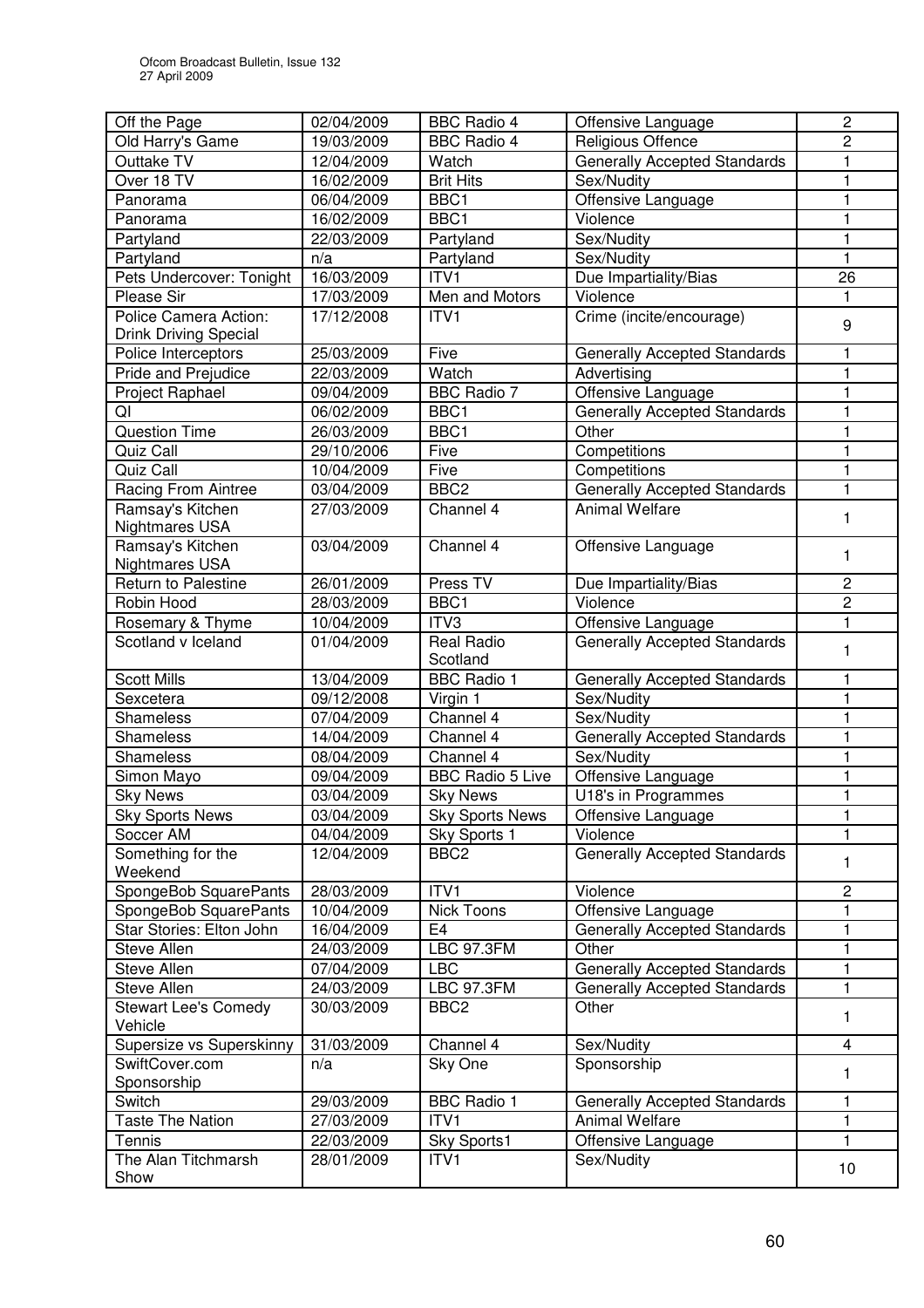| The Alan Titchmarsh                              | 04/02/2009 | ITV1                    | Sex/Nudity                          | 4              |
|--------------------------------------------------|------------|-------------------------|-------------------------------------|----------------|
| Show                                             |            |                         |                                     |                |
| The Alan Titchmarsh                              | 04/03/2009 | ITV1                    | Sex/Nudity                          | 20             |
| Show                                             |            |                         |                                     |                |
| The Alan Titchmarsh<br>Show                      | 25/02/2009 | ITV1                    | Sex/Nudity                          | $\overline{2}$ |
| The Alan Titchmarsh                              | 01/04/2009 | ITV1                    | <b>Generally Accepted Standards</b> |                |
| Show                                             |            |                         |                                     | 3              |
| The Brightonomicon                               | 25/03/2009 | <b>BBC Radio 7</b>      | Religious Offence                   | 1              |
| The Christian O'Connell                          | 16/04/2009 | Absolute Radio          | <b>Generally Accepted Standards</b> |                |
| <b>Breakfast Show</b>                            |            |                         |                                     | 1              |
| The Curse of Hollywood                           | 26/03/2009 | E!                      | Exorcism/Occult/Paranormal          | 1              |
| The Gadget Show                                  | 06/04/2009 | Five                    | Advertising                         | 1              |
| The Gadget Show                                  | 23/03/2009 | Five                    | <b>Commercial References</b>        | $\mathbf{1}$   |
| <b>The Grand National</b>                        | 04/04/2009 | BBC1                    | Generally Accepted Standards        | 48             |
| The Hospital                                     | 07/04/2009 | Channel 4               | <b>Generally Accepted Standards</b> | 1              |
| The Hospital (Trailer)                           | 06/04/2009 | Channel 4               | <b>Generally Accepted Standards</b> | 1              |
| The Inbetweeners                                 | 09/04/2009 | E <sub>4</sub>          | <b>Generally Accepted Standards</b> | 1              |
| The Inbetweeners                                 | 09/04/2009 | E4                      | Sex/Nudity                          | 1              |
| The Inbetweeners<br>(Trailer)                    | 25/03/2009 | Channel 4               | Sex/Nudity                          | 1              |
| The Legend of Dick &                             | 02/04/2009 | <b>CBBC</b>             | <b>Generally Accepted Standards</b> | 1              |
| Dom<br>The Man Who Lives With                    | 03/03/2009 | Five                    | Advertising                         |                |
| <b>Bears</b>                                     |            |                         |                                     | 1              |
| The Millionaire and the<br><b>Murder Mansion</b> | 09/04/2009 | Channel 4               | <b>Generally Accepted Standards</b> | 1              |
| The Most Annoying                                | 27/12/2008 | <b>BBC Three</b>        | <b>Generally Accepted Standards</b> | 3              |
| People of the Year 2008                          |            |                         |                                     |                |
| The Nolan Show                                   | 26/03/2009 | <b>BBC Radio Ulster</b> | Sex/Nudity                          | 1              |
| The Now Show                                     | 14/03/2009 | <b>BBC Radio 4</b>      | Religious Offence                   | 1              |
| The One Show                                     | 20/03/2009 | BBC1                    | <b>Generally Accepted Standards</b> | $\overline{2}$ |
| The One Show                                     | 09/03/2009 | BBC1                    | Offensive Language                  | 1              |
| The One Show                                     | 02/04/2009 | BBC1                    | Due Impartiality/Bias               | 1              |
| The Paul O'Grady Show                            | 07/04/2009 | Channel 4               | Offensive Language                  | $\mathbf{1}$   |
| The Paul O'Grady Show                            | 09/04/2009 | Channel 4               | <b>Generally Accepted Standards</b> | 1              |
| The Ringer                                       | 03/04/2009 | Channel 4               | Generally Accepted Standards        | 1              |
| The Secret Millionaire                           | 12/04/2009 | Channel 4               | <b>Generally Accepted Standards</b> | $\overline{2}$ |
| The Secret Millionaire                           | 19/04/2009 | Channel 4               | Advertising                         | 1              |
| The Simpsons                                     | 07/04/2009 | Channel 4               | <b>Generally Accepted Standards</b> | 1              |
| The Simpsons                                     | 13/04/2009 | Channel 4               | Sex/Nudity                          | 1              |
| The Simpsons                                     | 01/04/2009 | TV <sub>6</sub>         | Substance Abuse                     | $\mathbf{1}$   |
| The Sorcerer's                                   | 08/04/2009 | BBC <sub>2</sub>        | Crime (incite/encourage)            | 1              |
| Apprentice                                       |            |                         |                                     |                |
| The Super 14 Show                                | 28/03/2009 | Sky Sports 2            | Generally Accepted Standards        | 3              |
| The Truth About Super                            | 26/03/2009 | ITV1                    | Inaccuracy/Misleading               | 1              |
| <b>Skinny Pregnancies</b>                        |            |                         |                                     |                |
| The Truth about Eternal                          | 02/04/2009 | ITV1                    | Dangerous Behaviour                 | 1              |
| Youth                                            |            |                         |                                     |                |
| The Undercover Princes                           | 30/03/2009 | BBC1                    | <b>Generally Accepted Standards</b> |                |
| The Unit                                         | 26/03/2009 | Virgin 1                | Violence                            | $\overline{c}$ |
| The Wire                                         | 03/04/2009 | BBC <sub>2</sub>        | Offensive Language                  | 1              |
| The Wright Stuff                                 | 03/04/2009 | Five                    | <b>Generally Accepted Standards</b> | 1              |
| The Wright Stuff                                 | 25/03/2009 | Five                    | Crime (incite/encourage)            | 1              |
| This Morning                                     | 01/04/2009 | ITV1                    | <b>Generally Accepted Standards</b> | 3              |
| This Morning                                     | 06/04/2009 | ITV1                    | <b>Generally Accepted Standards</b> | 17             |